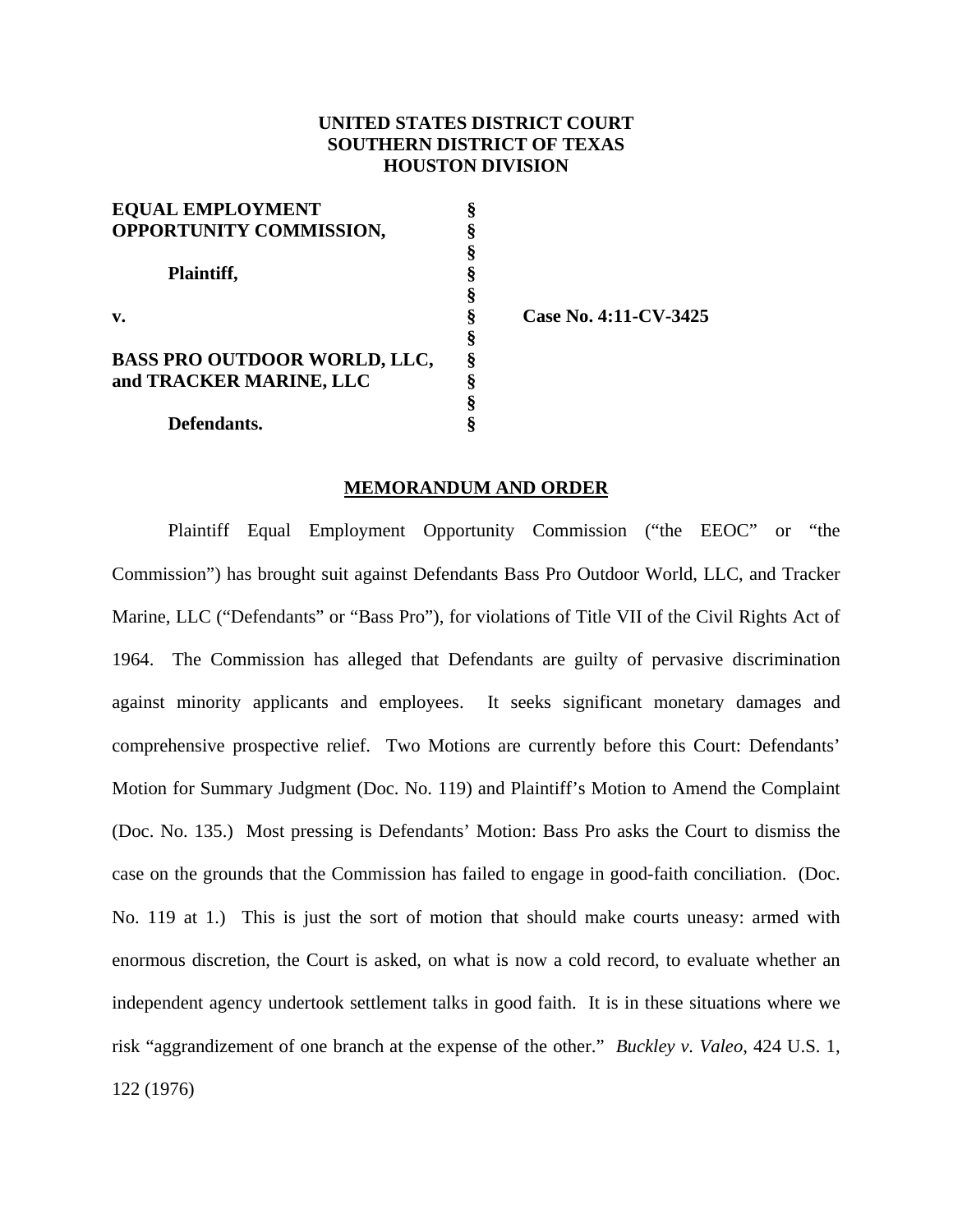Nevertheless, as the Court explained in its October Memorandum & Order, there is no doubt that, in this circuit and most others, it is the province and the duty of the judiciary to pass on the Commission's attempts to conciliate. (*See* Doc. No. 149.) For the reasons set forth below, Defendants' Motion for Summary Judgment is **GRANTED IN PART AND DENIED IN PART**. It is denied insofar as Defendants seek dismissal. However, because the Court believes the Commission prematurely terminated its efforts to conciliate the claims under § 706, the Court implements a thirty-day stay, and it dismisses any complainants who did not apply to work for Bass Pro until after the Commission issued its Letter of Determination. As for Plaintiff's Motion to Amend, that motion is **GRANTED**. Tracker Marine, LLC is **DISMISSED WITHOUT PREJUDICE**.

# **I. BACKGROUND**

In deciding this Motion, it is necessary to take a close look at how the Commission and the Defendant interacted during the course of conciliation. As appears to be the norm, the parties "engaged in a vociferous letter-writing campaign" for more than six months. *EEOC v. Bloomberg L.P. (Bloomberg II)*, 751 F. Supp. 2d 628, 640-41 (S.D.N.Y. 2010). They also met face-to-face. For reasons explained below, the Court looks separately at the Commission's attempt to conciliate its § 707 claim and its § 706 claims and thus discusses the facts relevant to each, in the course of its analysis. Still, a brief overview here at the outset should help to set the scene.

#### **A. Factual Background**

The EEOC issued a Commissioner's Charge on February 20, 2007, indicating that the commissioner "ha[d] reason to think" that Bass Pro "ha[d] since at least November 2005[] discriminated against African American applicants and employees on the basis of their race at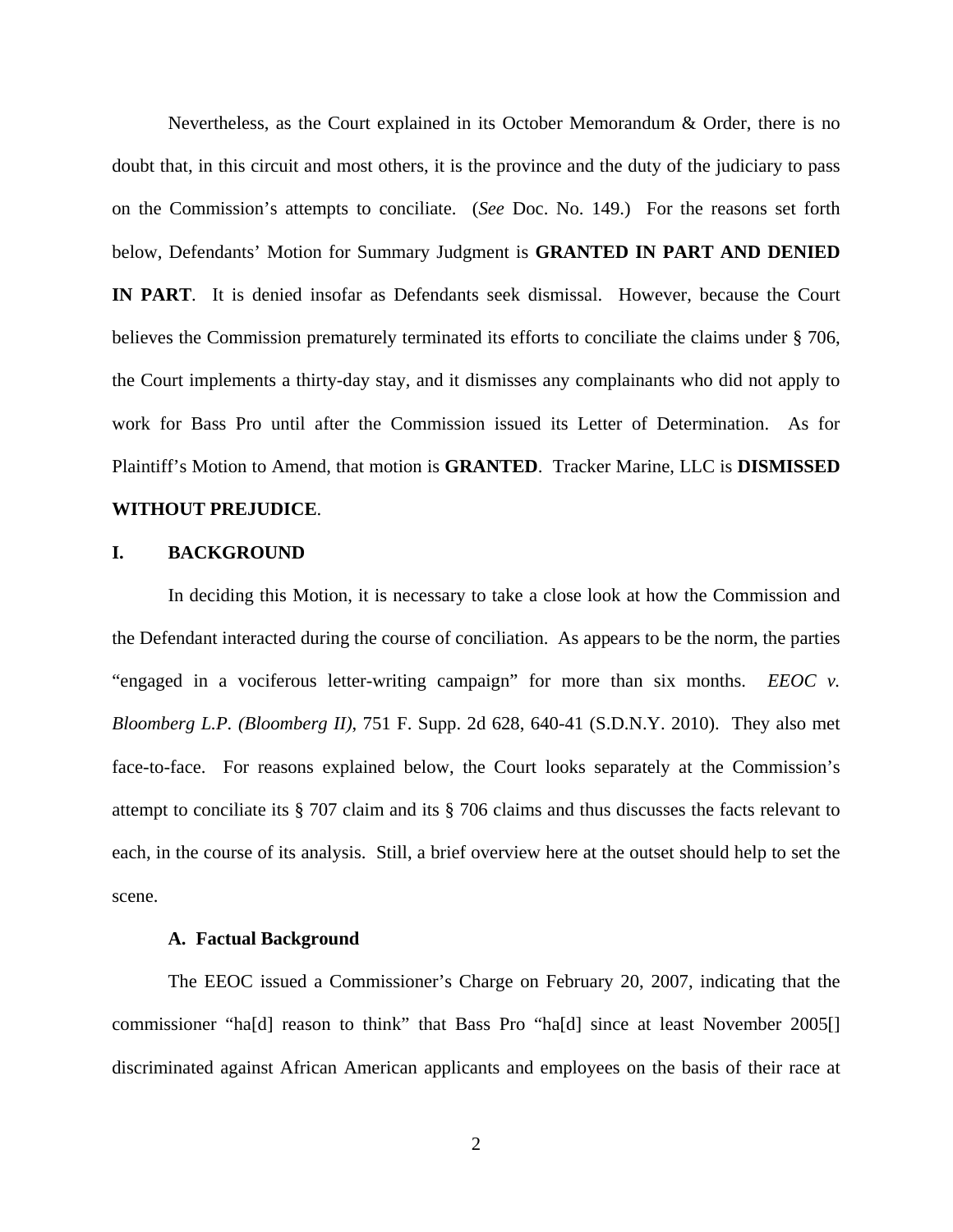Bass Pro Shops' retail stores and facilities nationwide." (Doc. No. 119-4 at 2.) The EEOC issued an Amended Commissioner's Charge on May 5, 2008, adding that female, Asian, and Hispanic applicants and employees had also been subject to discriminatory hiring practices. (Doc. No. 119-5 at 2-4.) The Amended Charge outlined ten distinct allegations, including "failing to recruit and/or hire" African American, female, Asian, and Hispanic applicants, "[u]tilizing recruiting, hiring, and promoting policies and/or practices which adversely impact African American or black employee or applicants' ability to obtain positions in its retail stores," and "[h]arassing and retaliating against employees who have opposed discriminatory employment practices." (*Id.* at 2-3.)

 The EEOC's investigation then commenced. Over the course of three years, the parties exchanged numerous letters, met at least three times, and Bass Pro responded to seven requests for production and produced over 230,000 pages of documents, (Doc. No. 119-6 at 3). The parties exchanged their first settlement proposals during the course of the investigation, but from the start, they were many million dollars apart. (Doc. No. 136-3 at 4-5.)

 The Commission finally issued its Letter of Determination on April 29, 2010. (Doc. No. 119-11 at 2.) That letter meant in effect that the Commission believed it had unearthed good cause to believe the allegations made in the initial Charge (and Amended Charge) were true. In fact, that document listed more or less the same allegations as those contained in the Amended Commissioner's Charge. (*Id.* at 2-4.)

The Commission contacted Bass Pro on May 5, 2010 to begin the conciliation process and set up an in-person meeting. (Doc. No. 119-14.) The Commission noted that it would "welcome [Bass Pro's] submission of a conciliation proposal prior to our scheduled meeting." (*Id.* at 2.) This is when the pace of the letter-writing campaign accelerated. The record reflects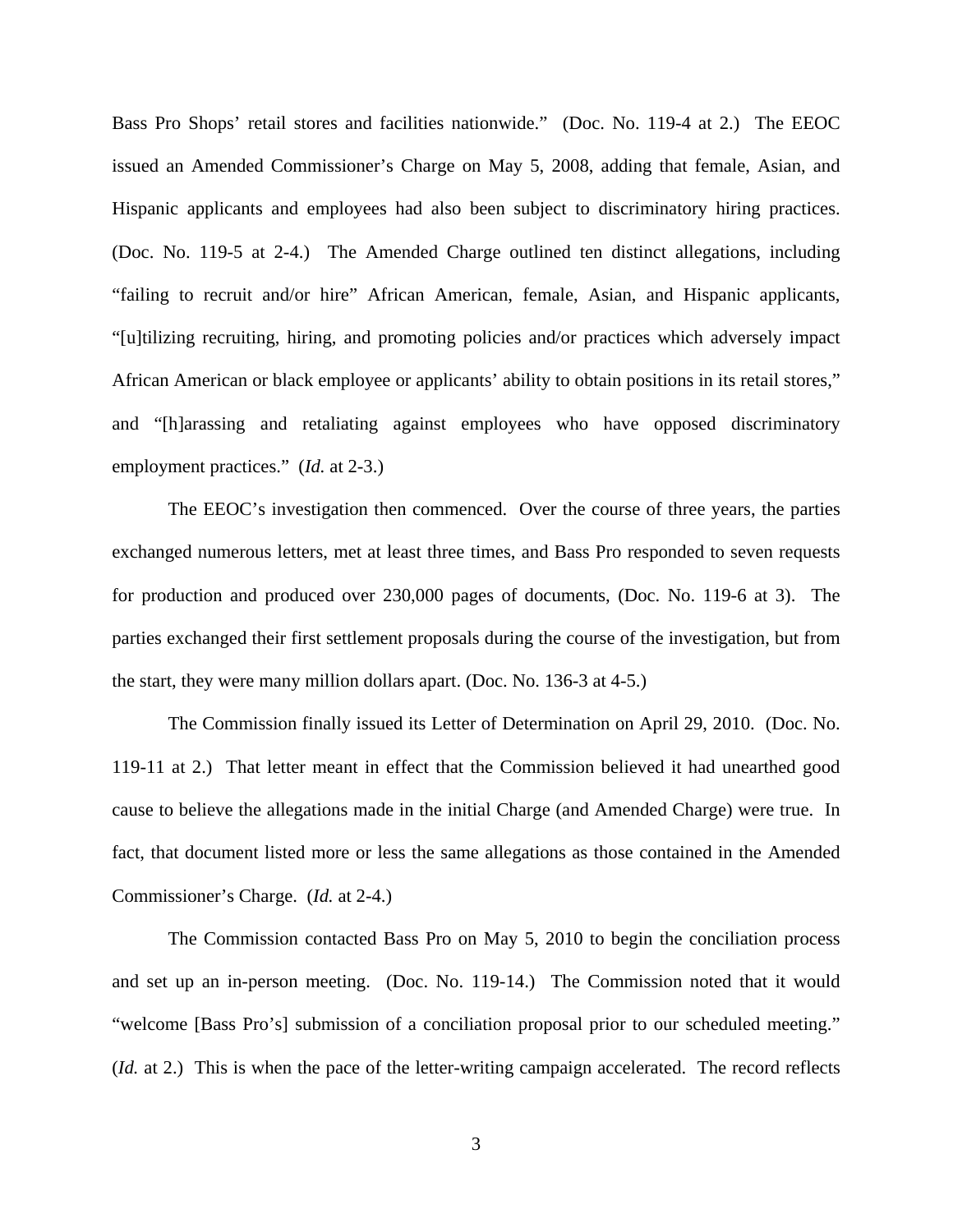that, over the course of the next eight months, the parties exchanged a total of nineteen letters. They also met in Dallas on August 4, 2010. After months of discussion marked by Bass Pro asking for more and more information, the Commission consistently refusing to provide all that the employer was seeking, and settlement offers, at least monetary ones, that reflected a fundamental disagreement, the Commission decided on November 19, 2010 that conciliation had failed.

 Even then, the parties continued to exchange a handful of letters, ostensibly resuming conciliation talks, but neither side seriously changed its position. The Commission once again asserted in April 2011 that it did not appear as though conciliation or settlement talks would be fruitful and informed Bass Pro that it was considering filing suit. (Doc. No. 120-9 at 2.)

#### **B. Procedural Background**

This suit was filed on September 21, 2011. (Doc. No. 1.) The original complaint, just nine pages long, alleged a "pattern or practice of unlawfully failing to hire Black and Hispanic applicants" and unlawful retaliation against individuals who opposed Bass Pro's practices. *Id.*

The Commission filed an Amended Complaint in January 2012, adding two related legal entities as defendants. (Doc. No. 23.) Defendants moved to dismiss and this Court granted in part and denied in part, explaining:

The Court concludes that the EEOC has failed to state a claim for a pattern or practice of discrimination. Likewise, the EEOC's retaliation claim cannot survive the Motion to Dismiss. The Court agrees with Defendants that the EEOC may not bring a pattern or practice claim pursuant to § 706. A 300-day limitations period applies to claims brought pursuant to § 706 or § 707; therefore, claims for failure to hire falling outside of that time period must be dismissed. The EEOC has adequately pleaded a record-keeping violation and that conditions precedent to the lawsuit have been met.

(Doc. No. 53 at 9; *see also EEOC v. Bass Pro Outdoor World, LLC (Bass Pro I)*, 884 F. Supp. 2d 499, 509 (S.D. Tex. 2012).)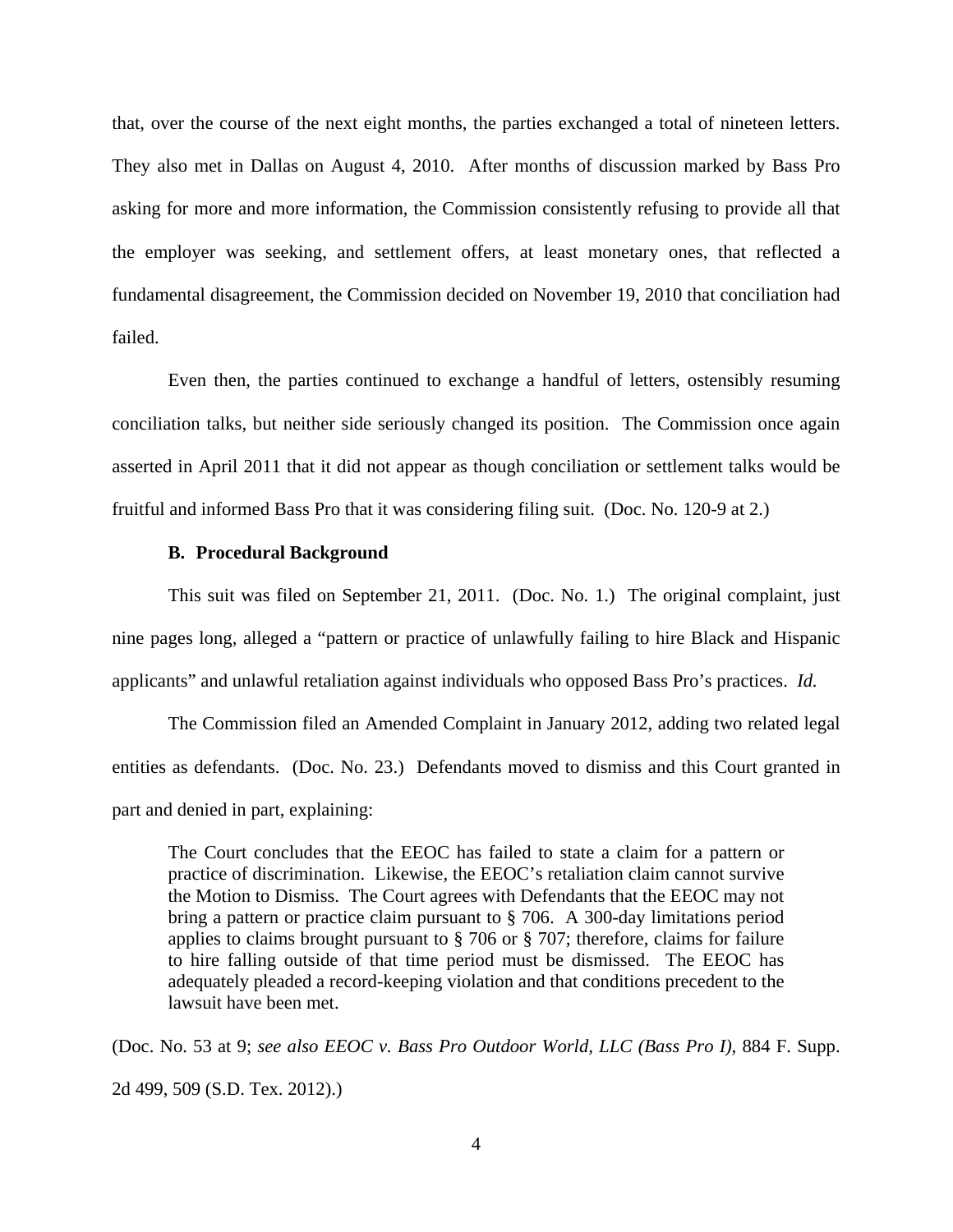The Commission once again filed an amended complaint, one that ballooned from twelve pages to 247. (*See* Doc. No. 61.) For the first time, it described its allegations in great detail, including descriptions of many of the individuals on whose behalf it was pressing claims. Defendants filed another motion to dismiss. One legal entity, Bass Pro, Inc., was dismissed in October 2012. (Doc. No. 95.) Then, in March 2013, the Court again granted in part and denied in part Defendants' Motion to Dismiss, with all but two retaliation claims surviving. (Doc. No. 99; *see also EEOC v. Bass Pro Outdoor World, LLC (Bass Pro II)*, No. 4:11-CV-3425, 2013 WL 1124063 (S.D. Tex. Mar. 18, 2013).) The Court granted leave to amend, which the Commission timely did, filing a Third Amended Complaint in April 2013. (Doc. No. 104.)

 The parties then both filed motions for summary judgment: the Defendant filed the Motion now before the Court, asking for dismissal for failure to conciliate (Doc. No. 119), and Plaintiff filed a Motion for Partial Summary Judgment, urging that the sufficiency of its attempt to conciliate is not subject to judicial review (Doc. No. 137.) The Court has already denied that motion. (Doc. No. 149; *see also EEOC v. Bass Pro Outdoor World, LLC (Bass Pro III)*, No. 4:11-CV-3425, 2013 WL 5515345 (S.D. Tex. Oct. 2, 2013)*.*) The Commission has also filed a Motion to Amend the Third Amended Complaint on the grounds that Tracker Marine Retail, LLC, and not Tracker Marine, LLC, is a proper defendant. (Doc. No. 135.)

The Court heard argument on Defendants' Motion for Summary Judgment and Plaintiff's Motion to Amend in November.

### **II. LEGAL FRAMEWORK**

#### **A. Summary Judgment Standard**

To grant summary judgment, the Court must find that the pleadings and evidence show that no genuine issue of material fact exists, and thus that the movant is entitled to judgment as a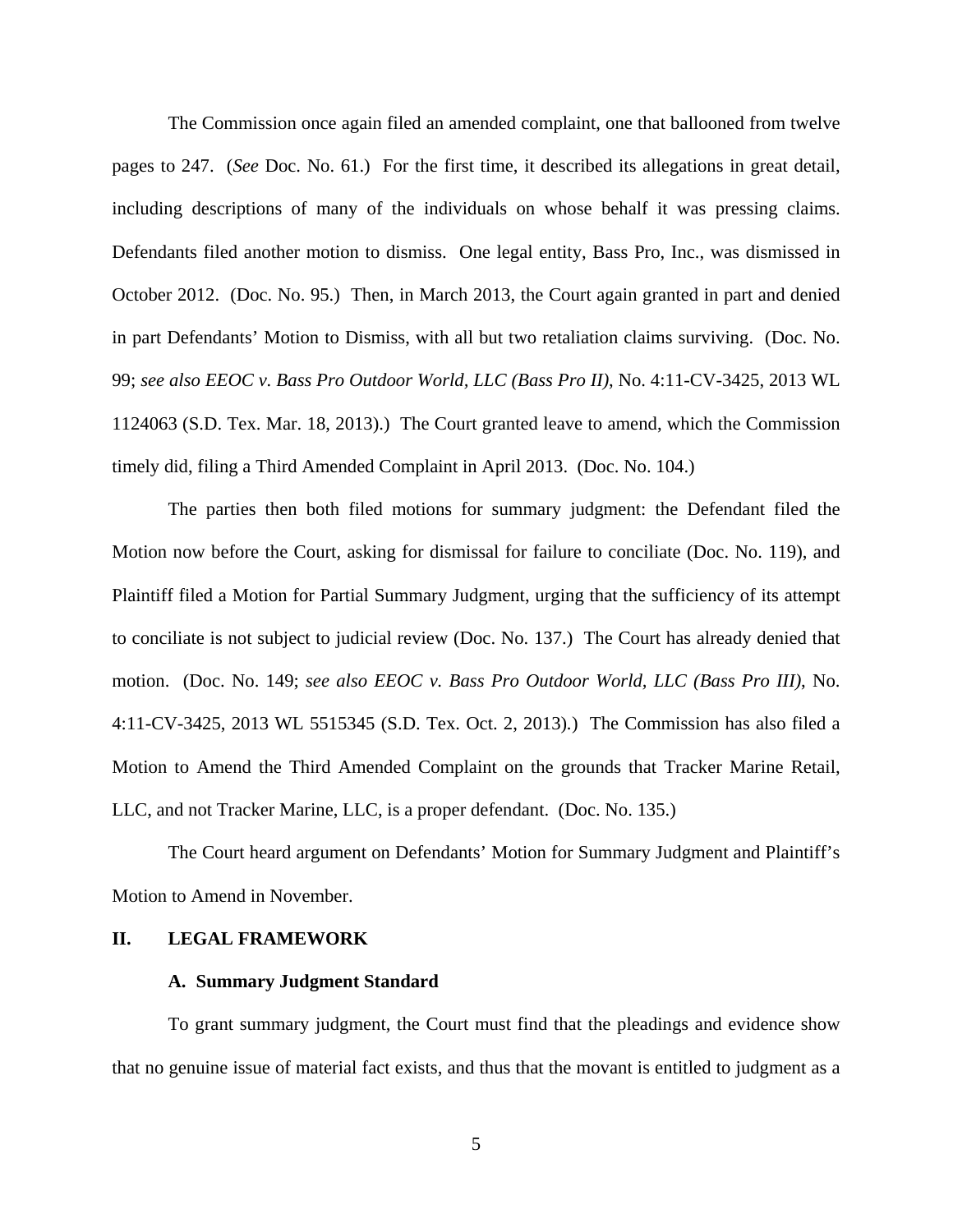matter of law. Fed. R. Civ. P. 56. The party moving for summary judgment must demonstrate the absence of any genuine issue of material fact; however, the party need not negate the elements of the nonmovant's case. *Little v. Liquid Air Corp.*, 37 F.3d 1069, 1075 (5th Cir. 1997). If the moving party meets this burden, the nonmoving party must then go beyond the pleadings to find specific facts showing there is a genuine issue for trial. *Id*. "Facts and inferences reasonably drawn from those facts should be taken in the light most favorable to the non-moving party." *Nichols v. Enterasys Networks, Inc.,* 495 F.3d 185, 188 (5th Cir. 2007). Where "the disputed issue in [a] case is purely legal, it [is] appropriately resolved through summary judgment." *Neff v. Am. Dairy Queen Corp.*, 58 F.3d 1063, 1065 (5th Cir. 1995).

#### **B. Conciliation**

As the Court explained in *Bass Pro III*, Title VII makes it unlawful for employers "to fail or refuse to hire or to discharge any individual, or otherwise to discriminate against any individual with respect to his compensation, terms, conditions, or privileges of employment, because of such individual's race, color, religion, sex, or national origin." 42 U.S.C. § 2000e-2(a). Congress has empowered the EEOC to prevent employers from engaging in such practices. *See id.* § 2000e-5. Conciliation is "the preferred means of achieving the objectives of Title VII." *EEOC v. Agro Distribution, LLC*, 555 F.3d 462, 468 (5th Cir. 2009) (internal quotation marks omitted). The Act therefore mandates that, after the EEOC has investigated a charge of discrimination and determined that "there is reasonable cause to believe that the charge is true," the Commission "shall endeavor to eliminate any such alleged unlawful employment practice by informal methods of conference, conciliation, and persuasion." 42 U.S.C. § 2000e-5(b). The EEOC can file suit only after it has engaged in this "most essential function[]." *EEOC v. Pet, Inc., Funsten Nut Div*., 612 F.2d 1001, 1002 (5th Cir. 1980).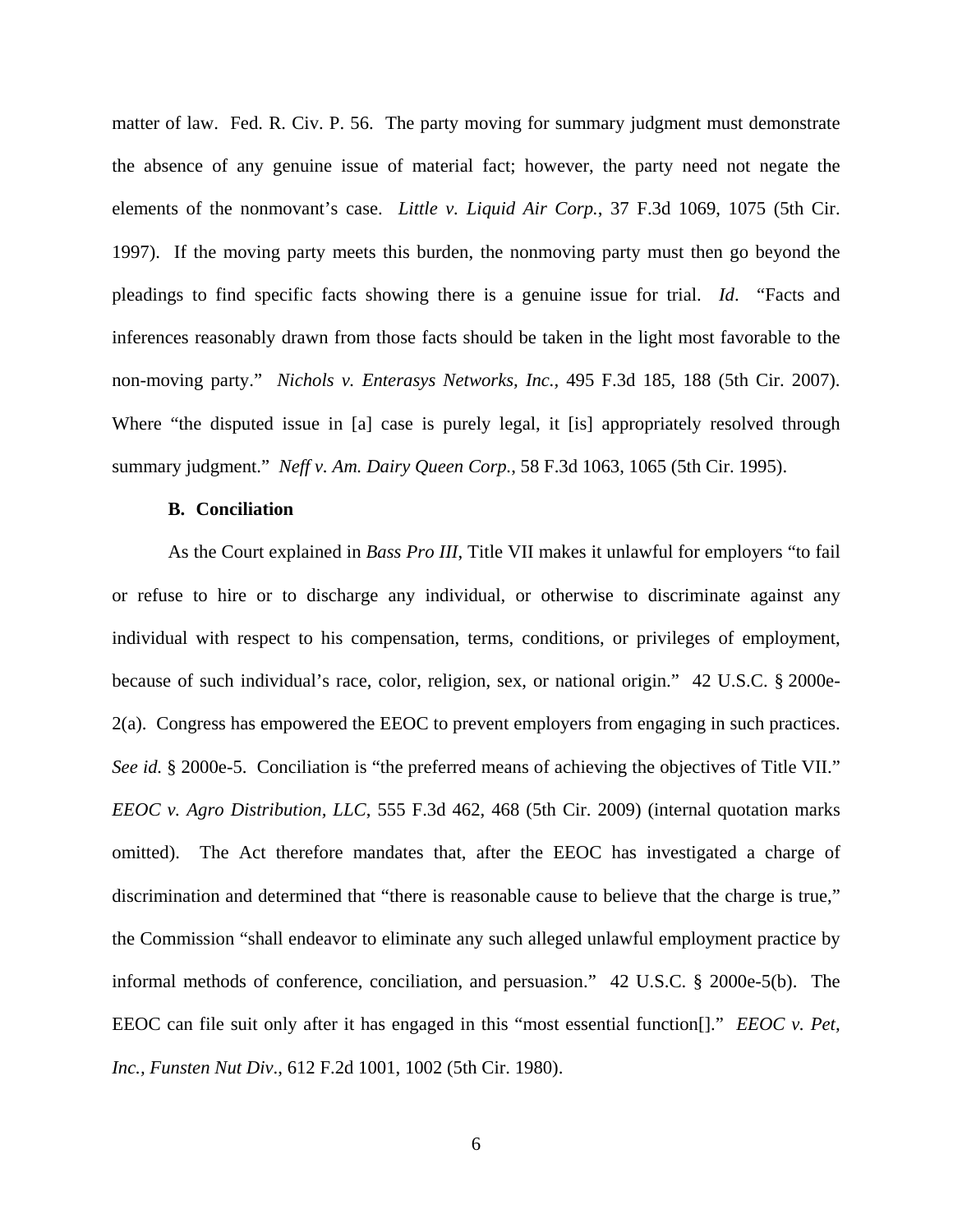When courts are asked to determine whether the EEOC has fulfilled its obligation to conciliate, the heart of the inquiry is whether the EEOC made a "good-faith attempt at conciliation." *Agro*, 555 F.3d at 468. To enforce that requirement, the Fifth Circuit has annunciated a three-part process in which it requires the Commission to engage: "(1) outline to the employer the reasonable cause for its belief that Title VII has been violated; (2) offer an opportunity for voluntary compliance; and (3) respond in a reasonable and flexible manner to the reasonable attitudes of the employer." *Id.* (citing *EEOC v. Klingler Elec. Corp.*, 636 F.2d 104, 107 (5th Cir. 1981)). Still, "the fundamental question is the reasonableness and responsiveness of the EEOC's conduct under all the circumstances. *Klingler*, 636 F.2d at 107 (citing *Marshall v. Sun Oil Co. (Delaware)*, 605 F.2d 1331, 1335-36 (5th Cir. 1979)).

Indeed, the reasonableness of the Commission's response depends in part on the degree to which the employer is willing to engage in the process. Courts "must evaluate one party's efforts with an eye to the conduct of the other party." *Sun Oil*, 605 F.2d at 1335. The EEOC is justified in dealing with "intransigent" employers differently than it would "repentant" wrongdoers. *Id.* Employers that do not appear willing to meaningfully interact with the EEOC are entitled to less flexibility from the Commission. *See id.* at 1336-37 ("Sun's conduct precluded meaningful conciliation despite the Secretary's efforts. Sun officials never attempted to rebut any of the Secretary's charges except to plead a lack of discriminatory intent or to deny any wrongdoing. Sun could have countered the Secretary's allegations in a number of ways.").

It has been generally agreed that conciliation requires outlining the basis of the charge, but does *not* require a minitrial. The EEOC is obligated to "present a reasonable showing of discrimination," but need not "produce as much evidence as [it] would need to prevail at trial, to satisfy the alleged wrongdoer or to meet some nonexistent burden of proof." *Id.* at 1335; *see*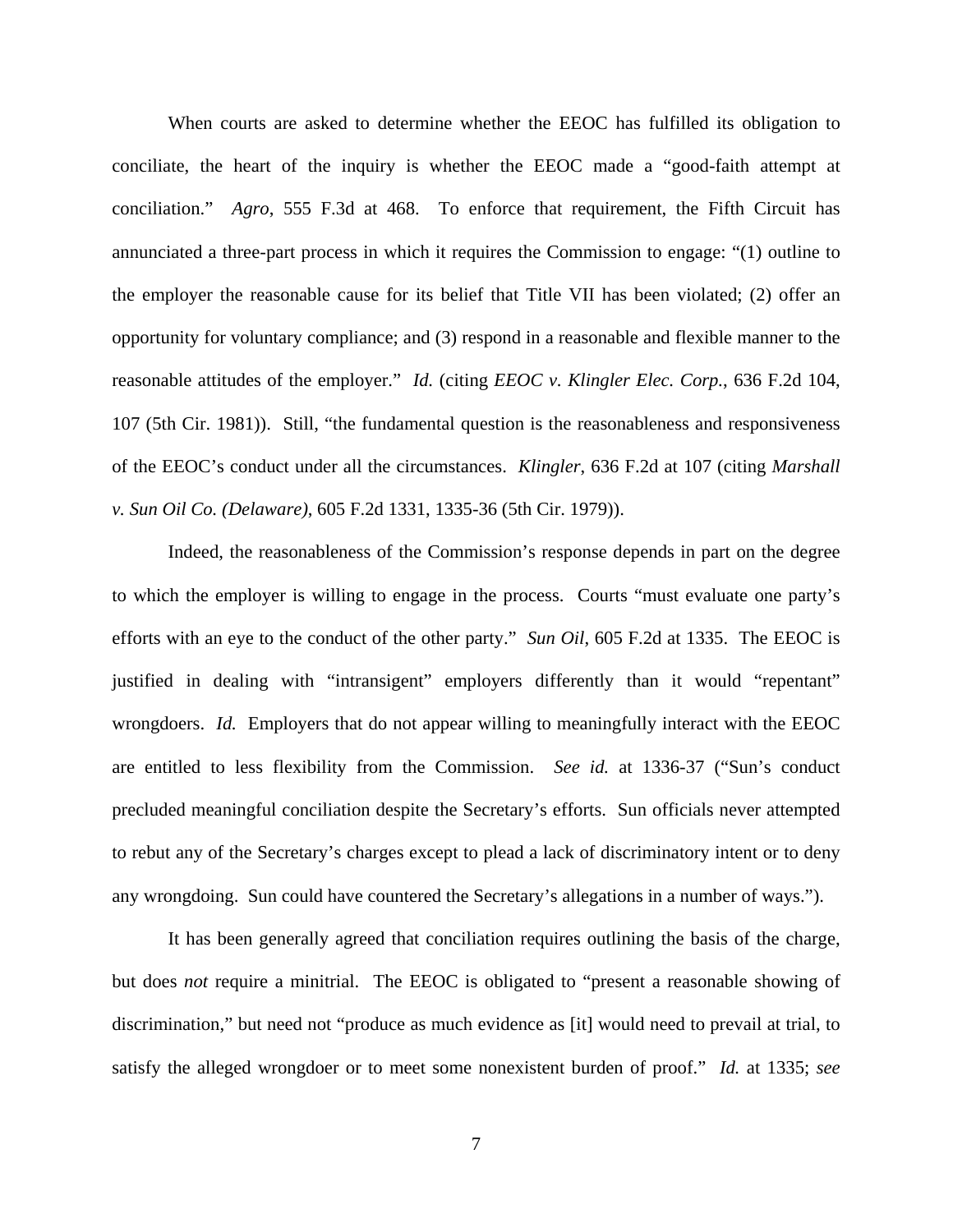*also EEOC v. McGee Bros. Co., Inc.*, No. 3:10-CV-142-FDW-DSC, 2011 WL 1542148, at \*4 (W.D.N.C. Apr. 21, 2011) (explaining that, even under more exacting standard of review applied in the Fifth Circuit, there is no "requirement that the EEOC prove its case during the conciliation period"); *Bloomberg II*, 751 F. Supp. 2d at 639 ("'[T]he EEOC is not required to disclose all of the underlying evidence . . . to the employer.'" (quoting *EEOC v. Hibbing Taconite Co.*, 266 F.R.D. 260, 274 (D. Minn. 2009)). Still, the EEOC must share *some* of its proof. "The EEOC cannot expect employers to make substantial offers of settlement when they are provided with no information with which to evaluate their liability." *EEOC v. La Rana Hawaii, LLC*, 888 F. Supp. 2d 1019, 1045 (D. Haw. 2012).

If the Court determines that the EEOC "prematurely terminated negotiations," it should impose a stay as provided for by the statute; if, on the other hand, it determines that the EEOC "fail[ed] to act in good faith, dismissal remains an appropriate sanction." *Agro*, 555 F.3d at 469 (citing *Klingler*, 636 F.2d at 107). Courts are generally hesitant to resort to dismissal. In *Klingler*, the court of appeals determined that summary judgment-stage dismissal would be "too harsh a sanction," in light of the fact that the EEOC had negotiated with defendant for two years. *Klingler*, 636 F.2d at 107. Without "grossly arbitrary and unreasonable conduct or substantial prejudice to the defendant, that [was] enough evidence of the EEOC's good faith to make such a harsh remedy unnecessary." *Id.* (citations omitted); *see also Bloomberg II*, 751 F. Supp. 2d at 643 ("Ordinarily, when the EEOC has failed to meet its duty to conciliate, the preferred remedy is not dismissal but instead a stay of the action to permit such conciliation. But when the EEOC fails to conciliate in good faith, courts have dismissed cases on that basis." (internal quotation marks omitted)).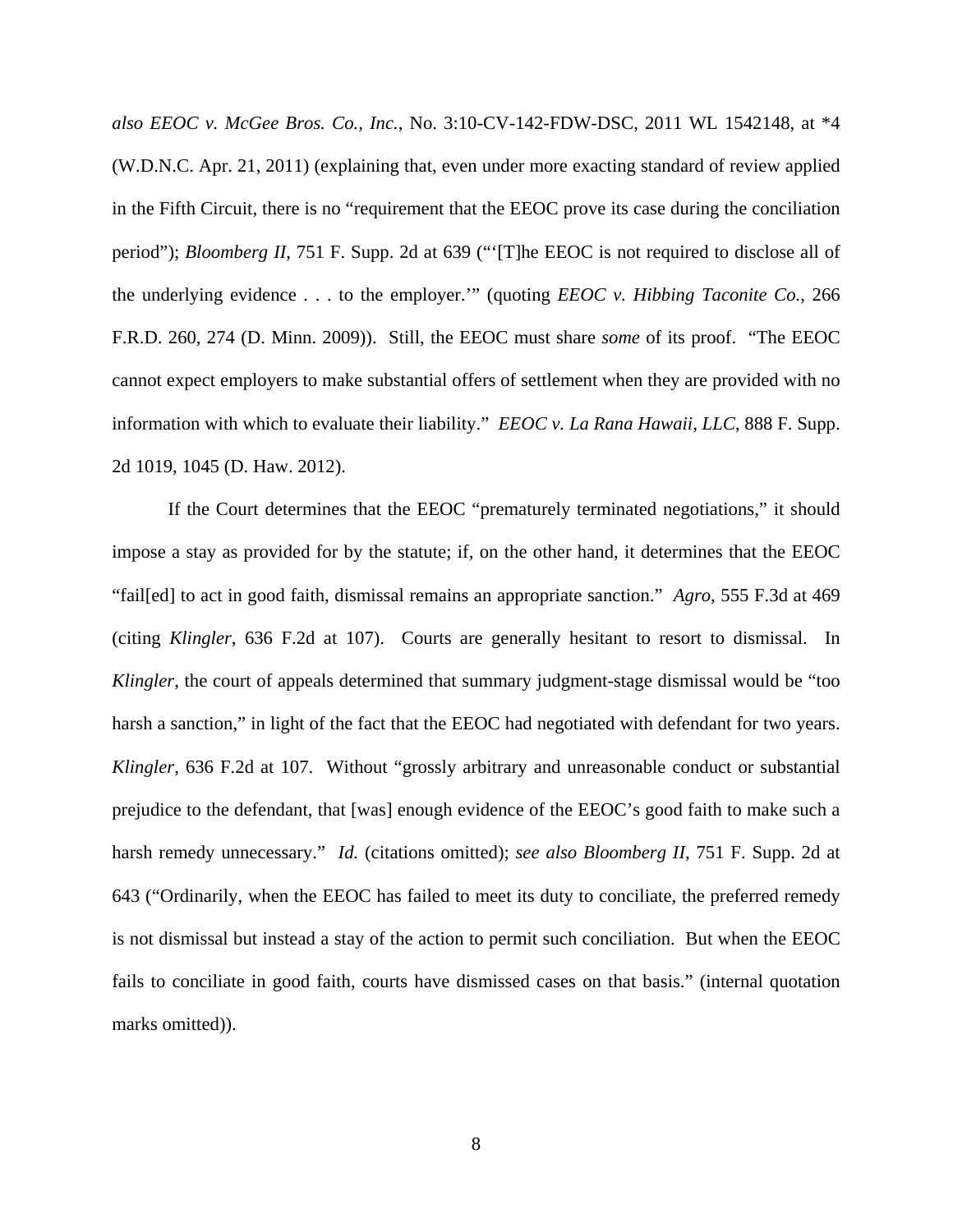# **III. DISCUSSION**

# **A. Must the EEOC Separately Conciliate Claims Under Sections 706 and 707?**

When the Court resolved Defendants' most recent Motion to Dismiss, it explained that

Although Plaintiff's Second Amended Complaint does not differentiate between the § 706 and § 707 claims, the Court will do so. Claims under § 706 and § 707 are distinct pursuant to Title VII, and have differing statutory structures, including the availability of jury trial and equitable remedies.

"A § 706 claim involves the rights of aggrieved *individuals* challenging unlawful employment practices on an individual *or* class-wide basis, whereas a § 707 claim involves a pattern-or-practice of *systemic* discrimination challenging widespread discrimination through a company on a *group* basis." [Citations.] Additionally, "the *Teamsters* framework generally applies to pattern or practice claims brought under § 707, whereas the *McDonnell Douglas* framework applies to individual claims brought under § 706." [Citations.]

*Bass Pro II,* 2013 WL 1124063, at \*2. Thus, the first question that the Court must answer is this:

was the EEOC obligated to separately conciliate for its § 706 and § 707 claims? Or, at least,

must the Court undertake distinct analyses of whether the Commission properly conciliated the §

706 claim and the § 707 claim? Bass Pro insists that the answer to at least one of those questions

is yes.

First principles of EEOC conciliation suggest that Bass Pro is correct. As stated above, the EEOC is obligated to share at least some information about how the EEOC would go about proving its case. *See, e.g.*, *La Rana Hawaii*, 888 F. Supp. 2d at 1045.And since the Commission would prove a case under § 706 differently from a case under § 707, it follows logically that the Court may need to separately analyze the EEOC's conciliation attempts for each type of claim.

Case law counsels in favor of the same result. Indeed, some courts have express;y required the EEOC to tailor its conciliation attempts to the specific type of claims that it has brought. In an exhaustive opinion issued last fall, Chief Judge Loretta Preska of the Southern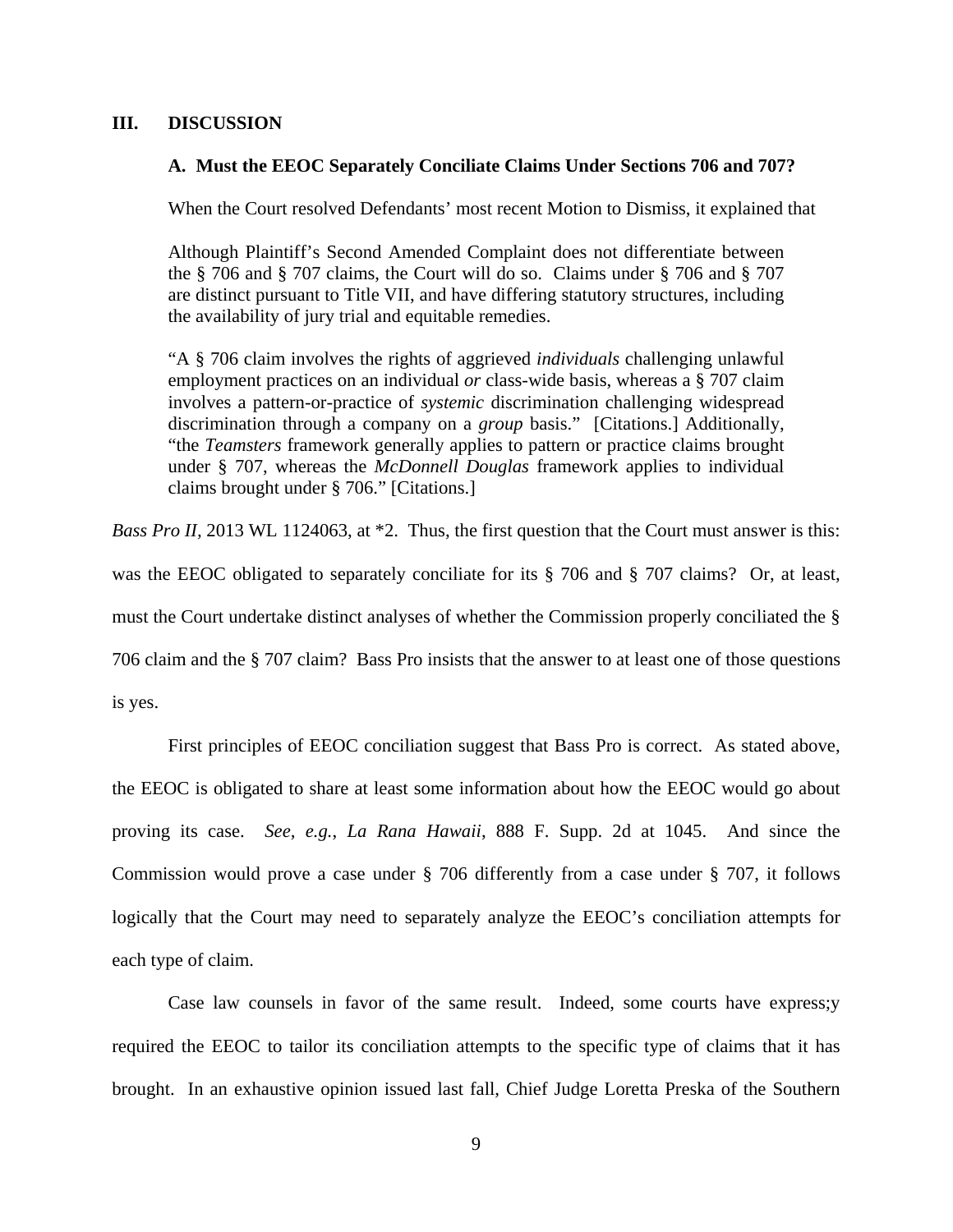District of New York explained that, because "Section 706 and 707 claims are based on distinct theories and are adjudicated under different standards," "[a]llowing the EEOC to subvert its prelitigation obligations with respect to individual claims by yelling far and wide about class claims would undermine the statutory policy goal of encouraging conciliation." *EEOC v. Bloomberg L.P. (Bloomberg III)*, — F. Supp. 2d —, No. 07 CIV. 8383 LAP, 2013 WL 4799150, at \*7 (S.D.N.Y. Sept. 9, 2013). Further, as discussed at greater length below, some courts have held that "individualized conciliation" is required. *See, e.g.*, *Arizona ex rel. Goddard v. GEO Grp., Inc.*, No. CV 10-1995-PHX-SRB, 2012 WL 8667598, at \*14 (D. Ariz. Apr. 17, 2012) ("The Court considers this to be one reason why individualized conciliation may not be required for section 707 claims, but is required for section 706 claims. . . . Where retrospective relief is sought, including emotional distress damages as sought here, 'then it follows that there must be some discussion of the merits of individual cases.'" (internal citation omitted)). That each § 706 claimant's case must be subject to individualized conciliation necessarily implies that a § 707 claim would also require its own distinctive effort at conciliation.

 The EEOC has failed to persuade the Court that it need not undertake distinct analyses of § 706 conciliation and § 707 conciliation. The Commission argues that "[t]here is no statutory requirement that the EEOC separately conciliate based on the legal theories that it would use to prove its case in court." (Doc. No. 136 at 30.) This of course is true, but — for better or for worse — so much of what it means to adequately conciliate has been supplied by courts. That the statute does not expressly mandate claim-by-claim conciliation does not, by itself, indicate that no such duty exists. The EEOC also argues that its "conciliation efforts in this case pre-date, by several years, this Court's orders regarding the separation of its hiring claim into a '706 claim' and a '707 claim.'" (*Id.* at 30 n.82.) This too is a true statement, but not a particularly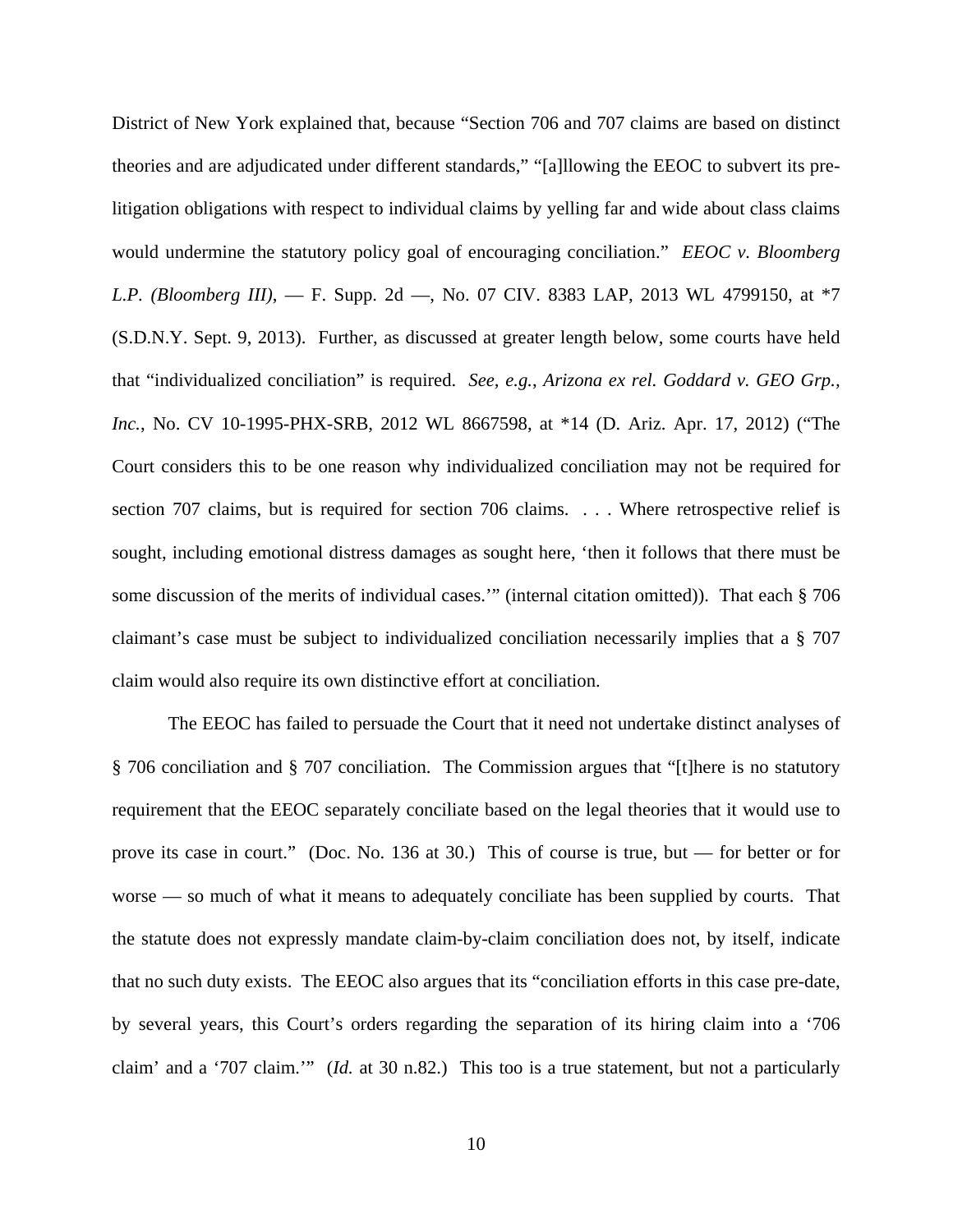persuasive argument. Courts have long understood there to be a difference between the two sorts of claims, as the EEOC should know better than anyone, and the Commissioner's Charge in this case cited both code sections, indicating that the EEOC has long had some idea that it would be asserting both types of claims, (*see* Doc. No. 119-5 at 2).

 Still, the Court wants to be clear that it is not suggesting that the EEOC must hold § 706 meetings and § 707 meetings, send § 706 letters and § 707 letters, and tell an employer during the course of negotiations whether each and every comment is a  $\S$  706 remark or  $\S$  707 remark. Conciliation is meant to be *informal*, and so the Court hesitates to impose rigid rules and regulations upon the Commission. The Court can imagine that, in some instances, the Commission may seek to settle one type of claim, without holding protracted talks on the other — the theory being that any sizeable settlement is good enough — and so may not put as much emphasis during conciliation on certain of its claims. In that vein, the Court does not believe it appropriate to force the Commission to request separate monetary settlements, one for § 706 and another for  $\S 707$ . And, since it seems possible that voluntary compliance measures — fixing hiring practices and the like — could often ameliorate the root causes of both types of claims, the Court does not believe the EEOC should be forced — not by the judiciary, anyway — to treat voluntary compliance with  $\S$  706 differently from voluntary compliance with  $\S$  707. See, e.g., *EEOC v. State of Ariz., Dep't of Admin.*, 824 F. Supp. 898, 901 (D. Ariz. 1991) ("Generalized conciliation is acceptable for prospective relief."). The bottom line is that, while the Commission cannot wholly ignore any of the claims it intends to eventually bring in court, and certainly must apprise the would-be defendant of some basis for any claim it will ultimately press in litigation,

 $1$  To be sure, the foregoing analysis is tempered by the fact that the Commission cannot "attempt conciliation on one set of issues and having failed, litigate a different set." *EEOC v. Sears, Roebuck & Co.*, 650 F.2d 14, 19 (2d Cir. 1981) (internal citation omitted).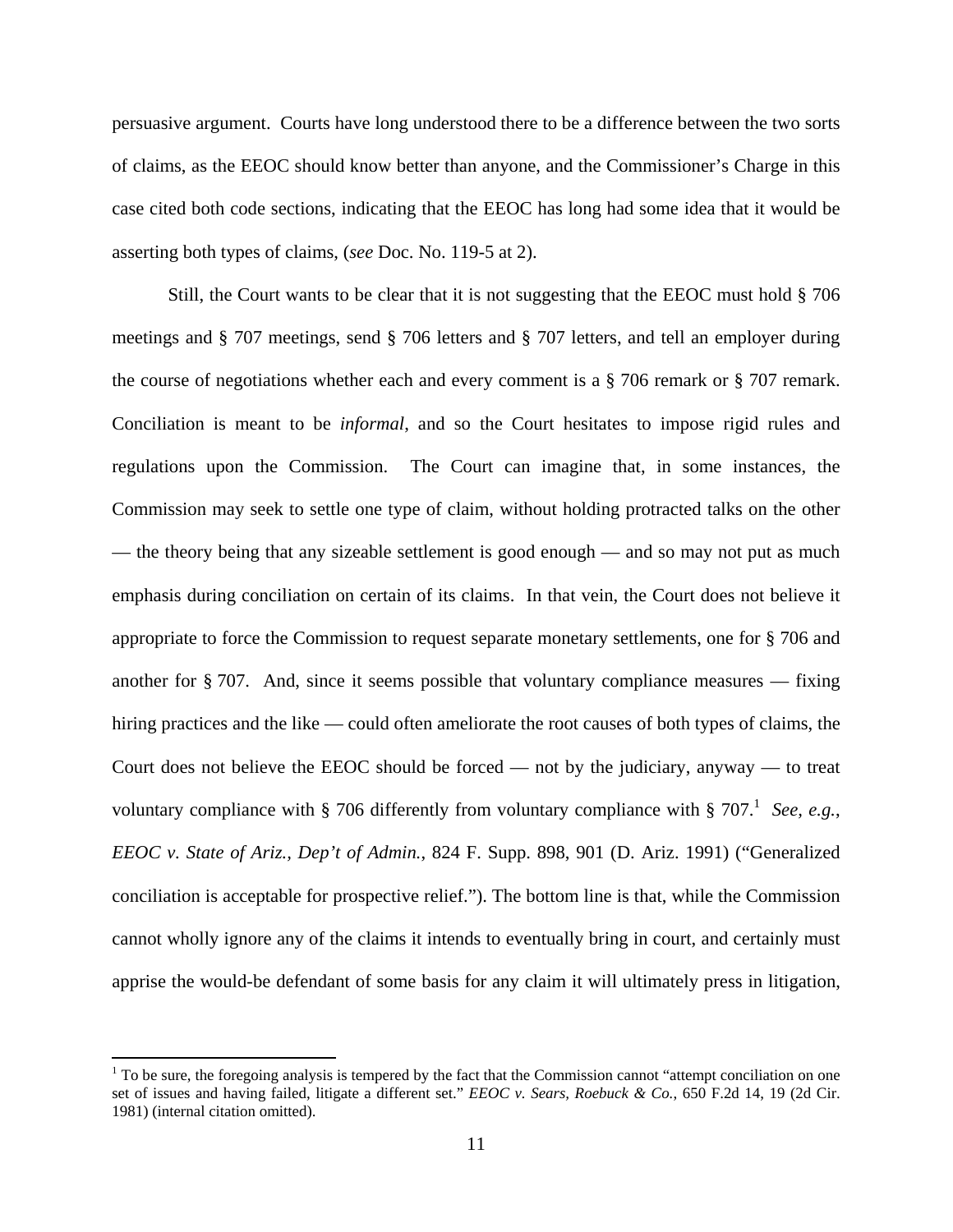this Court does not believe the EEOC must undertake separate and distinct conciliation processes for each of its claims.

#### **B. Did the EEOC Conciliate In Good Faith?**

As discussed above, the Fifth Circuit in *Agro*, 555 F.3d 462, suggested a three-part framework for what courts should expect the Commission to have done during conciliation: "(1) outline to the employer the reasonable cause for its belief that Title VII has been violated; (2) offer an opportunity for voluntary compliance; and (3) respond in a reasonable and flexible manner to the reasonable attitudes of the employer." *Id.* at 468 (citing *Klingler*, 636 F.2d at 107). In this case, however, many of Bass Pro's arguments as to why conciliation was inadequate span multiple of those prongs. That is, with respect to whether the EEOC was justified in not sharing how it computed the statistical shortfall at issue under § 707, that could be said to influence both whether the Commission outlined reasonable cause for its belief that a violation had occurred, and whether it responded in a reasonable and flexible manner to the reasonable attitudes of the employer. Thus, rather than structuring its analysis around the threepart *Agro* test, the Court offers a more integrated analysis.<sup>2</sup>

#### *1. § 707 Pattern-or-Practice Claim*

With respect to the § 707 claims, Bass Pro acknowledges that the EEOC did engage in conciliation, but argues that it failed to do so in good faith. (Doc. No. 119-1 at 8.) The EEOC "alleg[ed] a 'shortfall' of 1,000 Black and Hispanic hires at Bass Pro" and "made an enormous settlement demand — \$30 million — but refused to provide Bass Pro with basic information

 $2$  One allegation, discussed by Bass Pro at this Court's hearing, but which the Court does not focus on herein, is the Commission's use of "threats" during conciliation. Bass Pro complains that the Commission threatened lengthy litigation, significant public exposure, and the possibility of more than \$300 million in liability. Not only do the first two seem as though they would go without saying, they also seem fairly innocuous. As for the latter, Bass Pro has cast some doubt upon whether the Commission could ever win such a large figure in Court, but that the Commission may have been wrong is not so indicative of bad faith that it alters the Court's conclusion in any way.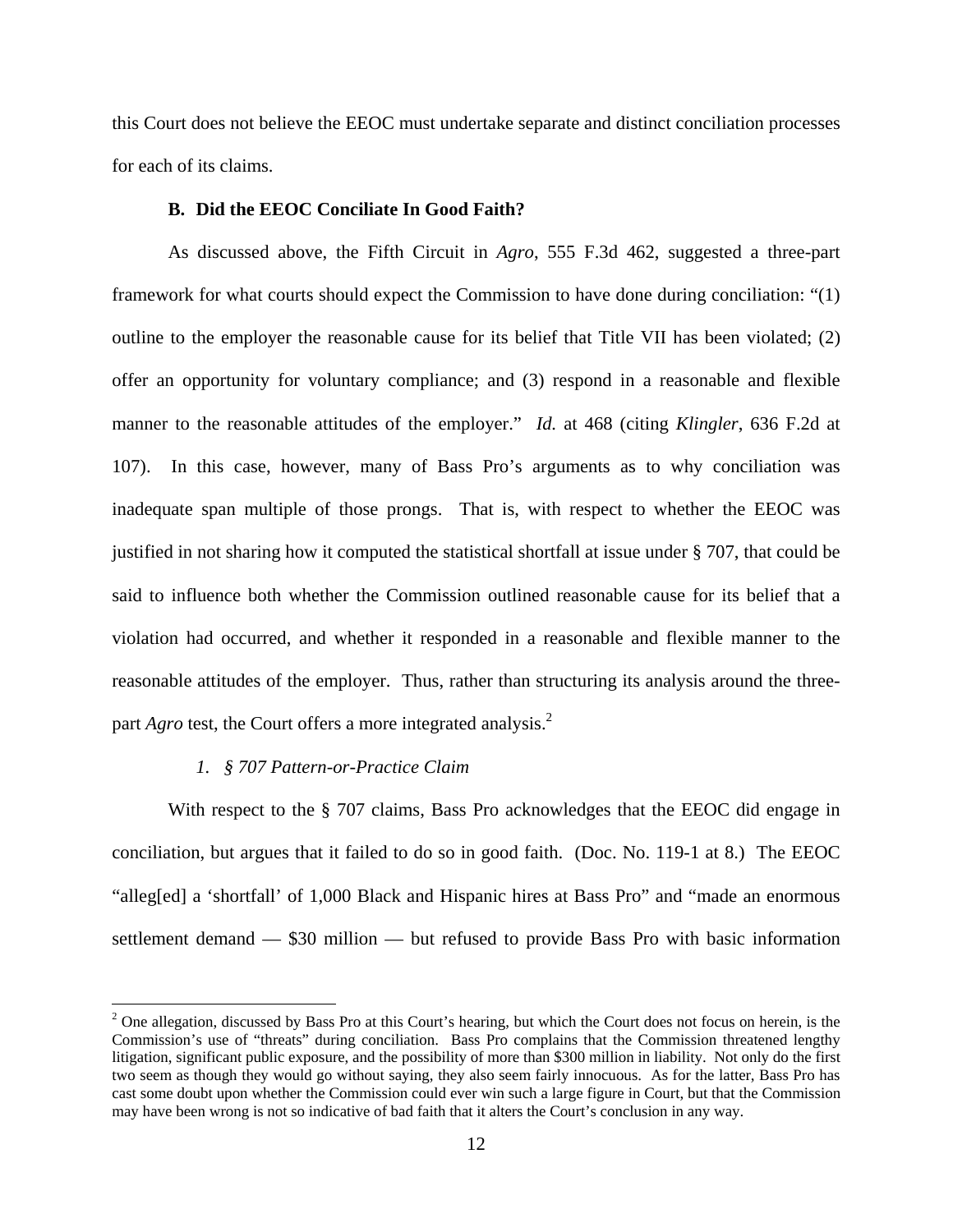necessary to assess its potential liability or its damages exposure." (*Id.*) Bass Pro further complains that "the EEOC steadfastly refused to describe the statistical methodology it used to determine the alleged 'shortfall,'" — or to make available the expert that crunched the numbers — declined to alert Bass Pro to an allegation that the company founder had "directed" managers to discriminate, and failed to adequately explain its damages calculation. (Doc. No. 119-1 at 8- 9). Bass Pro contends that these shortcoming demonstrate that the Commission failed to outline the basis for its charge and did not act in a reasonable and flexible manner, and thus that dismissal is appropriate.

A review of the relevant facts is necessary here. It was clear from just about the beginning of this case that the Commission would be bringing a § 707 pattern-or-practice claim. Not only did the Charge and the Amended Charge explicitly cite § 707 (Doc. No. 119-4; Doc. No. 119-5), the latter document referred to Bass Pro's policies and practices, (Doc. No. 119-5 at 2-3). That there would be a statistical shortfall claim was laid out during the investigation, not later than June 2009. (Doc. No. 136-3 at 5.) And by April 2010, as the investigation wrapped up and the parties began to shift their focus to conciliation, Bass Pro had begun to request the statistical model used to arrive at the alleged shortfall and made clear that it would not respond to the substance of that allegation until it had more information. (Doc. No. 119-9 at 2.)

Bass Pro struck a similar note as soon as conciliation began, explaining in its May 14, 2010 letter that it would need the basis for the statistical shortfall claim before it would make a meaningful proposal. (Doc. No. 119-15 at 2-3.) The EEOC position was no less clear: it explained in its May 20 response that it had based the statistical shortfall claim on data provided by Bass Pro, comparing that information to "independently chosen comparators" (Doc. No. 119-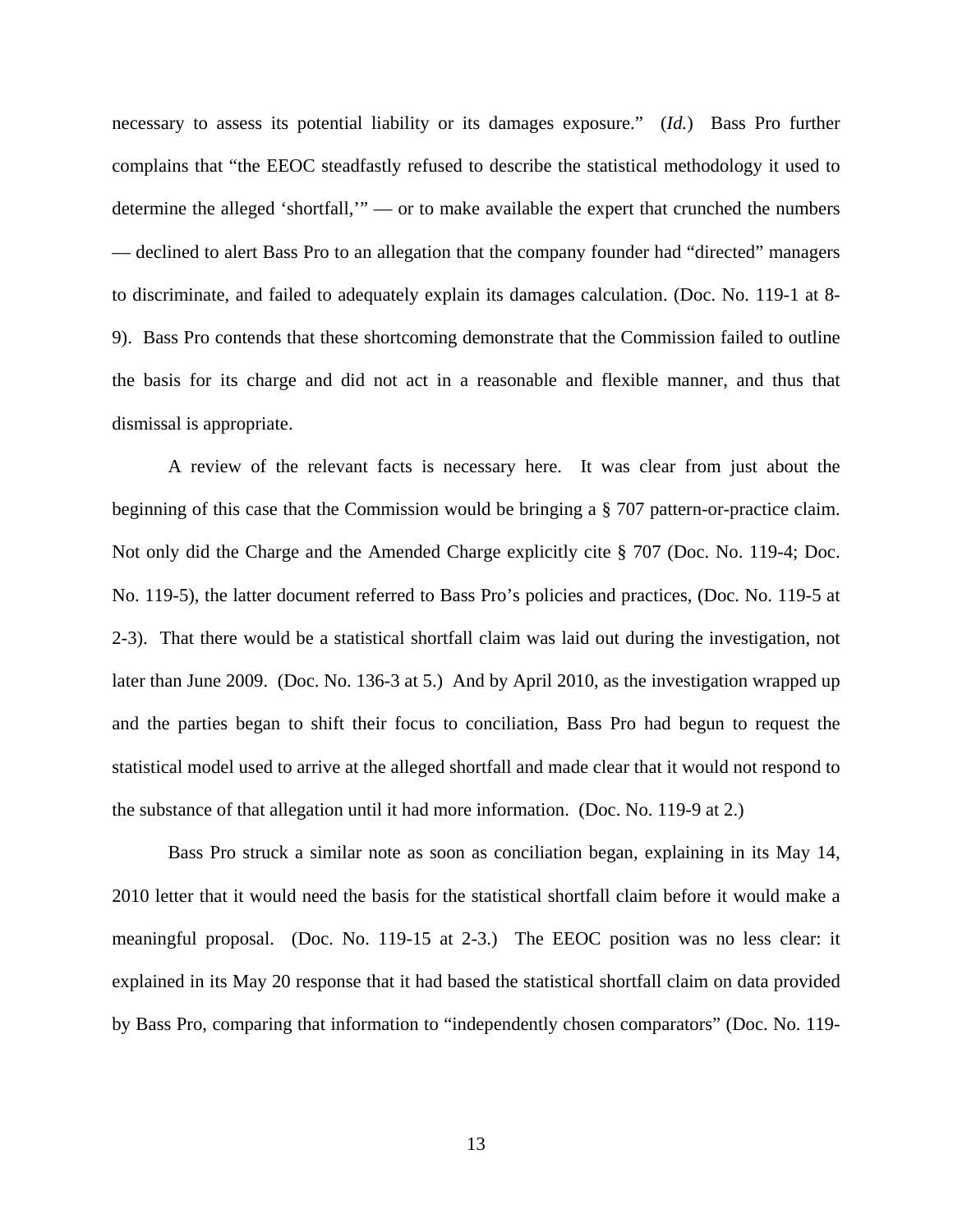16 at 2), but that additional information would not be forthcoming. In that letter, Bass Pro demanded \$35 million as part of any settlement. (*Id.*)

 Unsurprisingly, Bass Pro's June 3 reply balked at the EEOC's unwillingness to share more information on the statistical shortfall. It offered just \$1 million, not as a substantive response to the EEOC's claims — Bass Pro did not believe it had the information necessary to do so — but just to make the case go away. (Doc. No. 119-7 at 3; Doc. No. 119-19 at 2.) In response, the Commission did not change its stance, but explained further that the likelihood of a statistical shortfall like the one it had documented was less than one-in-a-million and that Bass Pro would be potentially liable for \$300,000 for each individual employee who would have been hired but for the alleged pattern or practice, for a grand total of \$300 million. (Doc. No. 119-18) at 3.) With no change from the EEOC, Bass Pro likewise did not alter its tune in its reply. It again asked for more information on the statistical claim, noting that it "[knew] of no valid method whereby a statistical conclusion such as that claimed by the EEOC can be reached." (Doc. No. 119-19 at 3.)

 The parties offer conflicting takes of what exactly happened at the meeting in Dallas on August 4, 2010, but it seems as though the EEOC may have explained its statistical model in greater detail, though no one claims the Commission provided the model itself. (Doc. No. 142-2 at 3; Doc. No. 136-3 at 10-11.) The EEOC decreased its monetary demand to \$30 million, but without more information on the statistics, Bass Pro increased its offer to only \$1.7 million. (Doc. No. 136-3 at 10-11; Doc. No. 119-6 at 10.) Bass Pro reiterated its unwillingness to make a more substantial offer without additional information. (Doc. No. 136-7 at 3-4; Doc. No. 119-6 at 10.) During the August 4 meeting, Bass Pro suggested its expert meet with the Commission's. (Doc. No. 119-6 at 10.)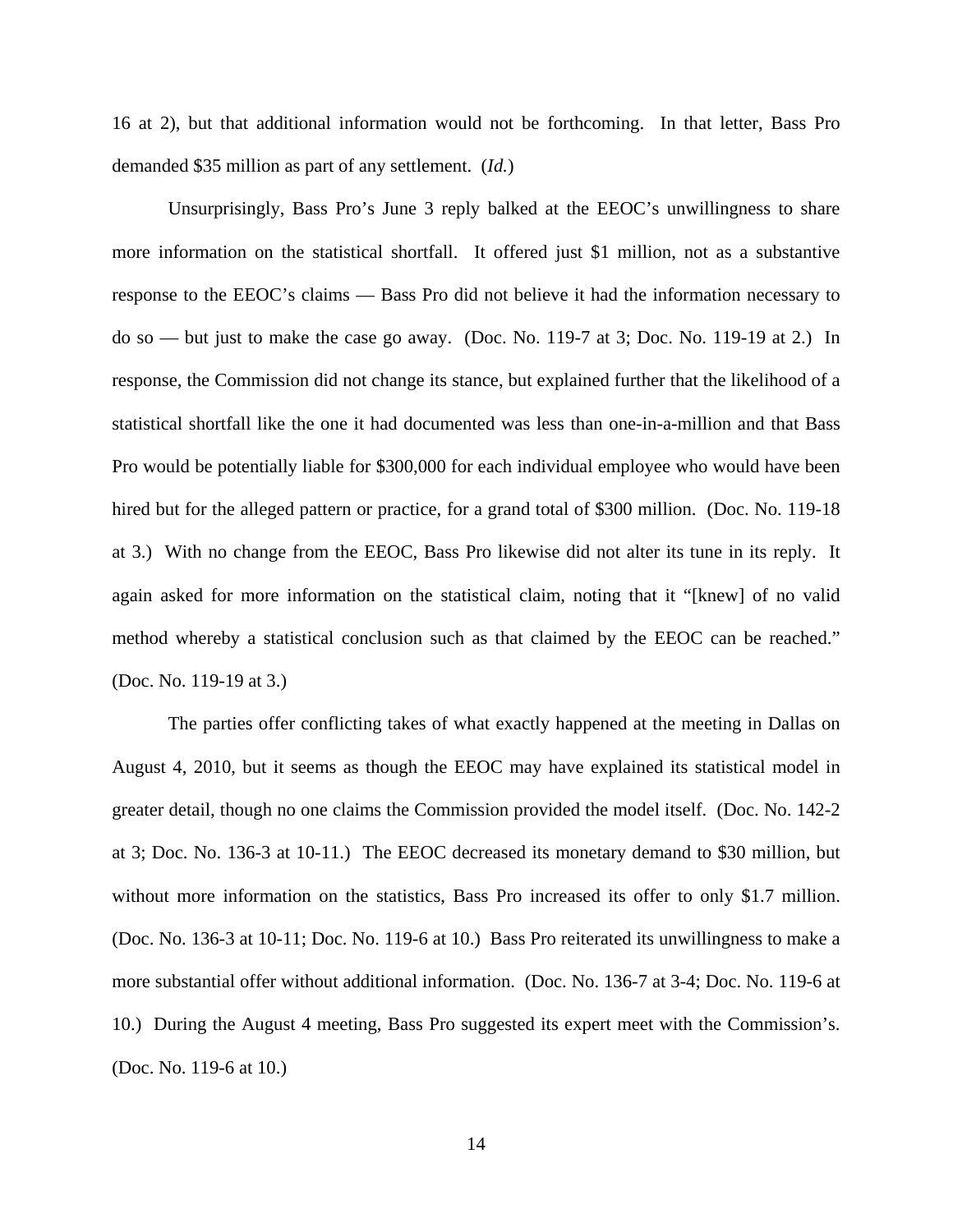Following the meeting in Dallas, the parties continued to exchange letters, but little changed substantively. Bass Pro showed no willingness to budge from its request for the methodology and data underlying the § 707 claim (Doc. No. 119-22 at 3); the Commission expressed a general unwillingness to continue negotiating while the two parties were so far apart on monetary terms. (Doc. No. 119-23 at 2-3.) The EEOC rejected the idea of a meeting between the experts, asserting that to do so would be "unprecedented" (Doc. No. 120 at 3-4); Bass Pro asserted the Commission was guilty of "bad faith bullying," (Doc. No. 119-24 at 3). By mid-October, with the parties at an impasse regarding what information would be shared, and \$28 million dollars apart on a monetary settlement — and with little movement from either side the Commission began to float the possibility that it was time to end conciliation. (Doc. No. 120 at 10.) Bass Pro's response to that letter only reiterated what it had said all along: it would not increase its settlement offer without more information. (Doc. No. 120-1 at 12.) Finally, upon receiving that correspondence, the Commission asserted what should have long been clear to all: conciliation was going nowhere and the EEOC would be deeming it a failure. (Doc. No. 120-2 at 2.)

 Even once conciliation had officially failed, the parties exchanged a few more letters that at least paid lip service to the possibility of settlement/conciliation. The result, however, was the same: the Commission wanted a better offer but would not give information; Bass Pro wanted more information or else it would not make a better offer. (Doc. No. 120-6; Doc. No. 120-7; Doc. No. 120-8; Doc. No. 120-9.)

Having reviewed that record, the Court cannot say that the Commission negotiated in bad faith.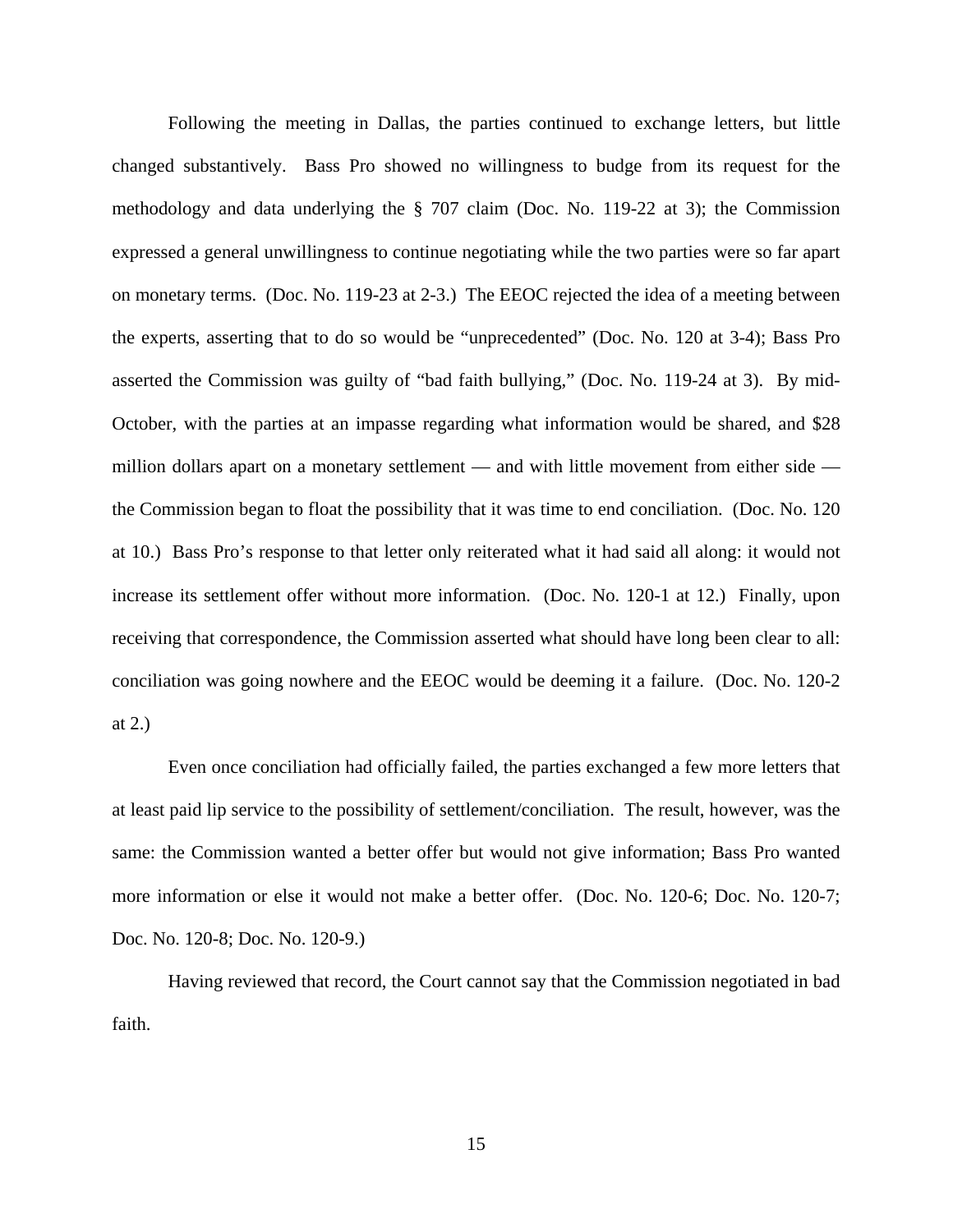First, the Court is not quite willing to credit that Bass Pro was as helpless as it let on. It had a broad outline of how the EEOC computed the statistical shortfall and it knew what the EEOC considered that shortfall to be. The EEOC did not, as Bass Pro intimates, fail to disclose "the results of its investigation." *La Rana Hawaii*, 888 F. Supp. 2d at 1045. Perhaps Bass Pro did not know which competitors its hiring data had been compared to or, with respect to comparisons to census data, which geographical areas the Commission had used. (Doc. No. 136- 3 at 10-11; Doc. No. 142-2 at 3.) But Bass Pro had its own expert; at some point along the way, it could have picked a competitor store, or picked a geographic region, and come up with its own statistics to counter the Commission's assessment. Even without producing a statistical finding of its own, Bass Pro could have begun to make more modest requests of the Commission. It also could have made a monetary settlement offer more in line with those proposed by the Commission and made it contingent upon seeing sufficient statistical support for the Commission's claims. And, it remains uncontroverted that it would be "unprecedented" for the EEOC to make its consulting expert available to Bass Pro, so for this Court to in effect hold that it was nevertheless required to do so would not be fair. Suffice it to say, the Commission may have been frustratingly obstinate, but so too, it appears, was Bass Pro.

Second, it is important to consider the context and what else was going on as these negotiations took place. Indeed, the Court cannot ignore that the parties met and exchanged letters over a period of several years — fruitlessly — before conciliation officially began. To be sure, conciliation should be considered as its own discrete process, distinct from the investigation, in view of the statutorily mandated sequential enforcement scheme, but it would be naïve to think that how the parties interacted prior to the onset of conciliation would not affect their interactions once it had begun. Thus, it is significant that, even before conciliation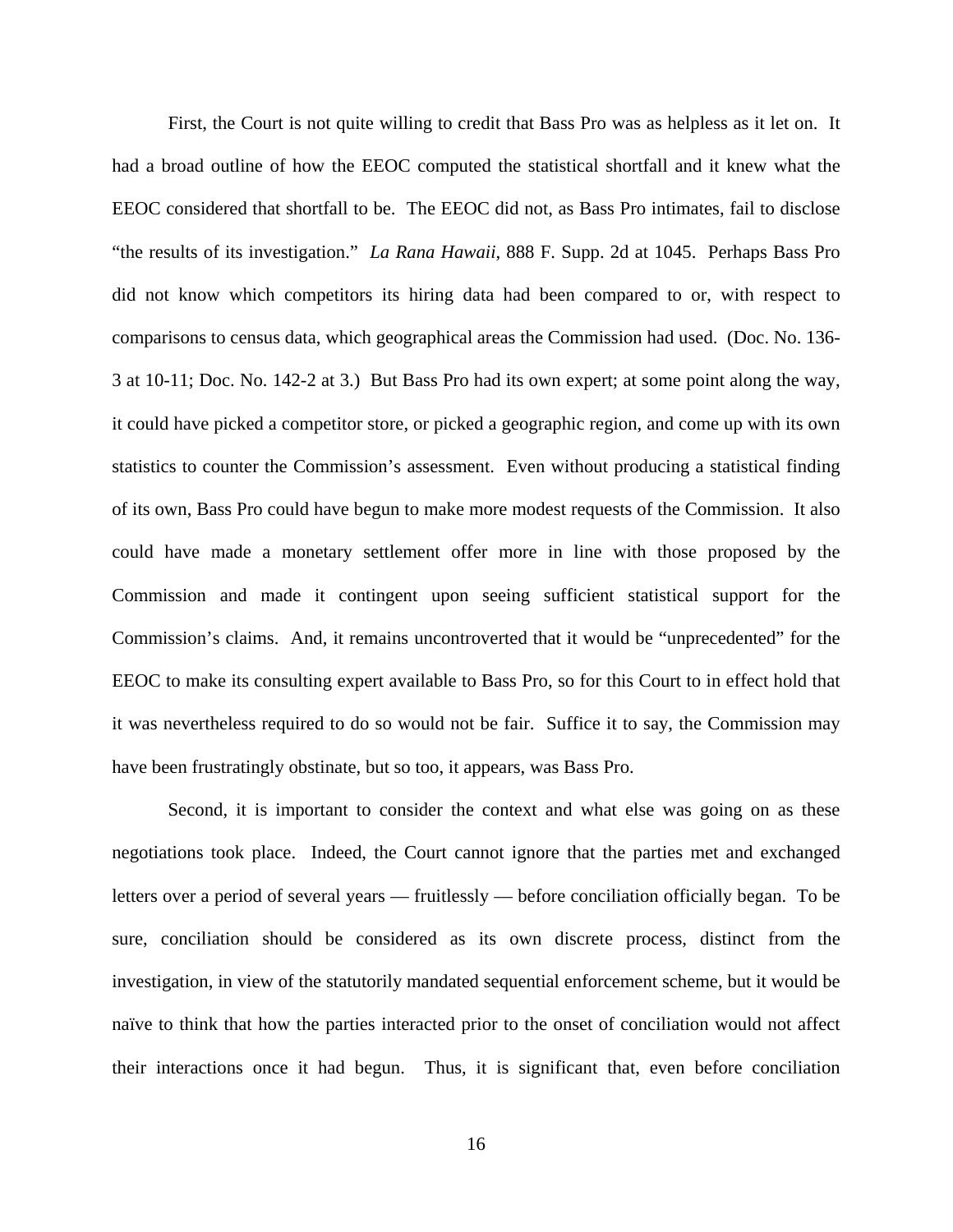officially began, the Commission expressed its belief that it had found "evidence in several stores of record destruction, including that of minority applicants" and "evidence in several stores of [Bass Pro] not retaining applications." (Doc. No. 119-8 at 4.)

More recently, the Commission in October 2010 expressed its belief that Bass Pro had, "at many turns, recanted on promises and ultimately deprived [the EEOC] of considerable evidence" and that it "ha[d] not fully cooperated with the investigation." (Doc. No. 120 at 2.) The Commission alleged that Bass Pro did not provide a position statement or witness statement, refused to submit documents in response to some of the Commission's requests and "belatedly admitted to destroying all the audiotapes containing then current employee[s'] urgent complaints regarding discrimination and harassment." (*Id.* at 2-3.) The Commission also alleged that Bass Pro refused to provide a list of over fifty names of employees who complained of discrimination and/or harassment on a Bass Pro hotline. (*Id.* at 3.) Finally, the EEOC complained that, though Bass Pro made available for depositions some store managers and the four highest ranking corporate Human Resource managers, Bass Pro had "imposed unreasonable time limitations on most of those interviews as well as other constraints." (*Id.* at 4.)

Perhaps some of these allegations were untrue, exaggerated, or misunderstood. Bass Pro certainly believes that to have been the case. (*See* Doc. No. 120-1.) The Court does not possibly have all the evidence it would need to decide who was right and who was wrong about Bass Pro's willingness to cooperate, and in fact, it is not particularly inclined to parse every stray allegation these parties have made about how the other has behaved. The point is that, by late 2010, the Commission seems to have amassed numerous concerns with Bass Pro's conduct, perhaps just as many as Bass Pro had regarding the Commission's willingness to negotiate. It is the Court's experience that this is fairly common when two parties engage in protracted, high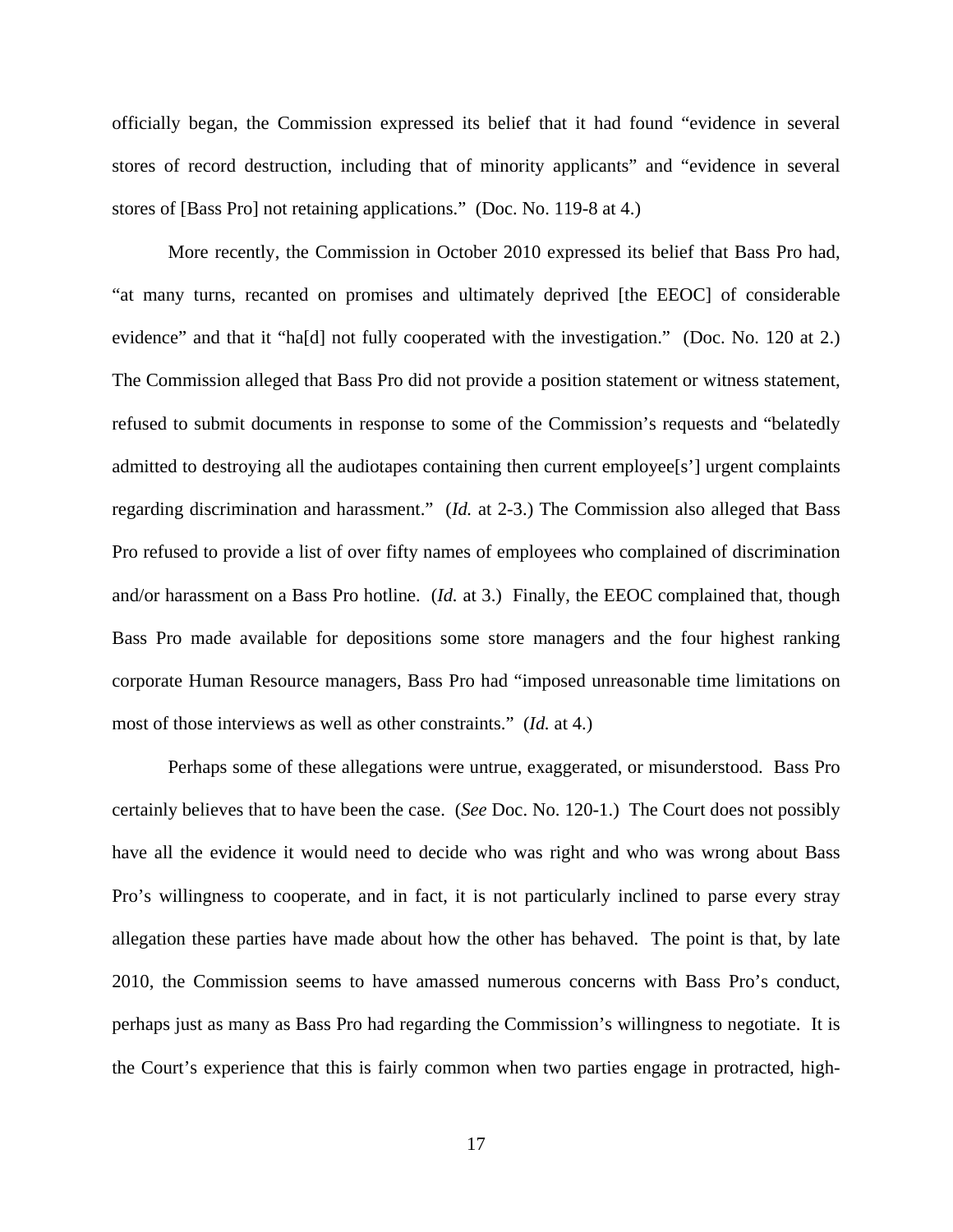stakes negotiations; to hold that against the Commission would force it to meet an unfairly rigorous standard. There is a difference between bad faith and tried patience.

Third, and to that same point, the Court is unwilling to place too much weight upon the various monetary settlement offers exchanged. That both parties showed a general stubbornness with respect to expectations for a monetary settlement was almost entirely derivative of their disagreement on what information ought to be shared. That the EEOC's monetary demands were far higher than what Bass Pro offered, and that neither party ever really budged on that front, does not alter the Court's conclusion.

Fourth, with respect to the exchange of anecdotal information, Bass Pro points to the fact that the Determination made "absolutely *no mention* of the EEOC's most prominent allegation in the Second and Third Amended Complaints: that Bass Pro's founder and owner made statements that constituted a 'directive' to discriminate." (Doc. No. 119-1 at 24-25.) That is true, but, based on the fairly exhaustive, if somewhat vague, allegations contained in the Determination, it should not have been surprising that the EEOC would seek to put on evidence of a top-down policy of discrimination. Moreover, Bass Pro knew, before that Determination was even issued, that the Commission boasted evidence that managers "instructed subordinates to avoid hiring qualified minorities." (Doc. No. 119-8 at 3.) The Court understands why Bass Pro would want to know of *every* such instance, especially if the company's founder was involved, but, given that the Commission need not "produce as much evidence as [it] would need to prevail at trial, to satisfy the alleged wrongdoer or to meet some nonexistent burden of proof," *Sun Oil*, 605 F.2d at 1335, the Court is not inclined to find dispositive that the EEOC failed to disclose some of its anecdotal evidence. Further, that Bass Pro's briefing in this case argues that it should have had an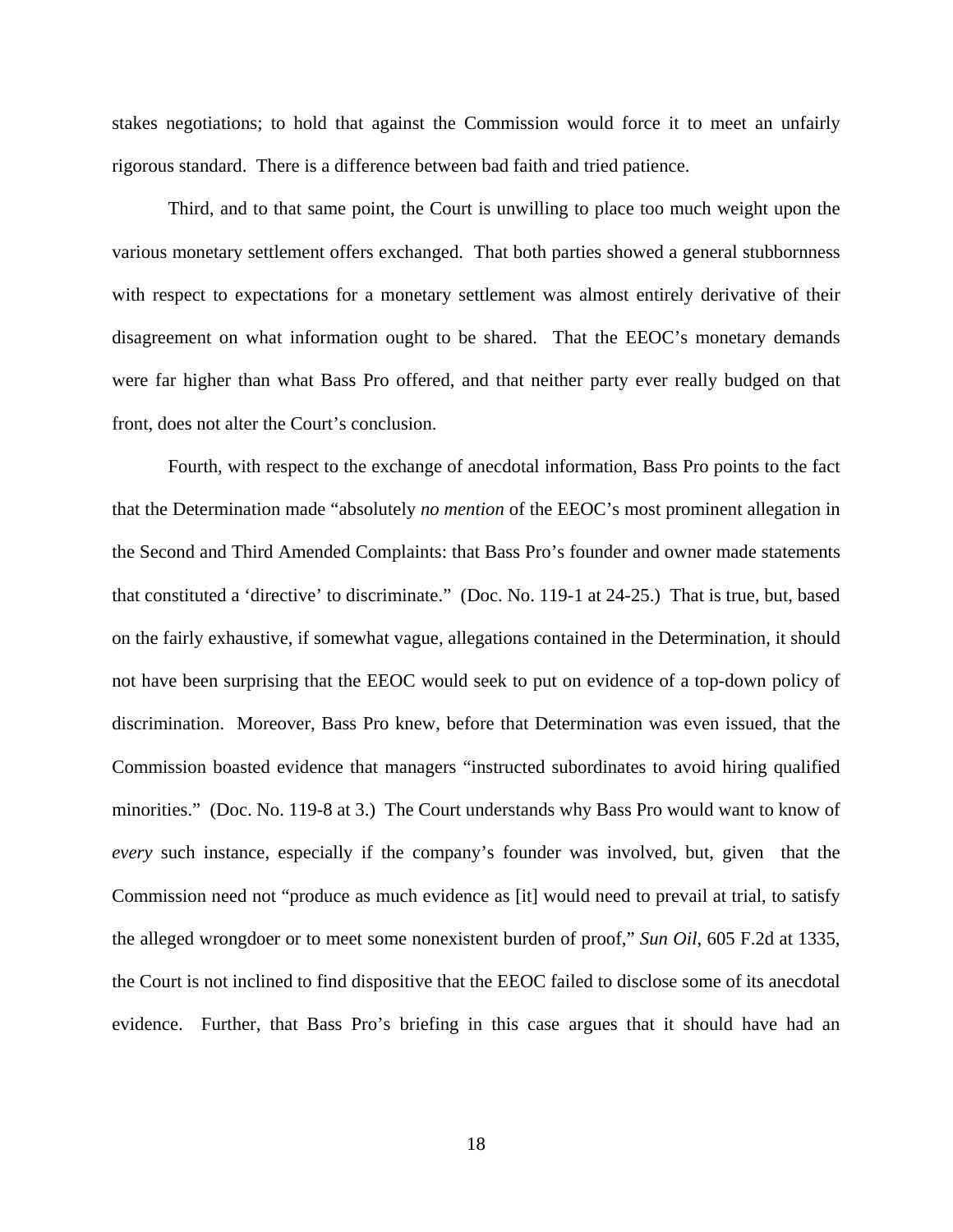"opportunity to respond to this *untrue* allegation" suggests that sharing it would have led only to another rote denial.

None of this is to say that the Court is particularly impressed by the EEOC's conciliation efforts. For instance, revealing earlier on that the company's founder encouraged discrimination seems like it would have increased the odds of a settlement. What national retailer would like such information revealed in the course of a public trial? Based upon the record before the Court, it appears conciliation was never particularly likely to succeed. And now, not only has the EEOC come perilously close to having its claims thrown out for failure to conciliate, it has expended significant resources litigating this case, will likely have to expend significantly more, and could ultimately lose and get *nothing* for its efforts. Nonetheless, that it failed to make conciliation count is not necessarily indicative of bad faith.

Ultimately, the Court believes this to be a case where "the parties' proposals and discussions [we]re so divergent as to seem irreconcilable," and so it "will not require the EEOC to conduct Sisyphean negotiations to meet its statutory mandate to conciliate." *Bloomberg II*, 751 F. Supp. 2d at 640 (analyzing conciliation of § 707 claims). As in *Bloomberg II*, "[g]ven the parties' communications during conciliation, the EEOC likely had little hope of making significant progress." *Id.* Thus, "[m]aking inferences in a light favorable to the EEOC, the Court cannot say that the EEOC failed to make a good faith effort to conciliate the discrimination claims." *Id.*<sup>3</sup>

<sup>&</sup>lt;sup>3</sup> The Court is well aware that, with respect to other claims, the *Bloomberg II* court explained:

Faced with a grand total of over \$41 million in monetary demands, Bloomberg requested more information about the charges and the basis for the EEOC's determination before proceeding to make monetary offers. Bloomberg's attitude was reasonable: it was faced with large monetary demands and wanted additional information to evaluate the claims and respond accordingly. Bloomberg, throughout the letter exchange, stated that it was amenable to further discussions, including discussions on classwide claims. Importantly, its posture here stands in marked contrast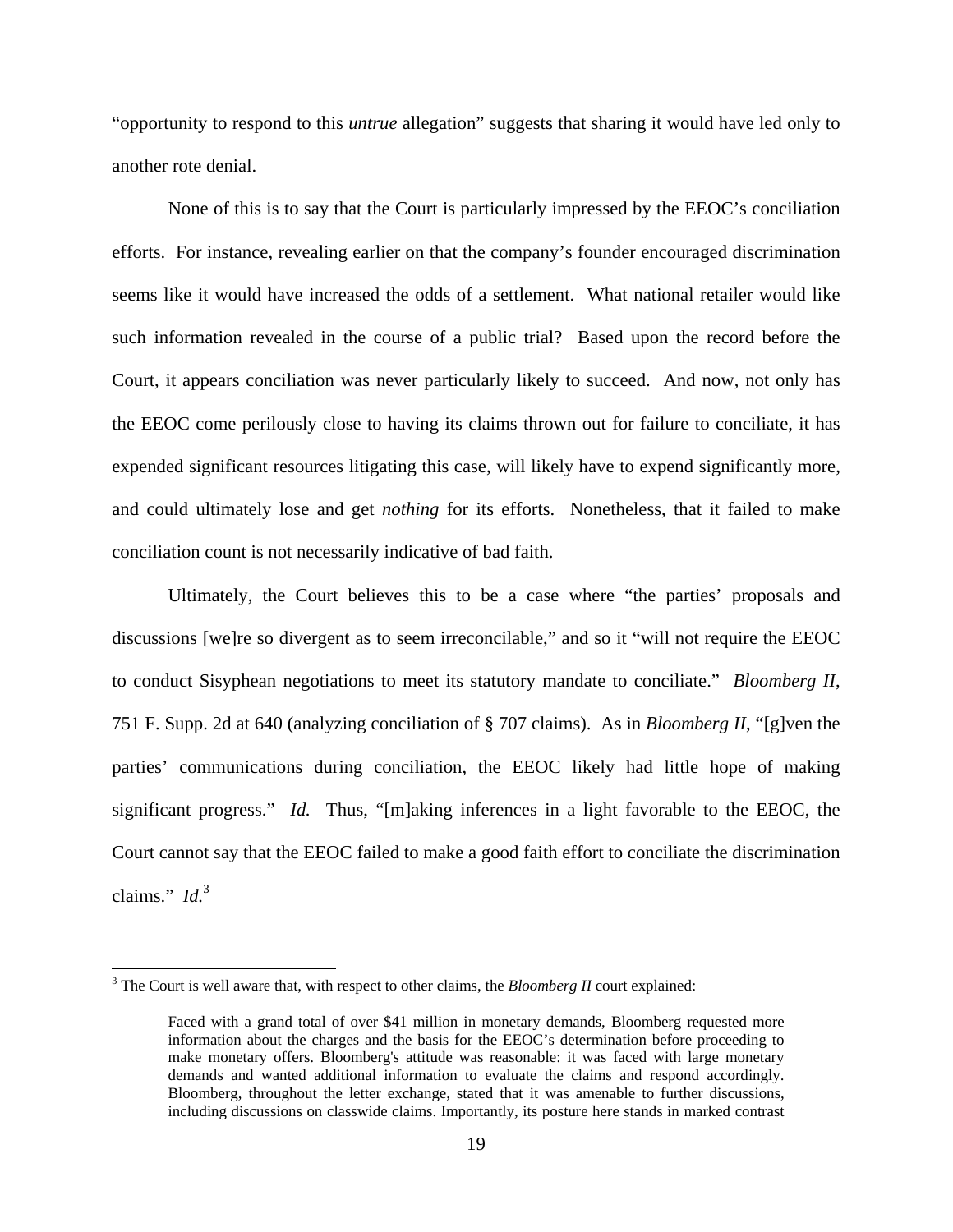# 2. *§ 706 Failure-to-Hire Claim*<sup>4</sup>

First, with respect to the Commission's § 706 failure-to-hire claim, Bass Pro has argued that, "[d]espite . . . repeated requests, the EEOC refused to identify a single allegedly aggrieved individual in either the original or amended Commissioner's charge, in its reasonable cause determination, or during conciliation." (Doc. No. 119-1 at 8.) Because it believes the EEOC "simply skip[ped] the statutorily required conciliation process," it urges the Court to dismiss the § 706 failure-to-hire claims. (*Id.*) An inquiry similar to the one above into just how conciliation transpired is necessary to determine whether the Commission's efforts were reasonable under the circumstances.

Both the original Charge, issued in February 2007, and the Amended Charge, issued in May 2008, explicitly refer to § 706. (Doc. No. 119-4 at 2; Doc. No. 119-5 at 2.) The Amended Commissioner's Charge explained that "persons aggrieved include all applicants, deterred applicants, employees and former employees who have been, continues to be, or will in the future be adversely affected by any of the unlawful employment practices set forth in the foregoing charge." (Doc. No. 119-5 at 3.) It was not more specific than that.

In the course of the EEOC investigation, Bass Pro asked for details of all specific incidents referred to by the Commission (*see, e.g.*, Doc. No. 119-9 at 3, 4), though it did not ask

<sup>&</sup>lt;u> 1989 - Johann Stein, marwolaethau a gweledydd a ganlad y ganlad y ganlad y ganlad y ganlad y ganlad y ganlad</u> to its approach to the EEOC's conciliation efforts for the discrimination claims, where Bloomberg essentially refused to discuss class-type relief at all.

Yet the EEOC refused to offer any additional information about its determinations. (Wong Decl. Ex. 45.) The most it offered was vague statements that it had interviewed a "fair number" of women and then extrapolated from those interviews an amount it determined was acceptable for the class claim pool. [Citation.] In the specific circumstances of this case, where the charges were varied and numerous, the basic information provided to outline the charges was insufficient for Bloomberg to be able to formulate a reasonable monetary counteroffer.

*Bloomberg II*, 751 F. Supp. 2d at 641-42. Here, where the EEOC sought to bring a statistical hiring case, the Court believes that Bass Pro had enough information that its unflagging demands for more were not quite so reasonable. <sup>4</sup> The analysis that follows does not apply to the "at least twenty claimants named in the Third Amended Complaint

<sup>. . .</sup> did not even apply for employment with Bass Pro until *after* the EEOC issued its Determination on April 26, 2010." (Doc. No. 119-1 at 21.) The Court addresses these individuals separately.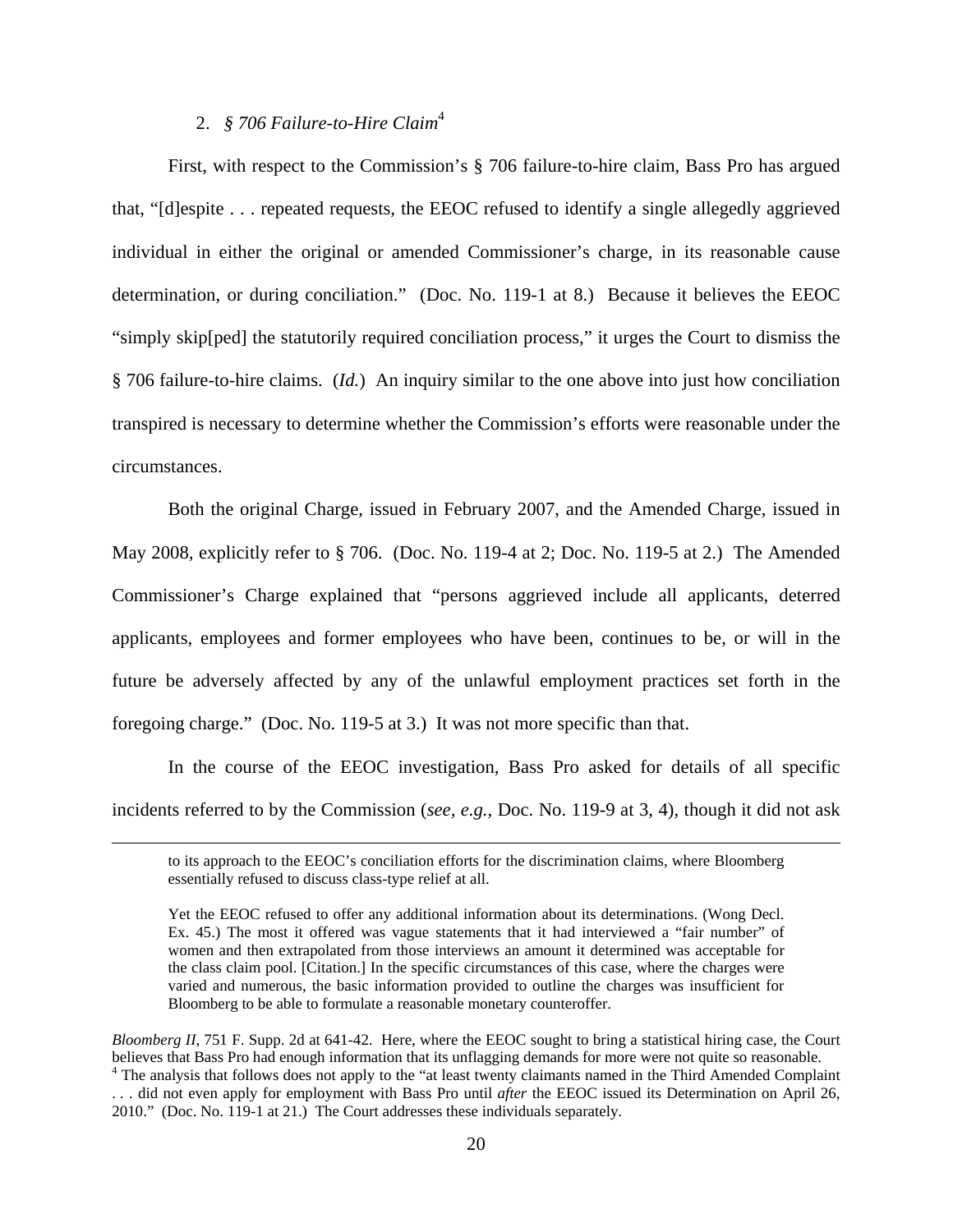for the names of specific individuals on whose behalf the EEOC might be pressing failure-to-hire claims. When the Commission issued its Letter of Determination, it noted that one discriminatory practice it believed Bass Pro to be guilty of was "[f]ailing to recruit and/or hire" African Americans, Asians, and Hispanics. (Doc. No. 119-11 at 3.) The Determination added that "evidence obtained during the investigation establishes reasonable cause to believe that there is a violation of Title VII, in that the Respondent . . . deterred and chilled African American and/or Blacks and Hispanics from applying for employment." (*Id.* at 5.) It also said that potential remedies for Bass Pro's violations are designed "to make victims whole." (*Id.*) But, the Determination did not offer an estimate of how many victims would make up a potential § 706 class or include any information about those individuals.

Once conciliation began in May 2010, Bass Pro again called for details regarding specific incidents of discrimination. (*See, e.g.*, Doc. No. 119-15 at 3, Doc. No. 119-17 at 3.) Those requests, however, can be interpreted as asking for the specifics of particular discriminatory acts, like the use of racial slurs, by Bass Pro employees, and not the specifics of each minority candidate Bass Pro had failed to hire. For instance, in its May 14, 2010 letter, Bass Pro asked for "information necessary for Bass Pro to understand and evaluate specific instances of alleged discrimination *described in the Predetermination Letter*." (Doc. No. 119-15 at 3 (emphasis added).) The Commission's April 12, 2010 pre-Determination letter did not discuss specific instances of Bass Pro failing to hire minority applicants. Rather, the letter spoke more of specific occasions on which racial slurs were used or sexual harassment occurred; the closest it came to discussing specific failures to hire was an allegation that "your own managers . . . instructed subordinates to avoid hiring qualified minorities." (Doc. No. 119-8 at 3.) Thus, the Court believes it would be fair to read that letter — and appropriate on summary judgment, where the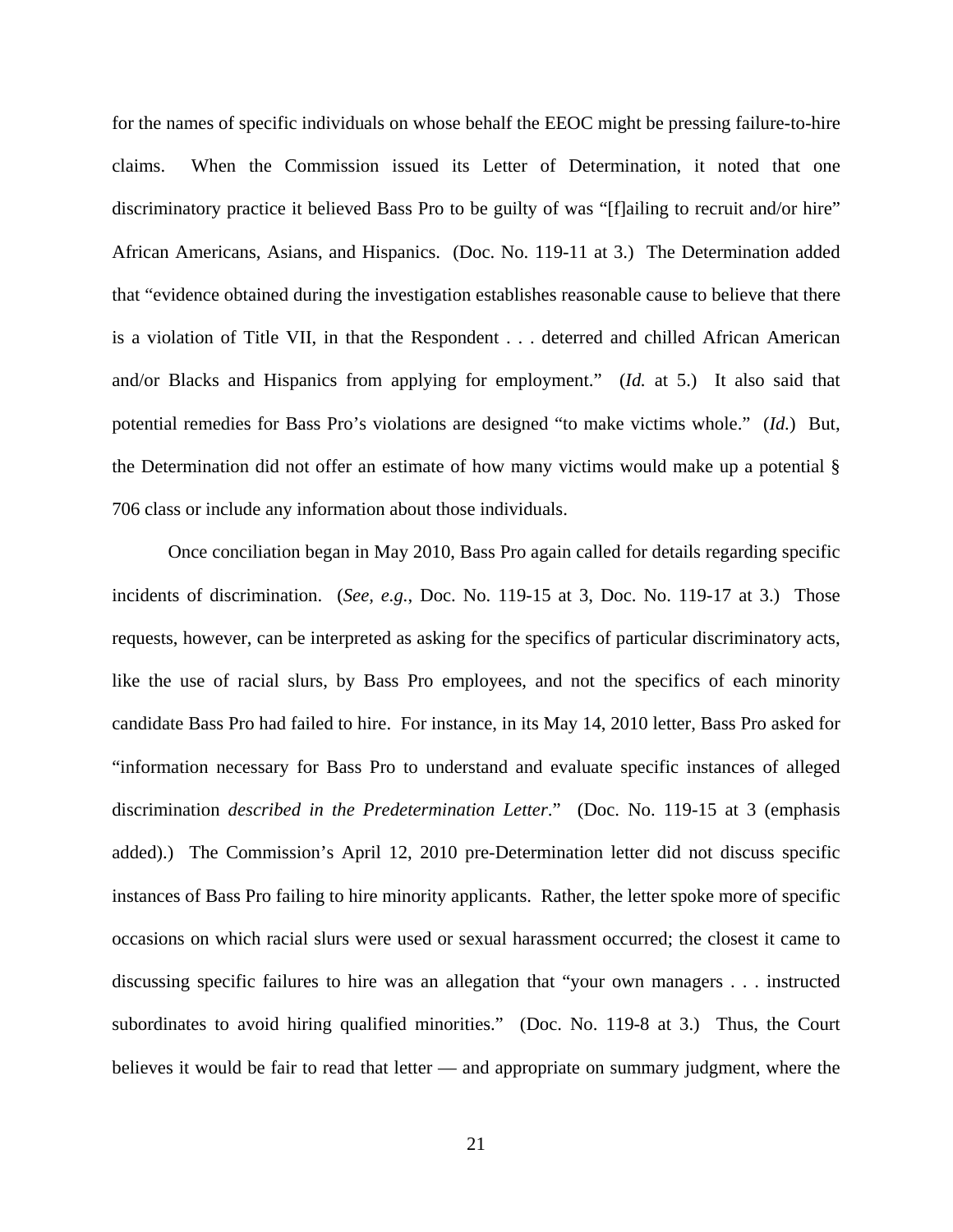Court draws inferences in favor of the non-moving party — as *not* having asked for a list of all minority applicants on whose behalf the Commission would be bringing a § 706 claim. A similar analysis of Bass Pro's June 3 letter (Doc. No. 119-17) leads to the same conclusion.<sup>5</sup>

In its June 21, 2010 letter, the EEOC referred to compensatory and punitive damages, suggesting that it would likely bring claims on behalf of individuals, but offered little more on the specifics of class composure. (Doc. No. 119-18 at 3.) As for the August 4 meeting in Dallas, the EEOC's attorney, Deputy Director Martin Ebel, has stated that Bass Pro did *not* indicate at that meeting that it wanted the names of individual claimants. (Doc. No. 136-7 at 3.) Somewhat to the contrary, Bass Pro's former counsel, Ms. White, says that Mr. Ebel "asserted that the EEOC had identified approximately 100 specific individuals who were alleged victims of discrimination, but stated that the EEOC would not provide Bass Pro with the names of any alleged victims except in the form of a global settlement." (Doc. No. 119-6 at 9.) Still, Ms. White did *not* state that she asked for information about individual victims.

The parties continued to exchange letters at a fairly rapid clip, with Bass Pro repeatedly asking for more information of all sorts and the Commission generally declining, often by telling Bass Pro that it already had the information it was asking for. In an October 14 communication, the EEOC reminded Bass Pro that "[w]e have also repeatedly advised Bass Pro Shops of extensive anecdotal evidence of a broad range of recruiting, hiring, terms and conditions, adverse discipline, and failure to promote protected class members at issue in this case, namely African American, Hispanic, Asian American and female applicants and employees." (Doc. No. 120 at

 $<sup>5</sup>$  The Court should note that Bass Pro attached to its June 3 letter a series of Requests For Information. (Doc. No.</sup> 119-7 at 5-44.) As the Commission has noted, that document contained seventy-seven requests with over 570 subparts. (Doc. No. 136 at 17.) Some of these requests did seek to ascertain the identity of classmembers. (*See* Doc. No. 119-17 at 30-31.) But that document, as a whole, was so wide-ranging, and sought such a herculean effort on the part of the Commission, that the Court is not willing to rely on it as evidence of exactly what Bass Pro needed before it would meaningfully engage in conciliation. Propounding such a document does not necessarily seem consistent with genuinely trying to reach a workable solution through informal means.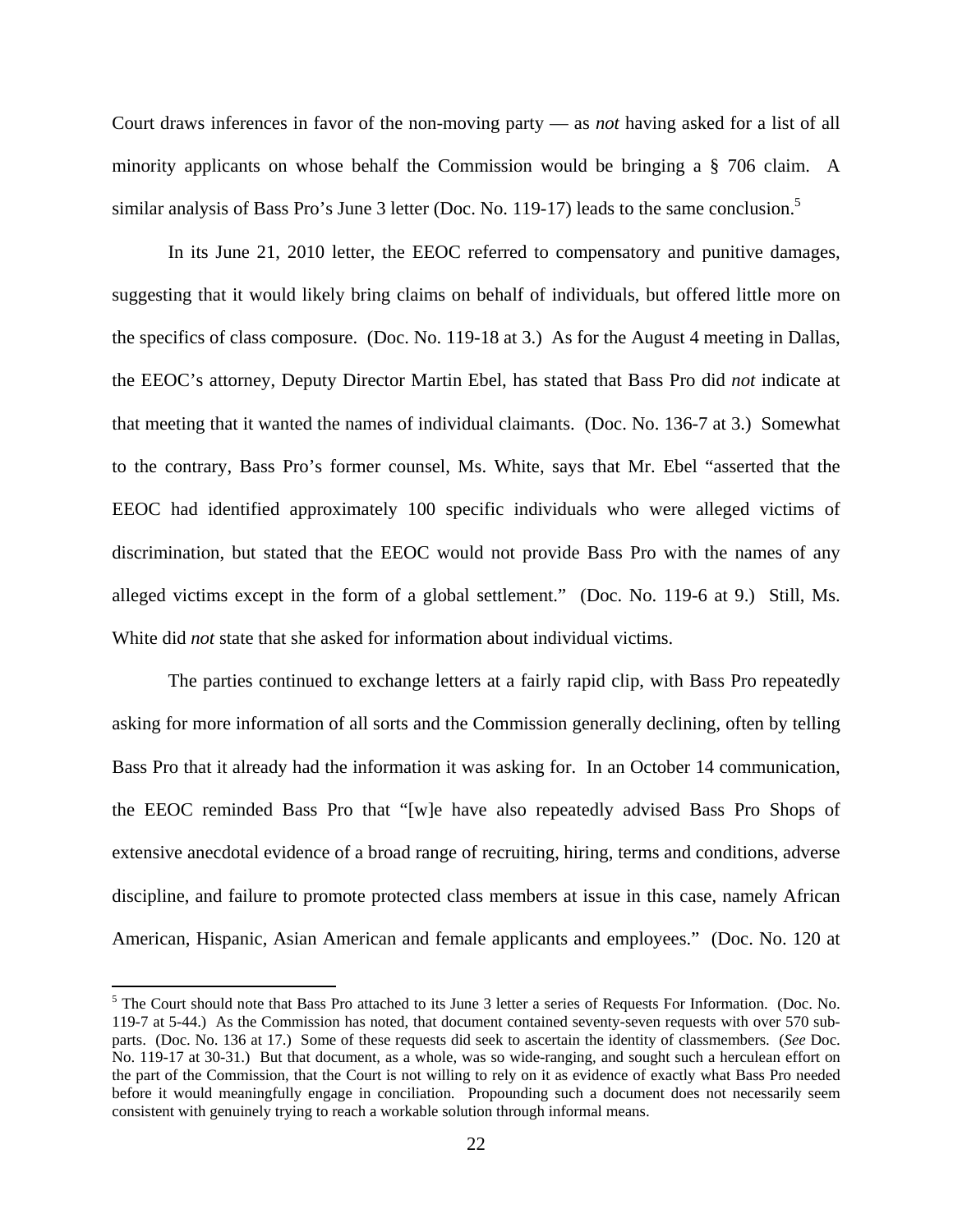4.) Still, nothing in the record suggests that Bass Pro had offered specific information about potential class members. In its response on November 1, Bass Pro, perhaps for the first time, asked explicitly for the Commission to "identify a description of the individuals from whom the EEOC seeks relief." (Doc. No. 120-1 at 12.) The EEOC's next letter, however, made clear that it planned to deem conciliation a failure. (Doc. No. 120-2 at 2.) It did not provide Bass Pro with the information it had sought. (*Id.*)

It is important to situate the back-and-forth on the § 706 claim within the context of the broader conciliation process. The letters focused mostly on the statistical shortfall claim and the specific instances on which Bass Pro employees said or did something egregious; whereas Bass Pro did repeatedly request the statistical undergirding for the § 707 claim, relatively little ink was spilled trying to home in on the specifics of the  $\S$  706 claim.<sup>6</sup> And the parties disagreed so mightily on what was required with respect to the pattern-or-practice claim — again, as explained above — that, by the time Bass Pro expressly requested information on the § 706 class, conciliation had begun to look like an exercise in futility. Put another way, the Court understands why, when Bass Pro made an unambiguous request that the Commission identify members of the § 706 class in the final paragraph of its November 1, 2010 letter, the Commission no longer believed a settlement agreement was attainable. By then, the Commission had made up its mind.

That the Court can understand why the Commission did not respond to Bass Pro's inquiry, however, does not excuse the same. The Court believes Bass Pro's request for that information reflected a "reasonable attitude," but the Commission's nearly immediate decision to fail conciliation, at least with respect to the § 706 failure-to-hire claim, was not a "reasonable and

 $6$  Indeed, Bass Pro appears to pay far greater attention to the  $\S$  706 claims in the course of this litigation than it did during conciliation itself.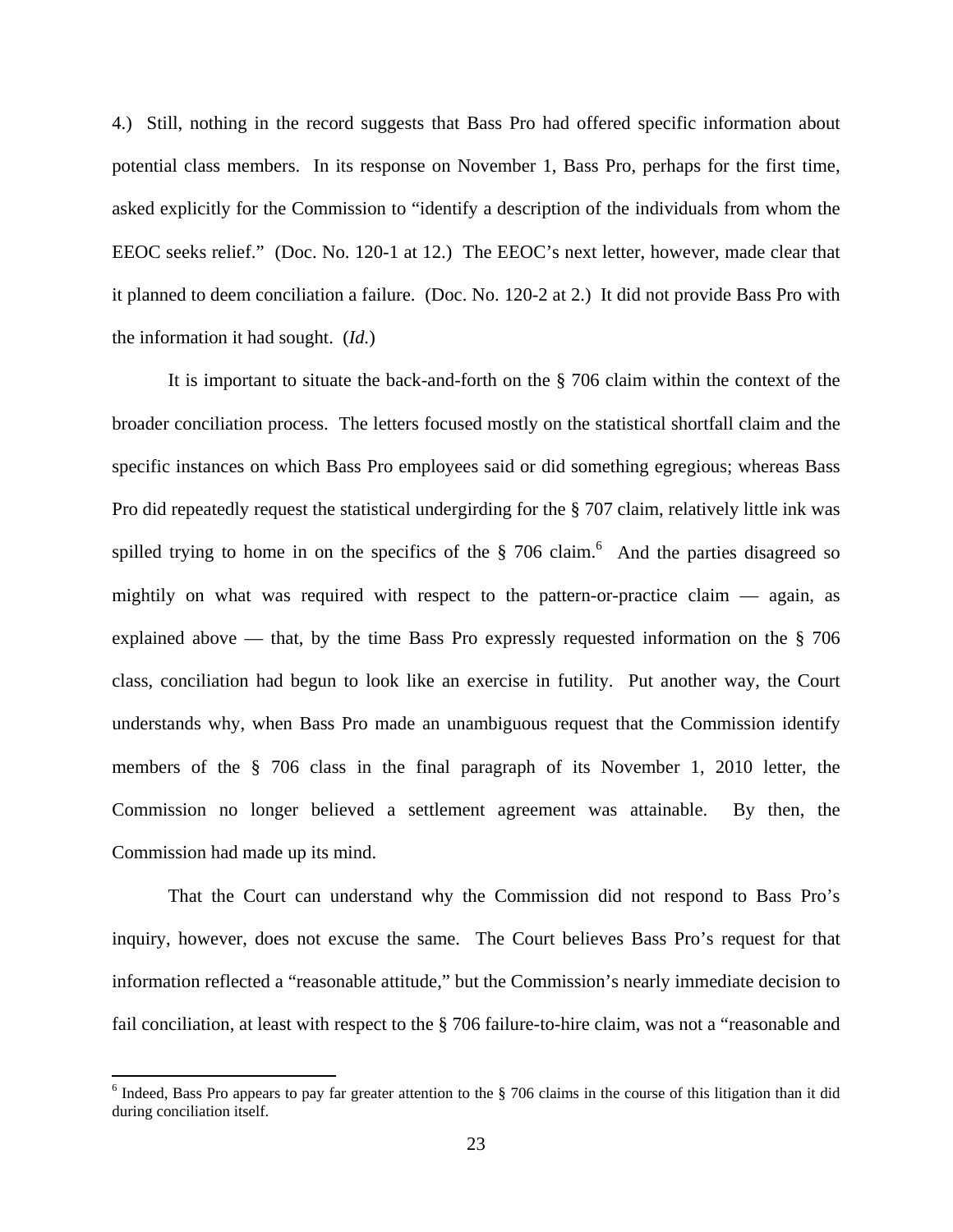flexible" response. *Klingler*, 636 F.2d at 107. The Commission should have responded in kind by providing at least some additional information about the § 706 claimants. Still, because the Court has sanctioned the Commission's decision to end conciliation of the § 707 claim when it did, it would characterize the EEOC's decision regarding the § 706 class as "prematurely terminat[ing] negotiations," not "fail[ing] to act in good faith." *Agro*, 555 F.3d at 469 (citing *Klingler*, 636 F.2d at 107). Consequently, it believes a stay is the appropriate remedy. *Id.*

Below, the Court first explains why the Commission ought to have provided the information Bass Pro sought, and then turns to why it has chosen to implement a stay, and not dismiss the claim outright, as a result.

# a. Bass Pro Deserved Information Regarding Individual Victims, But Individualized Conciliation Was Not Required.

As a starting point, this Court rejects out of hand the notion that the EEOC must undertake individualized conciliation efforts regarding each and every potential class member. As the Fifth Circuit explained long ago

unnecessarily thorough investigations of individual cases would tend to transform the conciliation process into something contrary to congressional intent. . . . Not only would the process become too formalized and unduly prolonged, but its focus would be directed away from voluntary compliance with the law to endless and irreconcilable bickering about, for example, the meaning that should be ascribed to an inadvertent statement made by a supervisor to a terminated employee.

Sun Oil Co., 605 F.2d at 1335;<sup>7</sup> see also EEOC v. Bruno's Rest., 13 F.3d 285, 289 (9th Cir.

1993) ("Moreover, 'in a class action suit, [t]he EEOC is not required to provide documentation

of individual attempts to conciliate on behalf of each potential claimant.'" *Id.* (quoting *EEOC v.* 

*Rhone-Poulenc, Inc.,* 876 F.2d 16 (3d Cir. 1989))). The *Sun Oil* court speculated that requiring

<sup>7</sup> Though an ADEA case, *Sun Oil* has long been applied in the Title VII context. *See, e.g.*, *Klingler*, 636 F.2d at 107; *Pet, Inc., Funsten Nut Div.*, 612 F.2d at 1002; *EEOC v. Mach Min., LLC*, 738 F.3d 171, 183 (7th Cir. 2013); *Bloomberg III*, 2013 WL 4799150; *Dinkins v. Charoen Pokphand USA, Inc.*, 133 F. Supp. 2d 1237, 1244 (M.D. Ala. 2001).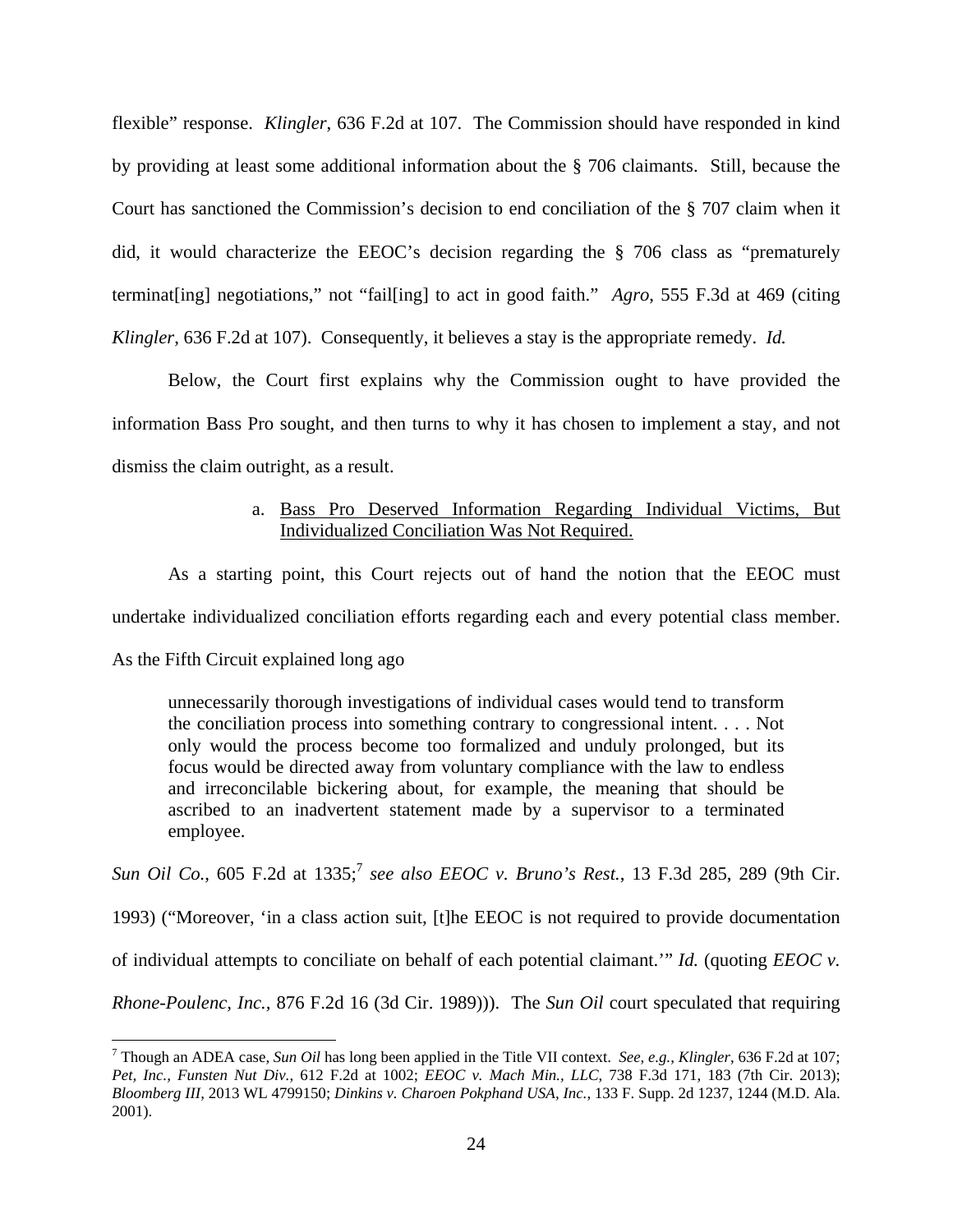individualized conciliation on behalf of hundreds of class members could, by making the conciliation of such claims unreasonably expensive and time consuming, "reward the employer who discriminates on a large scale and undermine the legislative goal of obtaining voluntary compliance in these cases." *Id.* at 1134.

Moreover, as another district court explained, requiring individualized conciliation would be "unworkable, for courts could articulate no standard by which to judge the adequacy of each conciliation effort, particularly in light of the law of diminishing marginal returns. 'It would be wasteful, if not vain, to attempt to conciliate the claims of numerous employees, all with the same grievance. . . . If it is impossible to reach a settlement with one discriminatee, what reason would there be to assume the next one would be successful[?]'" *Dinkins v. Charoen Pokphand USA, Inc.*, 133 F. Supp. 2d 1237, 1246 (M.D. Ala. 2001) (quoting *Sun Oil,* 605 F.2d at 1338 n. 5).

The Court finds the concerns expressed in these cases to be well-placed. As Mr. Ebel explained in his declaration "[t]he EEOC, nationwide, attempts to conciliate about 4,000 to 6,000 charges per year." (Doc. No. 136-7 at 6.) He said that, in 2012, for example, the Commission found cause to believe discrimination existed in 4,207 cases. (*Id.*) The EEOC was required to conciliate in each of them. (*Id.*) He opined that "[i]f many employers were to engage in conciliation in the unreasonable manner that Bass Pro did here, and if the EEOC were required to engage in efforts as extensive as those here in every conciliation, it would, in my judgment, adversely impact the EEOC's ability to investigate charges, manage its caseload, and remedy discrimination." (*Id.*) The Court can see why. The parties, in briefing and arguing it, and the Court, in deciding it, devoted considerable resources to this motion; it seems inconceivable to do so hundreds of times over whenever a large § 706 class claim is entertained.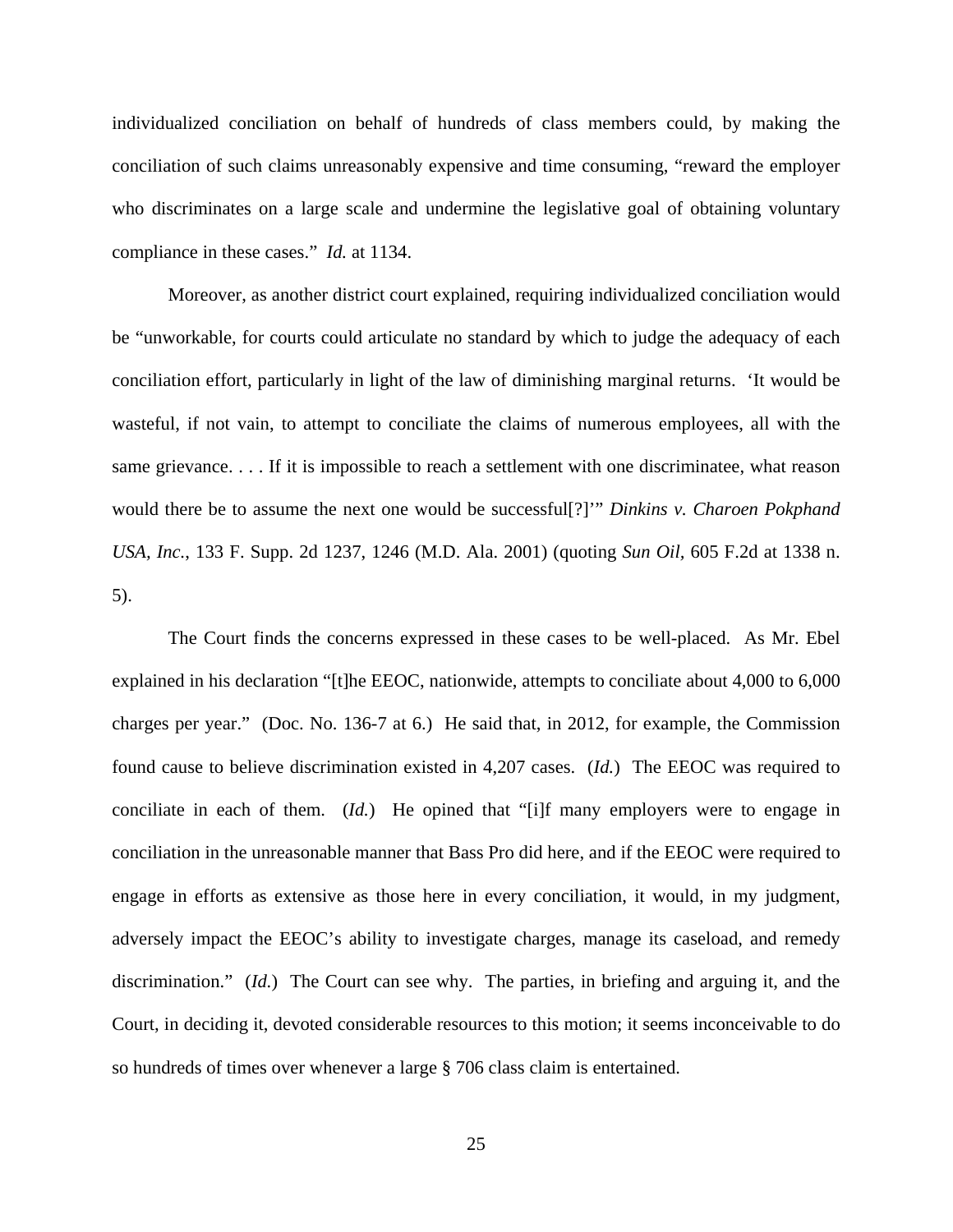The Court also disagrees that EEOC must disclose the names of each and every member of the potential class. This Court held in *Bass Pro II* that "the EEOC is not obligated to provide the identities of all § 706 class members." 884 F. Supp. 2d at 520. If the Commission did not have to plead the identities of all class members, it surely cannot be the case that the Commission was required to reveal that information during conciliation. Case law supports this conclusion. *See, e.g.*, *EEOC v. PBM Graphics Inc.*, 877 F. Supp. 2d 334, 361-62 (M.D.N.C. 2012) ("To the extent PBM complains that particular class members were not identified during the conciliation process, the EEOC is under no obligation to make such a disclosure." (and collecting cases)); *EEOC v. Paramount Staffing, Inc.*, 601 F. Supp. 2d 986, 990 (W.D. Tenn. 2009) ("Defendant argues that Plaintiff was obligated to disclose the identities of all two hundred class members, but this argument runs contrary to case law. 'As long as the outline of the class is identified, each [person] within the 'class' need not be specifically identified in the conciliation process.'" (quoting *EEOC v. Cone Solvents, Inc.*, No. CIV.A. 3:04-0841, 2006 WL 1083406, at \*9 (M.D. Tenn. Apr. 21, 2006))); *EEOC v. Lockheed Martin Global Telecommunications, Inc.*, 514 F. Supp. 2d 797, 806 (D. Md. 2007) ("The EEOC is not required to identify . . . each potential claimant in order to satisfy its duty of good faith attempts at conciliation."); *EEOC v. Jillian's of Indianapolis, IN, Inc.*, 279 F. Supp. 2d 974, 983 (S.D. Ind. 2003) (allowing EEOC to proceed on behalf of a local class even though it had not named each individual in the reasonable cause determination or conciliated individual class members).

To be sure, some recent decisions seem to indicate that the Commission must either conciliate on behalf of all potential classmembers or, as a slightly less extreme alternative, identify all potential class members by name. *See EEOC v. CRST Van Expedited, Inc. (CRST II)*, 679 F.3d 657, 674 (8th Cir. 2012) (affirming district court's dismissal on the grounds that the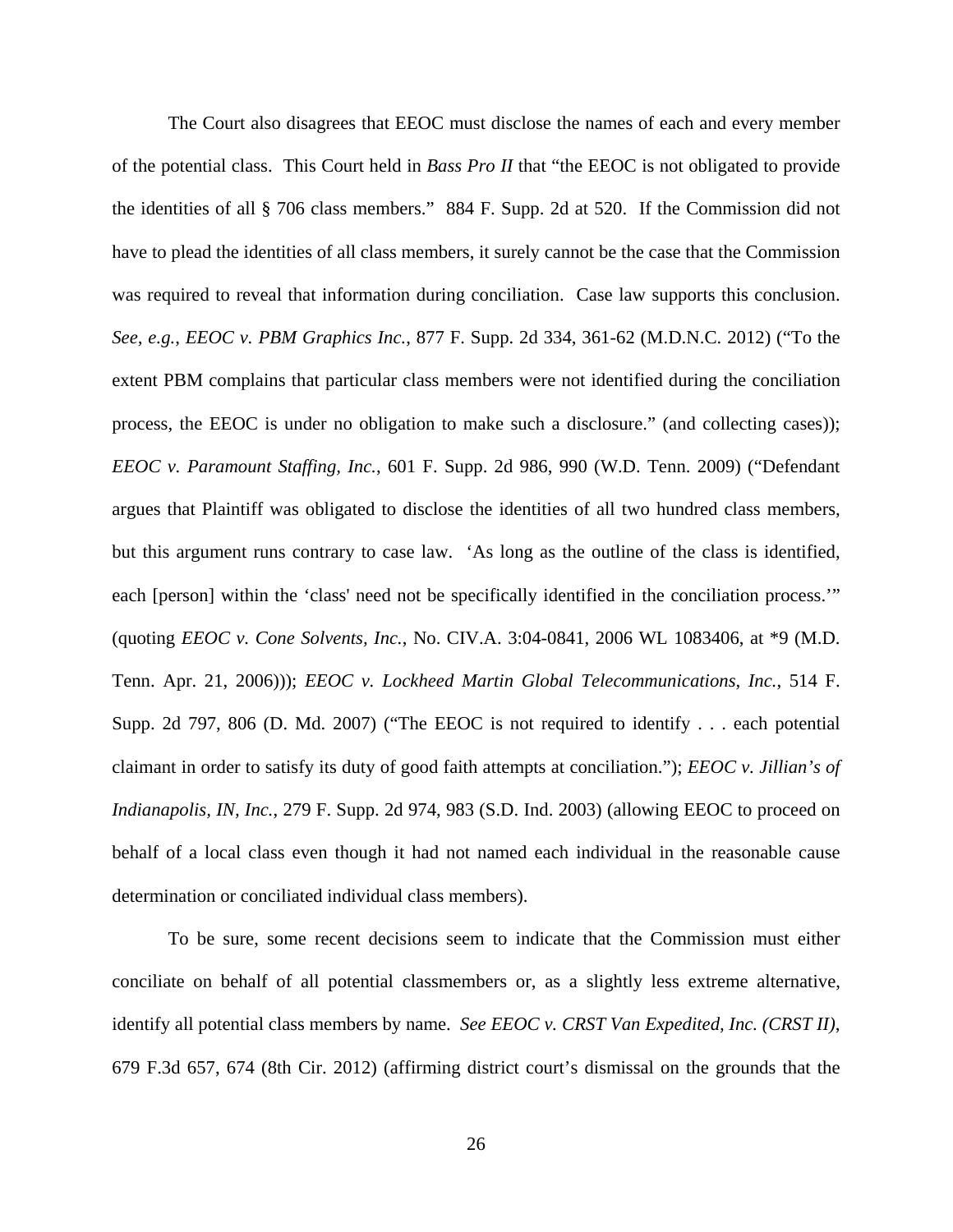EEOC "did not attempt to conciliate the specific allegations of the 67 allegedly aggrieved persons prior to filing the Complaint");<sup>8</sup> *Bloomberg III*, 2013 WL 4799150, at \*7, \*9 (dismissing § 706 claims brought on behalf of twenty-nine claimants where the EEOC denied Defendant "a meaningful opportunity to conciliate any individual claims"); *EEOC v. Swissport Fueling, Inc.*, 916 F. Supp. 2d 1005, 1038 (D. Ariz. 2013) (finding lack of good faith "[b]ecause [the Commission] refused to provide Swissport with information on the individual claims for which it sought compensatory damages"). This Court joins the growing ranks of those that disagree. *See, e.g.*, *EEOC v. Original Honeybaked Ham Co. of Georgia, Inc.*, 918 F. Supp. 2d 1171, 1179 (D. Colo. 2013) ("Digging somewhat deeper, however, there can be a difference between the significance of pre-litigation disclosure of the alleged unlawful conduct and pre-litigation disclosure of the specific identities and number of aggrieved persons.")*; EEOC v. Evans Fruit Co., Inc.*, 872 F. Supp. 2d 1107, 1111 (E.D. Wash. 2012) ("The undersigned is not persuaded the Ninth Circuit would adopt a rule that the EEOC must specifically identify, investigate and conciliate each alleged victim of discrimination before filing suit.")*.* The Court believes that *Sun Oil* and the cases relying on it were right in deciding that the EEOC would cease to be an

<sup>&</sup>lt;sup>8</sup> The panel's opinion in *CRST* inspired a spirited dissent by Judge Murphy. 679 F.3d at 695 (Murphy, J., dissenting). She asserted that "[n]either Title VII nor our prior cases require that the EEOC conduct its presuit obligations for each complainant individually when litigating a class claim. Rather, we have required that the EEOC perform these duties for each *type* of Title VII violation alleged by the complainant." *Id.* at 696. Judge Murphy further explained that:

The majority's new requirement that the EEOC separately investigate and conciliate each alleged *victim* of discrimination is inconsistent with the purpose of Title VII. Under this standard employers can avoid disclosure to the EEOC of complaining workers while the Commission is conducting its investigation and conciliation, then reveal the names during court ordered discovery, and seek dismissal of the entire case on the ground of inadequate presuit efforts by the EEOC. This punishes the EEOC for employer recalcitrance and weakens its ability to enforce Title VII effectively. It also frustrates the underlying goal of the 1972 amendments intended to strengthen the EEOC's enforcement powers.

*Id.* at 696-97. As should be clear from its analysis, this Court believed Judge Murphy had the stronger arguments.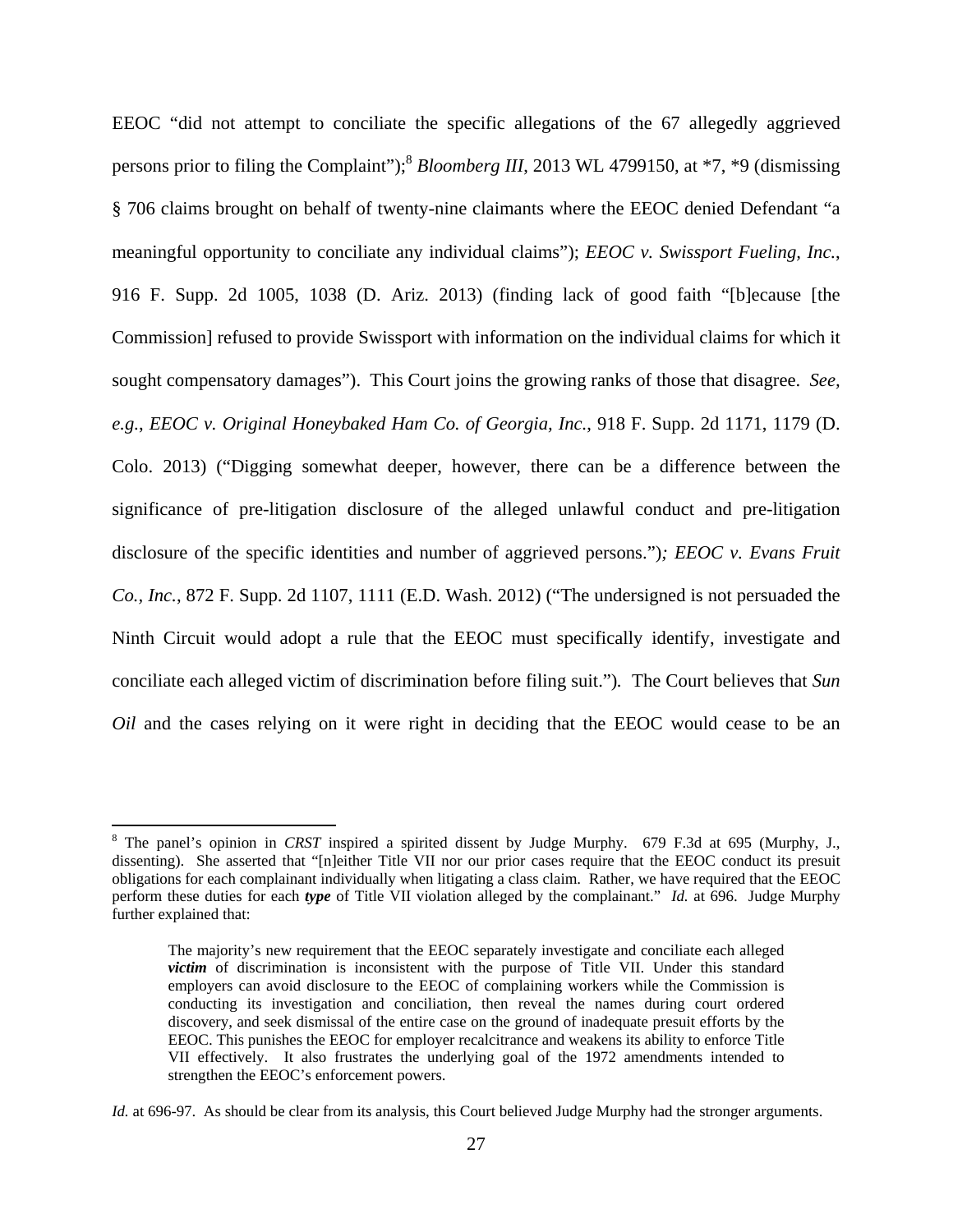efficient enforcer of Title VII if it were obligated to conciliate each and every individual classmember's claim.

Rather, the EEOC must share with Defendant "the outline of the class and provide the employer with sufficient information to understand the basis of the allegations and fully engage in the conciliation process." *EEOC v. Rock-Tenn Servs. Co., Inc.*, 901 F. Supp. 2d 810, 819 (N.D. Tex. 2012) (citing *Hibbing Taconite,* 266 F.R.D. at 274; *Paramount Staffing*, 601 F. Supp. 2d at 990; *Cone Solvents*, 2006 WL 1083406 at \*9). In breathing life into that standard, this Court is hesitant to impose any arbitrary requirements as to what the EEOC must *always* do. Must it always disclose the identities of *some* class members? On the surface, that seems reasonable. But who defines *some* and how do they do it? More fundamentally, what good would such a requirement do? Perhaps the employer could investigate those particular claimants and bring forth evidence that some do not belong in the class, but if those investigated claimants did not comprise the entire class, the Commission could just then assert that it would proceed to represent *other*, unnamed victims. What then? Another round of exchanging information about individual victims? The permutations abound, and so the Court shies from anything that begins to look like a *per se* rule. The Court feels strongly that "[t]he adequacy of the EEOC's conciliation attempts should be viewed on a case-by-case basis." *Swissport Fueling*, 916 F. Supp. 2d at 1037 (citing *State of Ariz., Dep't. of Admin.*, 824 F. Supp. at 901). As such, it "rejects a categorical interpretation of *CRST* to limit the EEOC's remedy to aggrieved individuals who are specifically identified in the pre-litigation process." *Original Honeybaked Ham*, 918 F. Supp. 2d at 1180.

Still, in this case, the EEOC ought to have provided more information. For instance, had Bass Pro had a better sense of how the class was comprised, it could have helped to weed out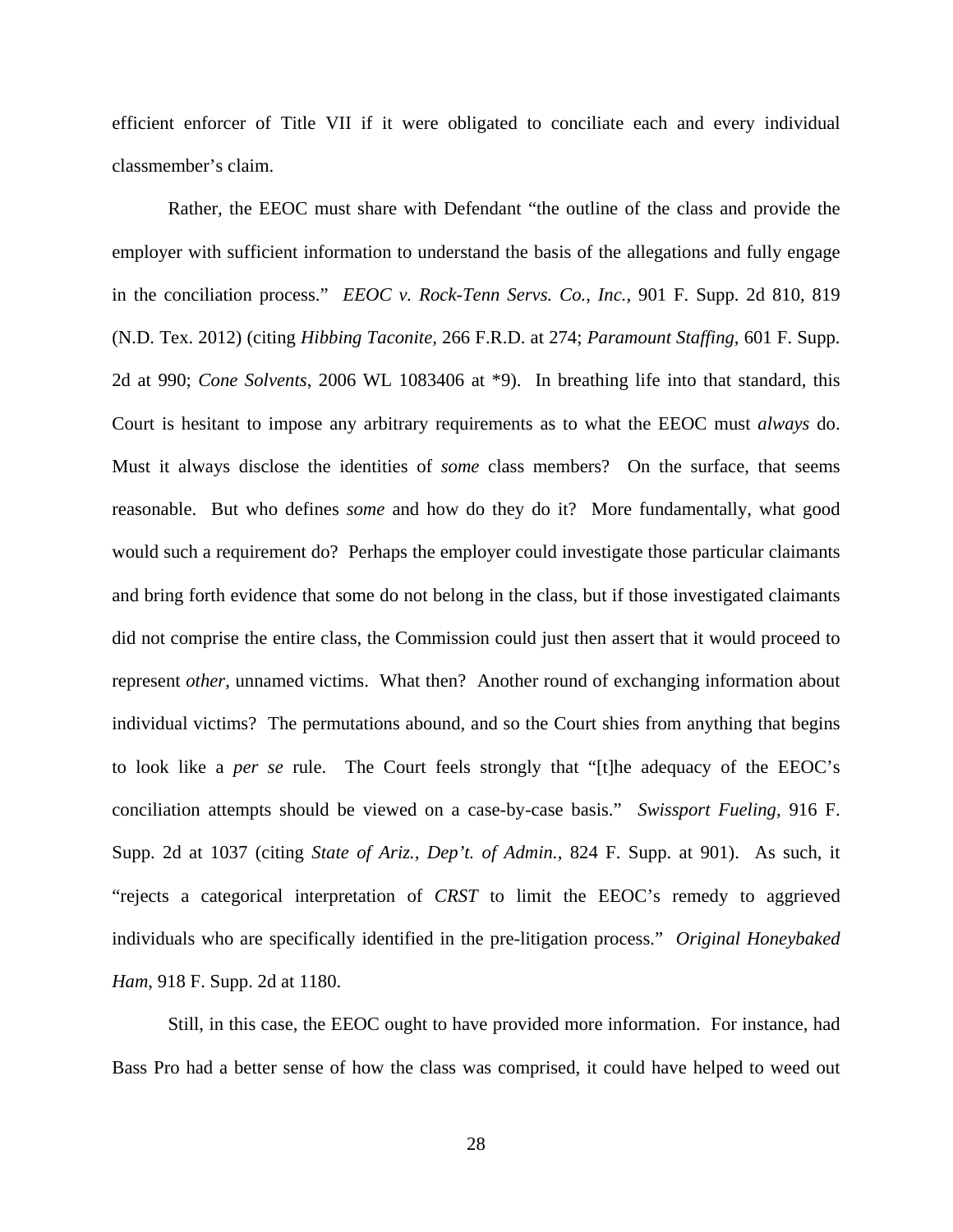claimants who had in fact been hired or whose claims did not arise until after the Commission issued its Letter of Determination. (Doc. No. 119-1 at 21.) As Bass Pro has argued, it could not have done so without the Commission sharing more information: Bass Pro explained at this Court's hearing that it received more than a million applications between 2005 and 2010 and that, with respect to greater than ninety percent of the applicants, it did not have information on their race or national origin. Given a greater sense of the class composition, Bass Pro could have "respond[ed] to [individual] claims and show[n] why discrimination did not occur in a given case."  $Id<sup>9</sup>$  And, with respect to the damages sought, as another district court has noted, "[c]ompensatory damages are calculated on an individualized basis, taking into account the claimant's future pecuniary losses, emotional pain, suffering, inconvenience, mental anguish, and more." *Swissport Fueling*, 916 F. Supp. 2d at 1038. Without "information on the individual claims for which it sought compensatory damages," — or at least *some* of those claims — Bass Pro "was not afforded enough notice to meaningfully participate in the conciliation process."  $Id.$ <sup>10</sup>

There are alternatives to sending a list of every class member or a detailed summary of his or her claim. Indeed, "there can be a difference between the significance of pre-litigation disclosure of the alleged unlawful conduct and pre-litigation disclosure of the specific identities and number of aggrieved persons." *Original Honeybaked Ham*, 918 F. Supp. 2d at 1179.

<sup>&</sup>lt;sup>9</sup> Bass Pro has also asserted that, with information about class composition, it could "attempt to resolve through conciliation any claim the EEOC determined to have reasonable cause." (Doc. No. 120-1 at 21.) To the extent it means that it could have conciliated each and every individual claim, the Court has already explained why the Commission need not do so.

 $10$  Bass Pro has also argued that, by not disclosing the identity of its classmembers, the Commission contravened its own Compliance Manual, which calls, albeit in the context of a pattern-or-practice claim, for the EEOC to "[d]efine the protected classes, detailed enough to permit the identification of persons in the class." EEOC Compliance Manual § 34.7, 2006 WL 4673160. The Court hesitates to place too much weight on this document, because it could, and perhaps should, be the case that the Commission requires of its staff more than the bare minimum of what the law will tolerate. Put another way, the Court believes that there could be efforts at conciliation that fall short of the EEOC's guidelines but nevertheless pass muster in court. This Court does not sit to conduct performance reviews.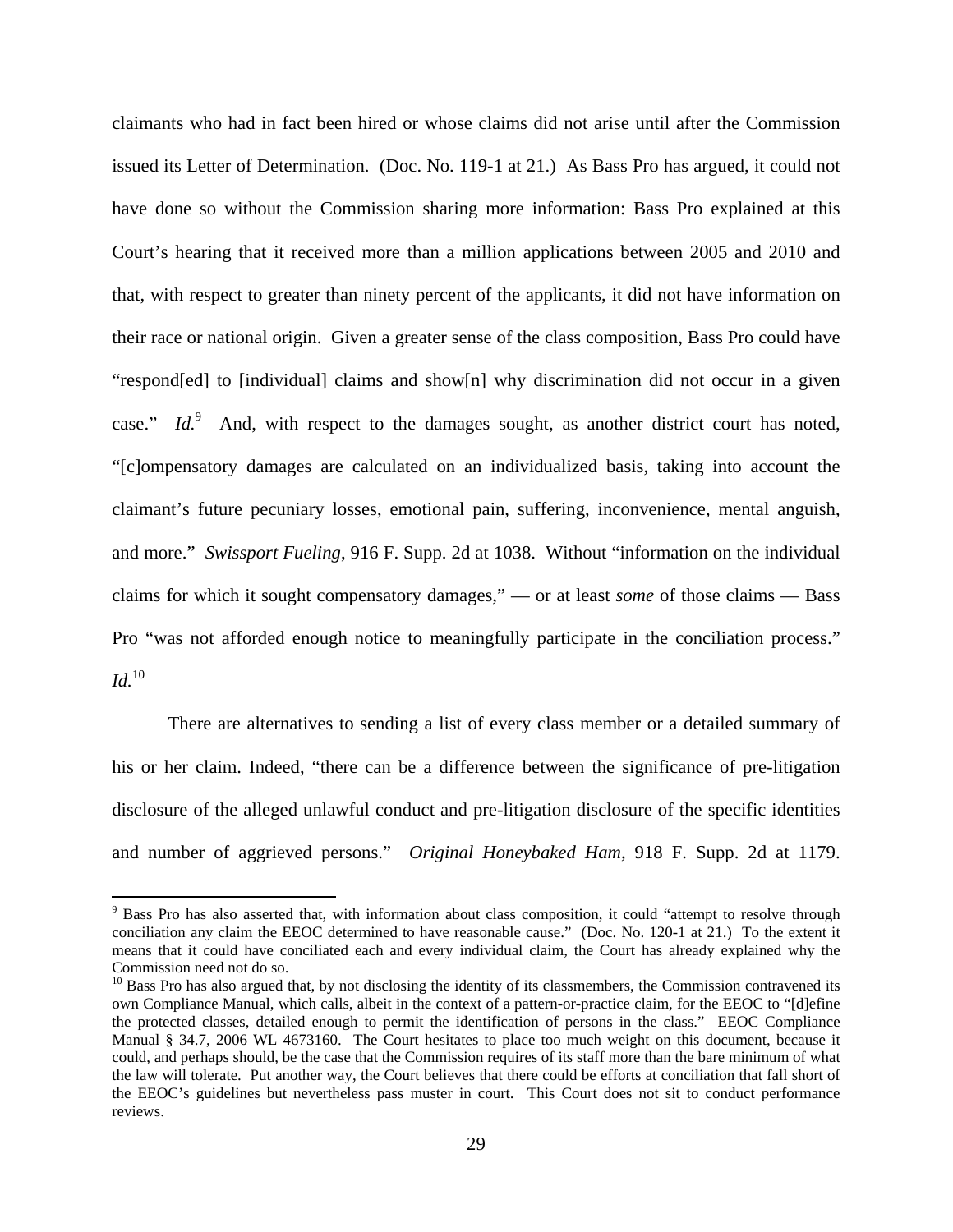Alternately, the Commission could have explained how it came to the conclusion that compensatory damages were appropriate, and perhaps that would have settled the issue somewhat. Or it could have disclosed more regarding "the nature, extent, location, time period, and persons involved in the" failure-to-hire class, which may have aided Bass Pro in "reasonably estimate[ing] the number and identities of persons who may have been impacted." *Honeybaked Ham*, 918 F. Supp. 2d at 1180. The Court is not going to tell the EEOC exactly how to do it, but it does feel that, under the circumstances, it should have provided Bass Pro with more information.

#### b. The Proper Remedy Is A Stay.

As introduced above, the Commission decided conciliation had failed barely two weeks after Bass Pro requested the identities of the § 706 victims and without offering a substantive response. The Court believes that to be indicative of premature termination, not bad faith. To dismiss the case would be "too harsh a sanction," *Klingler*, 636 F.2d at 107,<sup>11</sup> in light of the fact that the EEOC had negotiated with Defendant for quite some time — six months as part of the official conciliation, and far longer given that the parties seem to have spoken often during the investigation — and was justified, when it ended conciliation altogether, to do so with respect to the § 707 claim. Quite simply, the Court does not believe the Commission's conduct to have been "grossly arbitrary and unreasonable." *Agro*, 555 F.3d at 469.

 The facts of *Agro* are instructive. The Fifth Circuit there said that dismissal would not have been an abuse of discretion — importantly, it did not suggest that the District Court *should*  have dismissed for failure to conciliate — in light of the fact that the Commission issued a Letter

<sup>&</sup>lt;sup>11</sup> In *Klingler*, the EEOC negotiated with defendant for more than two years before ultimately ending conciliation when defendant failed to satisfy the Commission's request for certain data. *Klingler*, 636 F.2d at 106. Without more information about the nature and course of conciliation attempts in *Klingler*, the Court acknowledges that the case for dismissal is stronger here than it seems to have been there.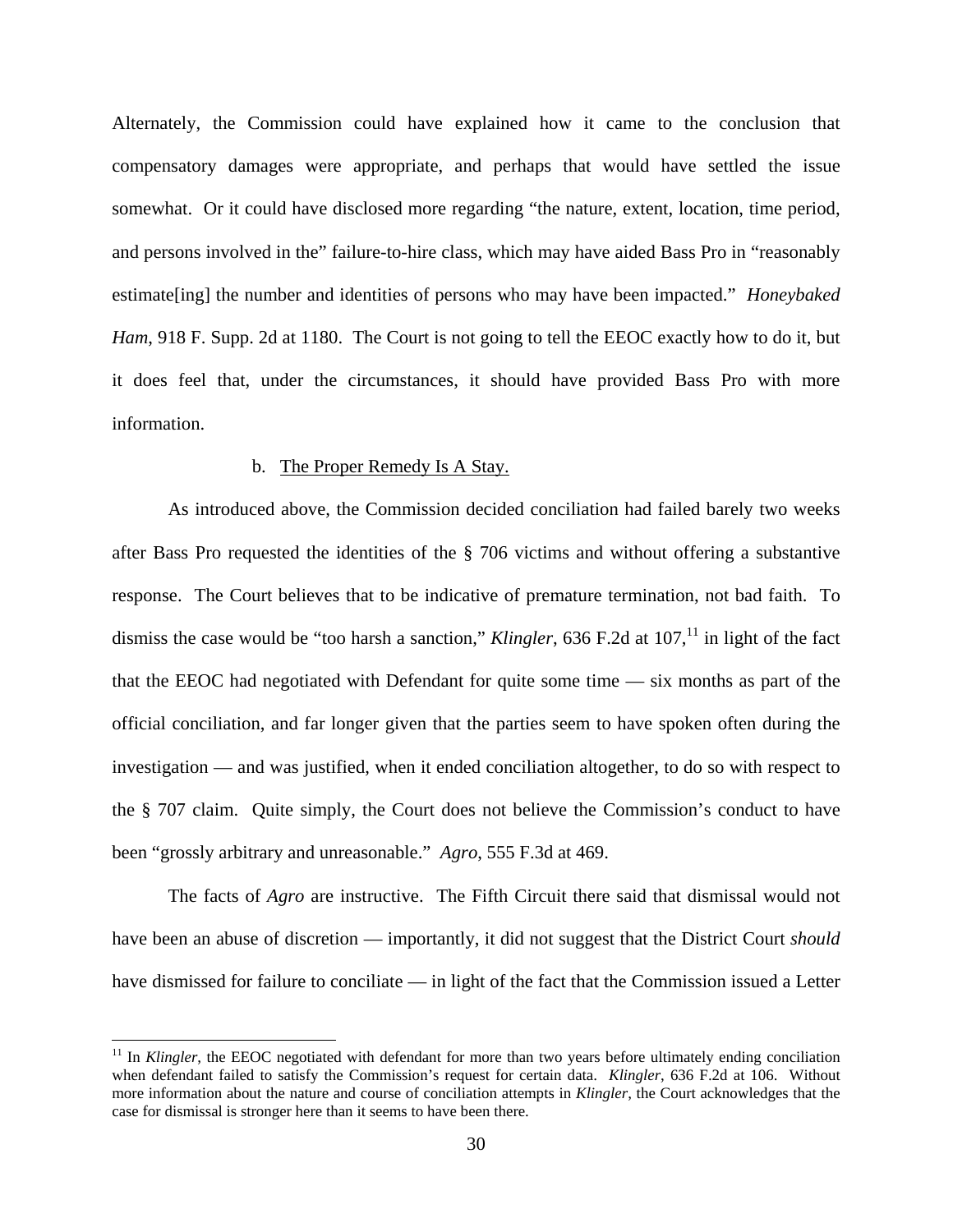of Determination and simultaneously made a settlement proposal and then, *without ever having spoken to defendant*, announced one month later that conciliation had failed. *Id.* at 467. Persuaded to reopen conciliation, the Commission failed to respond at all to a question posed by defendant and waited ten months to reject defendant's settlement offer. *Id.* Bass Pro points to *Agro*'s references to an "insupportable demand for compensatory damages as a weapon to force settlement" and to a "take-it-or-leave-it demand," *id.* at 468, and argues that the Commission behaved similarly here, but putting those quotations in context, the Commission was far more accommodating and responsive in this case than it was in *Agro*.

 Bass Pro also relies upon *EEOC v. First Midwest Bank, N.A.*, 14 F. Supp. 2d 1028 (N.D. Ill. 1998), in which Bass Pro believes "the EEOC's conduct [wa]s remarkably similar to its conduct" here (Doc. No. 119-1 at 27), to support its argument that dismissal is appropriate. It is true that there, like here, the Commission failed to provide information about individual classmembers. *Id.* at 1032. And ultimately, the Court in *First Midwest* did find a lack of good faith. *Id.* at 1033. But there was a pervasive failure to communicate there. S*ee, e.g.*, *id.* at 1033 ("First Midwest accepted the EEOC's offer to meet, but could only schedule a meeting in the first few days of October. Within four days, the EEOC determined conciliation efforts had failed."). The Court does not believe that to have been the case here. Likewise, there was an arbitrariness to the EEOC's conduct in *First Midwest*, *see, e.g.*, *id.* ("Additionally, the EEOC provides no explanation for why September was the cut-off date for conciliation negotiations. It appears to be an arbitrary date with no particular meaning and, under the circumstances, there is no reason conciliation negotiations could not have continued into October."), far beyond what took place here. Finally, not only is *First Midwestern* a non-binding district court opinion that is factually distinguishable, but it also loses persuasive value in light of the fact that the court did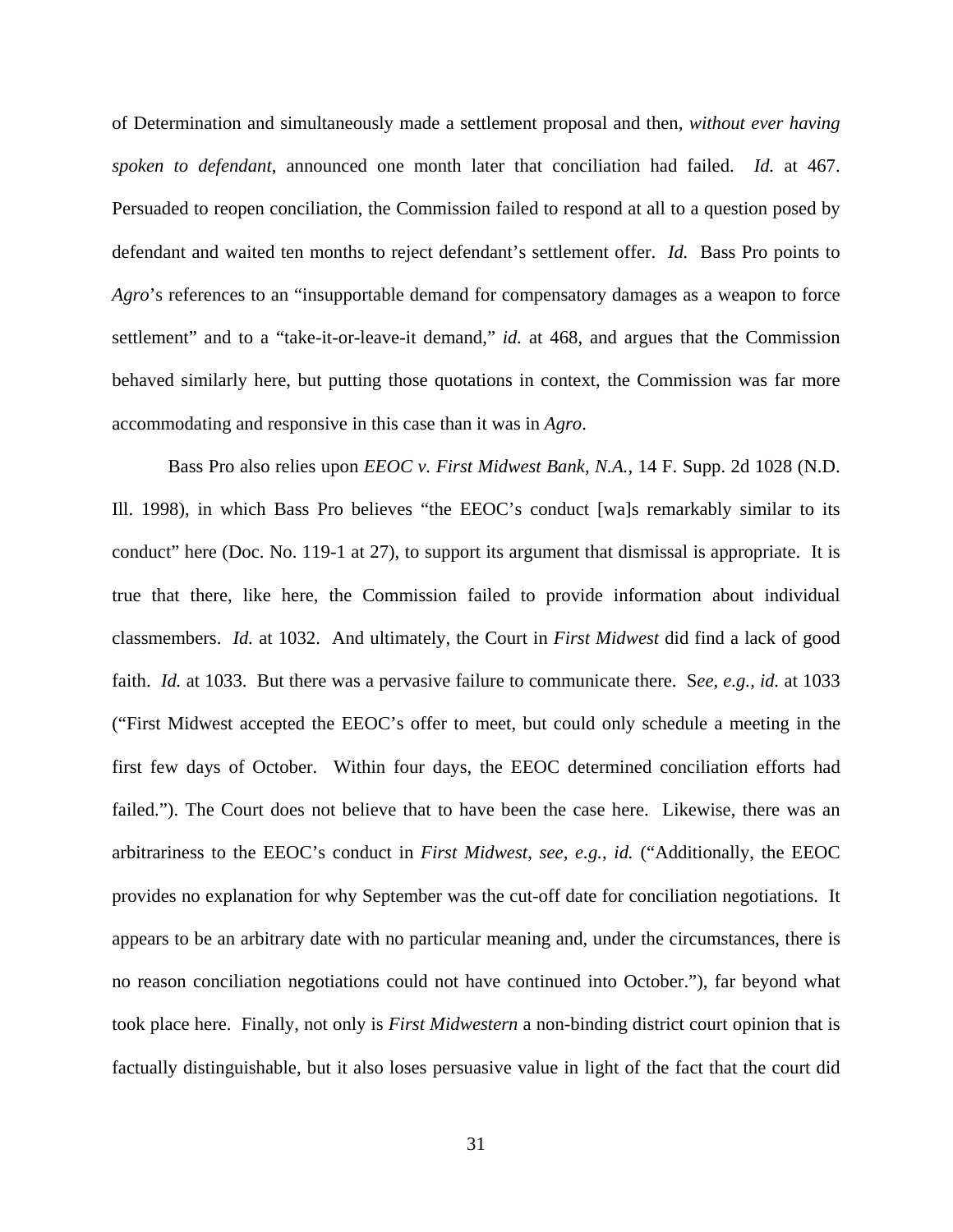not believe that dismissal was a permissible remedy, *id.* at 1031. There is no telling whether it would have levied such a drastic sanction had it been so empowered.

The Court acknowledges that at least two more recent decisions suggest that it has acted too leniently here. In *CRST II*, 679 F.3d 657, the Eighth Circuit affirmed by a 2-1 vote the district court's decision to "bar[] the EEOC from pursuing claims as to 67 women based on its conclusion that 'the EEOC did not investigate, issue a reasonable cause determination or conciliate the claims.'" *Id.* at 672 (quoting *EEOC v. CRST Van Expedited, Inc. (CRST I)*, No. 07-CV-95-LRR, 2009 WL 2524402, at  $*19$  (N.D. Iowa Aug. 13, 2009)).<sup>12</sup> There, from "the date that the EEOC filed suit, until nearly two years thereafter, the EEOC did not identify the women comprising the putative class despite the district court's and CRST's repeated requests to do so." *Id.* at 669. In fact, "[t]he district court concluded that the EEOC did not know how many allegedly aggrieved persons on whose behalf it was seeking relief, but [i]nstead . . . was using discovery to find them." *Id.* (internal quotation marks omitted). The district court believed that this represented "the EEOC . . . wholly abdicat[ing] its role" and thus that a stay was more appropriate than dismissal. *CRST I*, 2009 WL 2524402, at \*19 n.24. Affirming the district court's use of its discretion to do so, the court of appeals explained that, where the EEOC fails to "appris[e] the employer of the charges lodged against it, the employer has no meaningful opportunity to conciliate." *CRST II*, 679 F.3d at 676.<sup>13</sup>

*CRST* is distinguishable on several grounds. First, in *CRST*, the defendant had made "repeated requests" for the Commission to disclose the identities of putative class members, *id.*

<sup>&</sup>lt;sup>12</sup> The Eighth Circuit panel in *CRST* cited the district court's opinion numerous times. This Court will omit further internal citations to the opinion below.

<sup>&</sup>lt;sup>13</sup> Dissenting, Judge Murphy asserted that "the EEOC made genuine efforts to resolve the dispute administratively and it was CRST that thwarted administrative resolution by providing the EEOC with incomplete information and rejecting its conciliation proposal. Given the EEOC's substantial presuit efforts, the district court's dismissal of trial worthy claims on the ground that the EEOC failed to complete its statutory duties should be reversed. At most, the case might have been stayed for further conciliation." *CRST*, 679 F.3d at 697 (Murphy, J. dissenting).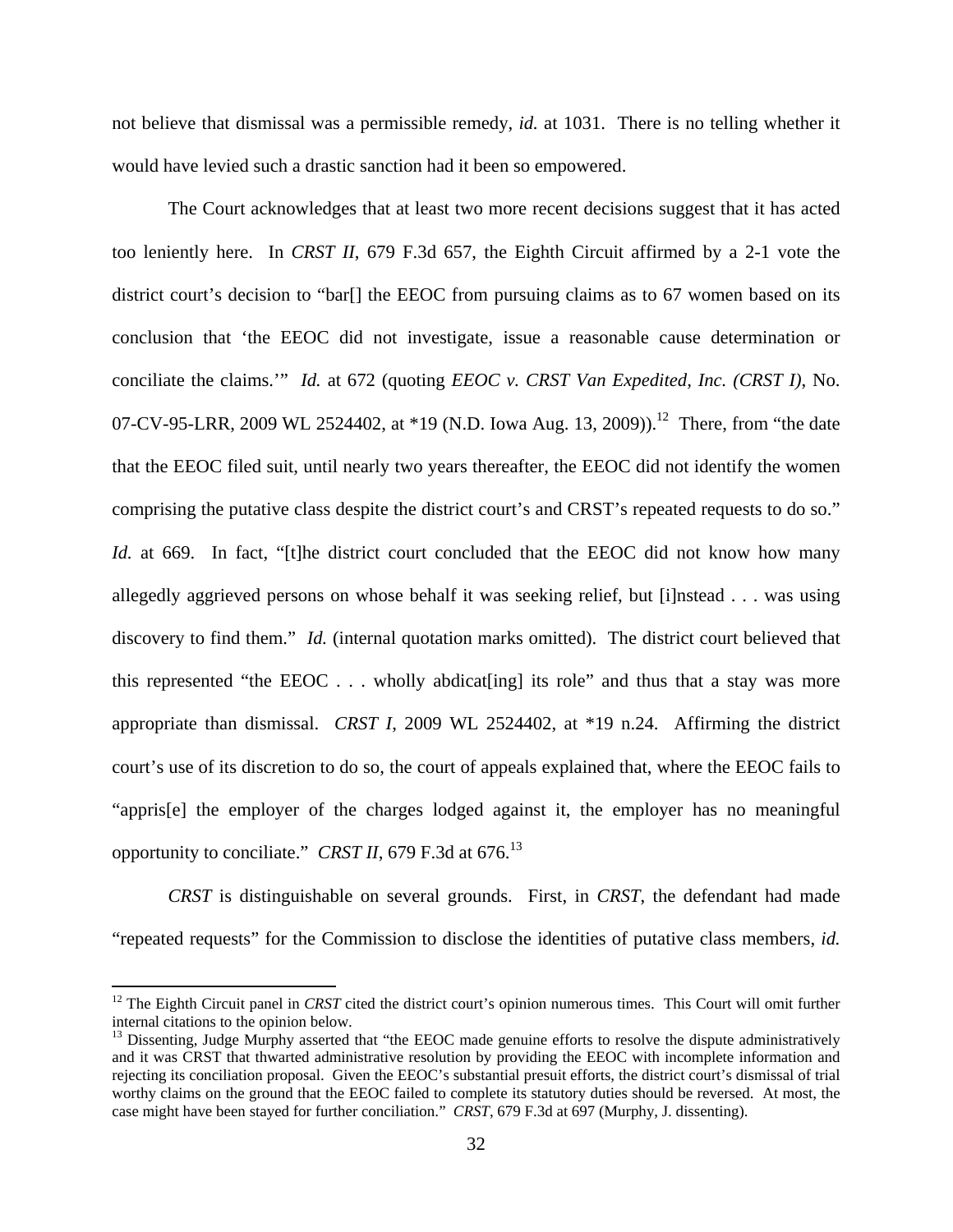at 669, whereas here, Bass Pro only made one *particularized* request.Second, the *CRST* district court determined that the EEOC had not even identified class members for its own purposes before litigation began, and based its holding just as much, if not more, on a failure to investigate as on a failure to conciliate. *See id.* at 676-77. Here, the EEOC only, as Bass Pro puts it, "refused to identify those claimants it said it *had discovered*." (Doc. No. 119-1 at 20.) While Bass Pro characterizes this behavior as more egregious, *id.*, the Court believes the opposite is true: unlike in *CRST*, the allegations of abdication of duty are almost entirely confined here to conciliation.14 Third, well into the third year of *litigation* in *CRST*, "it was unclear whether the instant Section 706 lawsuit involved two, twenty or two thousand allegedly aggrieved persons." *CRST II*, 679 F.3d at 669 (internal quotation marks omitted). Here, Bass Pro appears to have been given at least a rough estimate of the class size by August 2010, squarely in the middle of the conciliation period. Likewise, the Charge that initiated this case was a commissioner's charge, and one that explicitly cited § 706, whereas in *CRST*, the charge was made only by an individual claimant, *id.* at 666, and thus was less likely to give the employer notice that classwide discrimination would likely be alleged. Finally, the § 706 claim at issue here is for failure to hire, which the Commission believes "do[es] not require a highly individualized assessment" (Doc. No. 136 at 36 n.92), while *CRST* dealt with a claim that the employer was responsible for sexual harassment of existing employees. *Id.* at 667. With respect to such claims, "there is less of a basis to presume that all members of the protected class are similarly aggrieved, the severity and pervasiveness necessarily varies for each aggrieved person, and unwelcomeness carries a subjective element." (Doc. No. 136 at 36 n. 92.)

<sup>&</sup>lt;sup>14</sup> Bass Pro does complain that "at least twenty claimants named in the Third Amended Complaint  $\dots$  did not even apply for employment with Bass Pro until *after* the EEOC issued its Determination on April 26, 2010." (Doc. No. 119-1 at 21.) The Court addresses these individuals separately.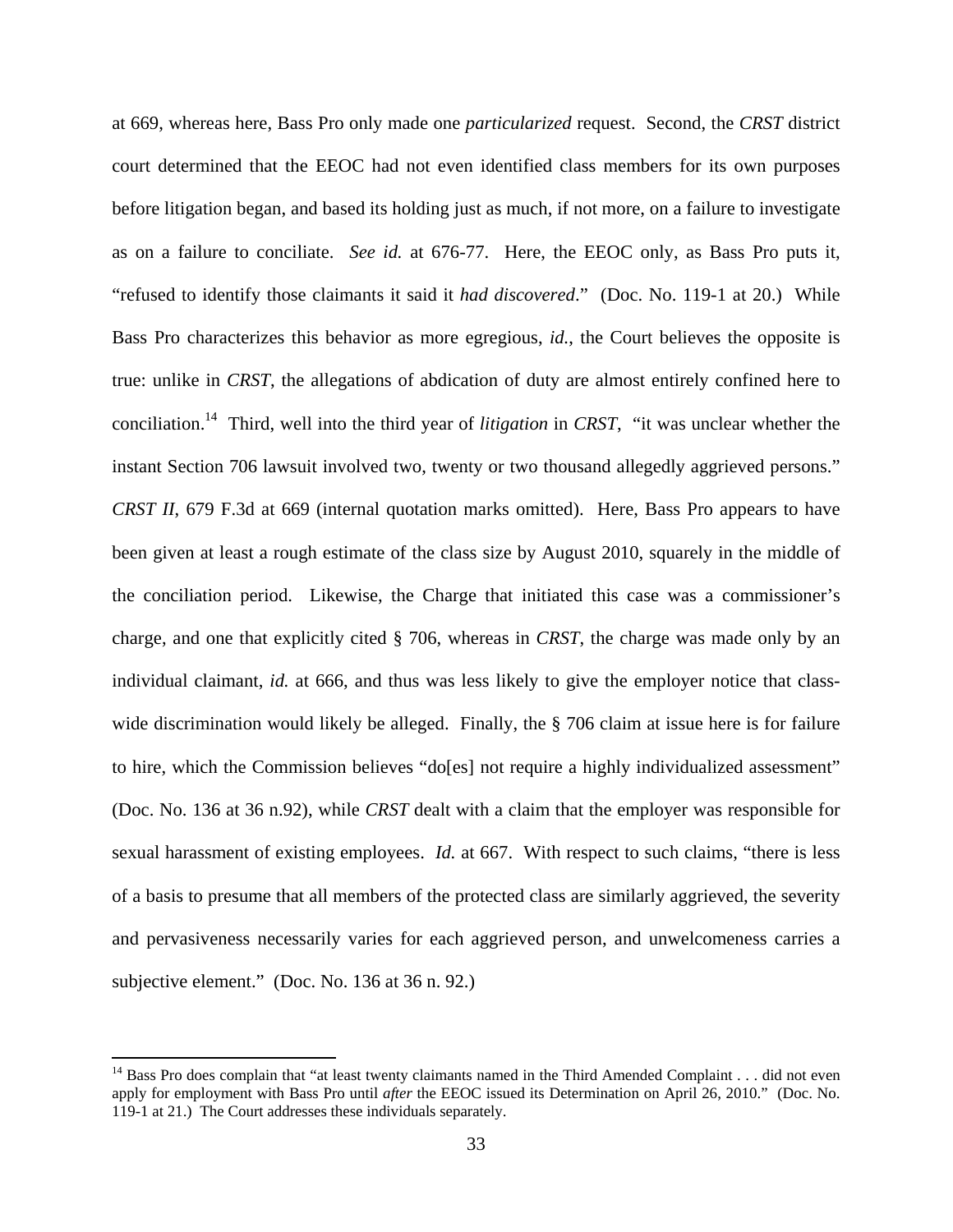In *Bloomberg III*, at least partially because of the Commission's failure to identify claimants, the court held that the EEOC had "completely abdicate[d] its role in the administrative process."2013 WL 4799150, at \*10. Relying in part on *CRST*, It held that "the appropriate remedy [would be] to bar the EEOC from seeking relief on behalf of the Non-Intervenors at trial and dismiss the EEOC's Complaint." *Id.* at \*10. Chief Judge Preska "recognize[d] that certain of the Non-Intervenor claims may be meritorious but now will never see the inside of a courtroom," but explained nevertheless that, to allow the claims to move forward "would be sanctioning a course of action that promotes litigation in contravention of Title VII's emphasis on voluntary proceedings and informal conciliation." *Id.* at \*11. Admittedly, the facts of *Bloomberg III*, where the Commission declared conciliation a failure just one day after defendant requested information on potential claimants, *id.* at \*3, are similar to those at issue here. This Court likely would have reached a different result.

The Seventh Circuit's recent decision in *EEOC v. Mach Min., LLC*, 738 F.3d 171 (7th Cir. 2013), while clearly somewhat at odds with binding Fifth Circuit precedent, nevertheless offers some valuable insight.15 First, Judge Hamilton made clear that, if dismissal for failure to conciliate becomes too readily available, employers will be incentivized "to turn what was meant to be an informal negotiation into the subject of endless disputes over whether the EEOC did enough before going to court." *Id.* at 179. Employers will be tempted to do so, he posited, not "out of a desire to see their adversary across the negotiating table again, but rather with the "hope to win . . . dismissal of the case." *Id.* at 179. Judge Hamilton explained that, "[i]f an employer engaged in conciliation knows it can avoid liability down the road, even if it has engaged in unlawful discrimination, by arguing that the EEOC did not negotiate properly — whatever that

<sup>&</sup>lt;sup>15</sup> In short, the court in *Mach Min*. "disagree<sup>[d]</sup> with [its] colleagues in other circuits [including this one] and h[e]ld that the statutory directive to the EEOC to negotiate first and sue later does not implicitly create a defense for employers who have allegedly violated Title VII." *EEOC v. Mach Min., LLC*, 738 F.3d 171, 172-73 (7th Cir. 2013).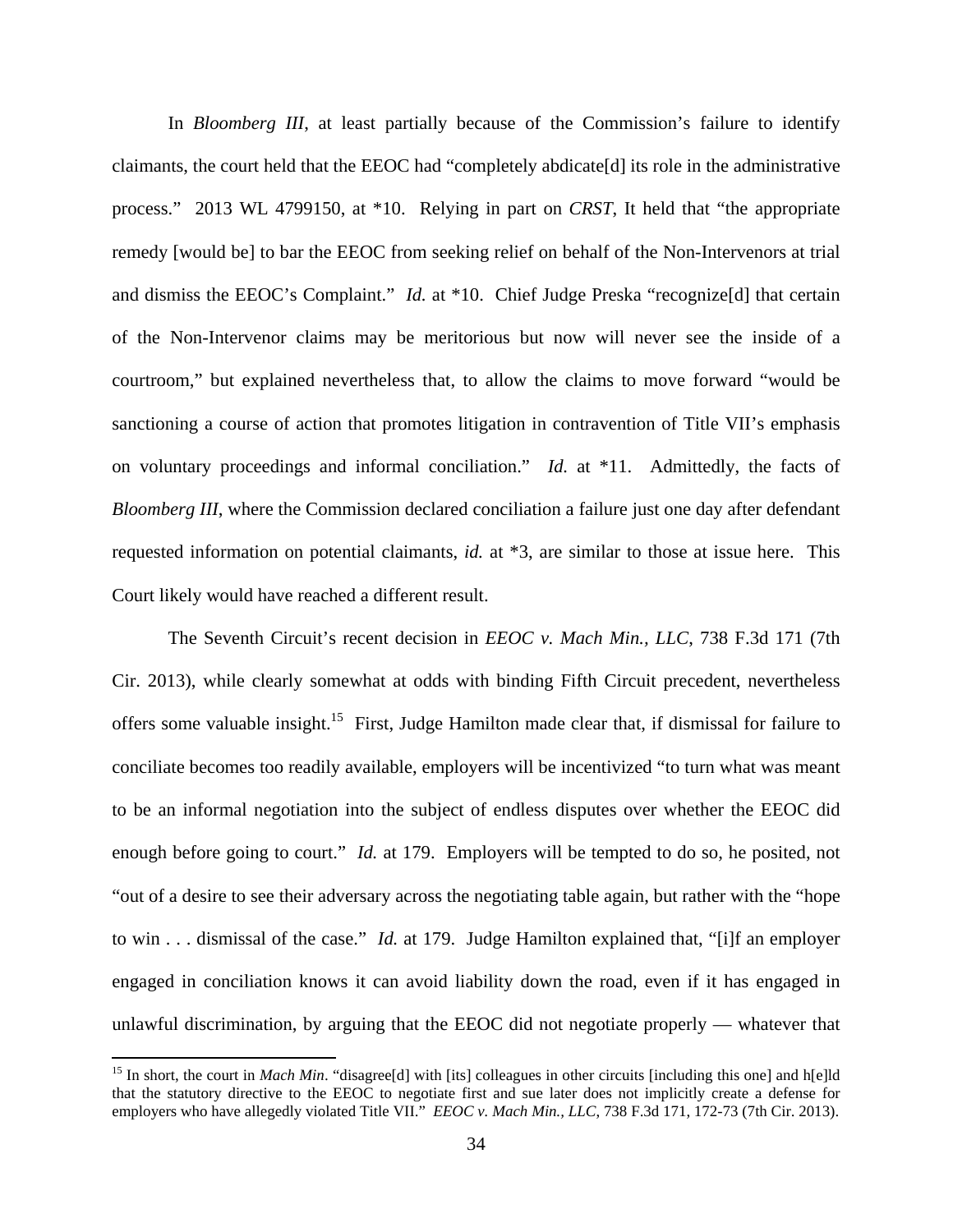might mean — the employer's incentive to reach an agreement can be outweighed by the incentive to stockpile exhibits for the coming court battle." *Id.* He further noted that "the cost to the employer of pursuing that defense rather than settling before suit is filed is likely to be relatively low" and "[t]he potential gains of escaping liability altogether will, in some cases, more than make up for the risks of not engaging in serious attempts at conciliation." *Id.* The Court finds that reasoning sound. It is aware that the Fifth Circuit has said that dismissal should remain an arrow in the district court's quiver, but believes nonetheless that dismissal is a remedy that should be resorted to only in truly extraordinary cases, or else, as Judge Hamilton noted, the incentives for employers will fall out of balance.

In contrast, the Court does not believe that imposing too high a hurdle for dismissal will incentivize the EEOC to "abandon conciliation altogether or misuse it by advancing unrealistic and even extortionate settlement demands." *Id.* As the Seventh Circuit explained, it seems unlikely that "EEOC field offices are so eager to win publicity or to curry favor with Washington by filing more lawsuits that they will needlessly rush to court." *Id.* at 179-80. Rather, "the agency has its own powerful incentives to conciliate, and the available data show that it does so. The EEOC currently processes and investigates nearly 100,000 charges of discrimination a year, but it ultimately files suit in only a few hundred cases. In fiscal year 2012, the agency attempted conciliation in 4207 cases, was unsuccessful in 2616, yet filed suit on the merits in just 122. That so few *unsuccessful* efforts at conciliation end up in court shows how constrained the agency is by practical limits of budget and personnel." *Id.* at 180 (citing All Statutes: FY 1997 Through FY 2012, http://www. eeoc.gov/eeoc/statistics/enforcement/all.cfm; EEOC Litigation Statistics, FY 1997 Through FY 2012, http://www.eeoc. gov/eeoc/statistics/enforcement/litigation.cfm).<sup>16</sup>

<sup>&</sup>lt;sup>16</sup> There was a slight uptick in EEOC litigation in 2013. The EEOC attempted conciliation in 3,515 cases, was unsuccessful in 2,078, and filed suits on the merits in 131. *See* All Statutes: FY 1997 Through FY 2013,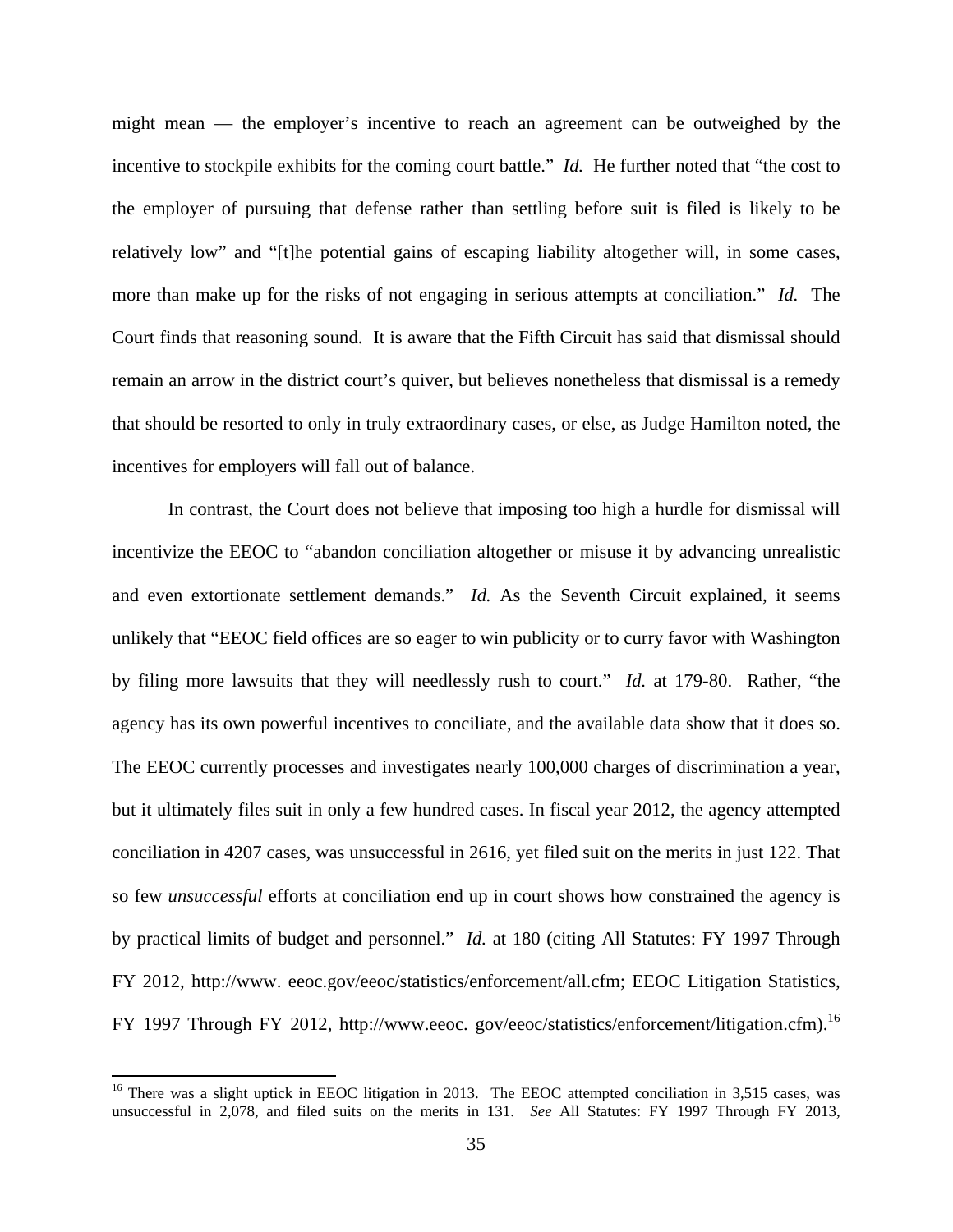Judge Hamilton added that "[t]he agency's practices and priorities are also checked . . . by the two other branches of government." *Id.* 

In short, the Court believes that it ought to keep the bar for dismissal high, perhaps above where it has been set by *CRST* and *Bloomberg*. By alerting "the next employer the EEOC investigates" that it will not "benefit" from "using the conciliation process as a strategic defense rather than a chance to settle," *id.* at 184, an exacting standard may help to prevent employers from abusing the conciliation process. At the same time, keeping the bar high does not carry with it the attendant risk that the Commission will routinely abdicate its duty.

 This Court also agrees with the Seventh Circuit that "the significant social costs of allowing employment discrimination to go unaddressed in these situations are likely to outweigh any marginal gain in deterrence." *Id.* at 184. In referring to social costs, Judge Hamilton meant that dismissal inevitably means that "dozens of potentially meritorious . . . claims may now never see the inside of a courtroom." *CRST I*, 2009 WL 2524402, at \*19; *Bloomberg III*, 2013 WL 4799150, at \*11 (same). Quite simply, the Court cannot agree that to allow cases like *CRST*, *Bloomberg*, or even this one to go forward "would work a greater evil insofar as it would permit the EEOC to perfect an end-run around Title VII's 'integrated, multistep enforcement procedure.'" *CRST I*, 2009 WL 2524402, at \*19 (quoting *Occidental Life Ins. Co. of Calif. v. EEOC*, 432 U.S. 355, 359 (1977)). To the contrary, "[a] paramount consideration" for this Court "is that individual claimants should not be prejudiced as the result of a failing on the part of the EEOC." *Evans Fruit*, 872 F. Supp. 2d at 1116. Only where the Commission acts in blatant disregard of its duties, and where the showing of bad faith is manifest, is the Court inclined to

<u> 1989 - Johann Stoff, amerikansk politiker (d. 1989)</u>

http://www. eeoc.gov/eeoc/statistics/enforcement/all.cfm; EEOC Litigation Statistics, FY 1997 Through FY 2013, http://www.eeoc. gov/eeoc/statistics/enforcement/ litigation.cfm (both sites last visited March 2, 2014). Thus, the agency litigated 6.3 percent of cases in which conciliation failed, up from 4.7 percent in 2012. That figure was 8.7 percent in 2011, however, so the Court is not prepared to say that 2013 saw some marked shift in the EEOC's willingness to litigate.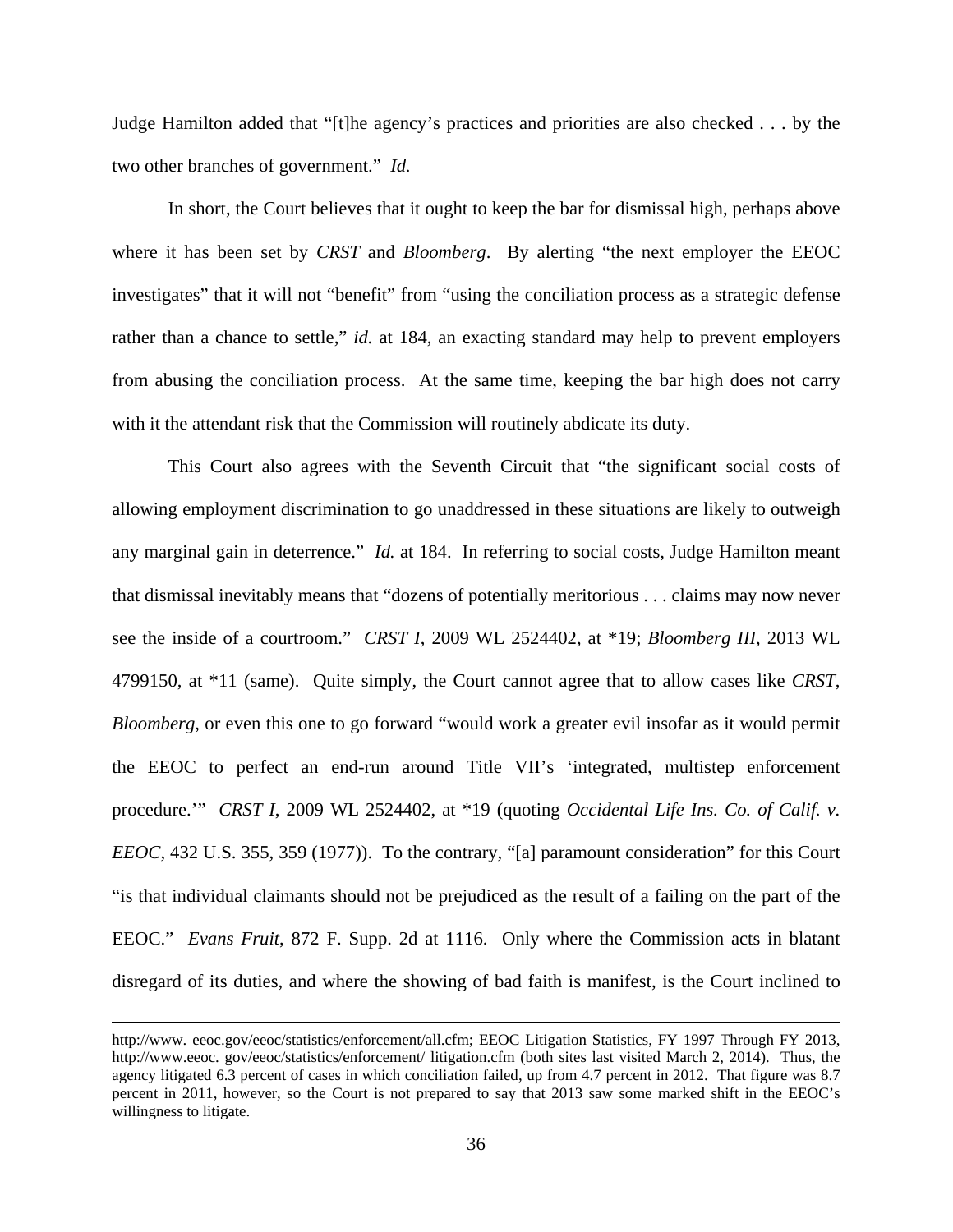agree that the Government not "turn[ing] square corners" works greater harm than does the denial of a day in court for those who are subjected to employment discrimination. *CRST I*, 2009 WL 2524402, at \*19

Finally, the *Mach Mining* court astutely pointed out that "the Supreme Court has made clear that, as a general rule, the remedy for a deficiency in a process is more process, not letting one party off the hook entirely." *Id.* at 184 (citing, e.g., *Hamdi v. Rumsfeld,* 542 U.S. 507, 533 (2004); *Vitek v. Jones,* 445 U.S. 480, 495-97 (1980); *Fuentes v. Shevin,* 407 U.S. 67, 96-97 (1972)). This Court believes that, by reserving dismissal for only the truly egregious case, it can remain faithful to binding Fifth Circuit law and also adhere to the spirit of these Supreme Court precedents.

\* \* \*

"Where the EEOC has at least made an attempt to conciliate the employment violations," *Swissport Fueling*, 916 F. Supp. 2d at 1044 (citing *EEOC v. Crye-Leike, Inc.,* 800 F. Supp. 2d 1009, 1019 (E.D. Ark. 2011)), but "conciliation was ended prematurely," *Bloomberg II*, 751 F. Supp. 2d at 643, a stay is the appropriate remedy. It is true that we are no longer "early in the litigation process," *id.*, and the Court has no false hopes about the likelihood of a settlement being reached during the next thirty days, given that the parties have had numerous opportunities to reach an agreement over the last several years, (*see* Doc. No. 136 at 41 (asserting that Bass Pro "has twice rejected the EEOC's offer of a stay of the litigation to discuss[] settlement")). But, it has some hope that, with the threat of dismissal for failure to conciliate no longer looming, there may be a renewed willingness to negotiate. And though the stay is granted as a result of the premature end to conciliation of § 706 failure-to-hire claims, the Court certainly does not seek to limit the scope of what the parties discuss during the stay.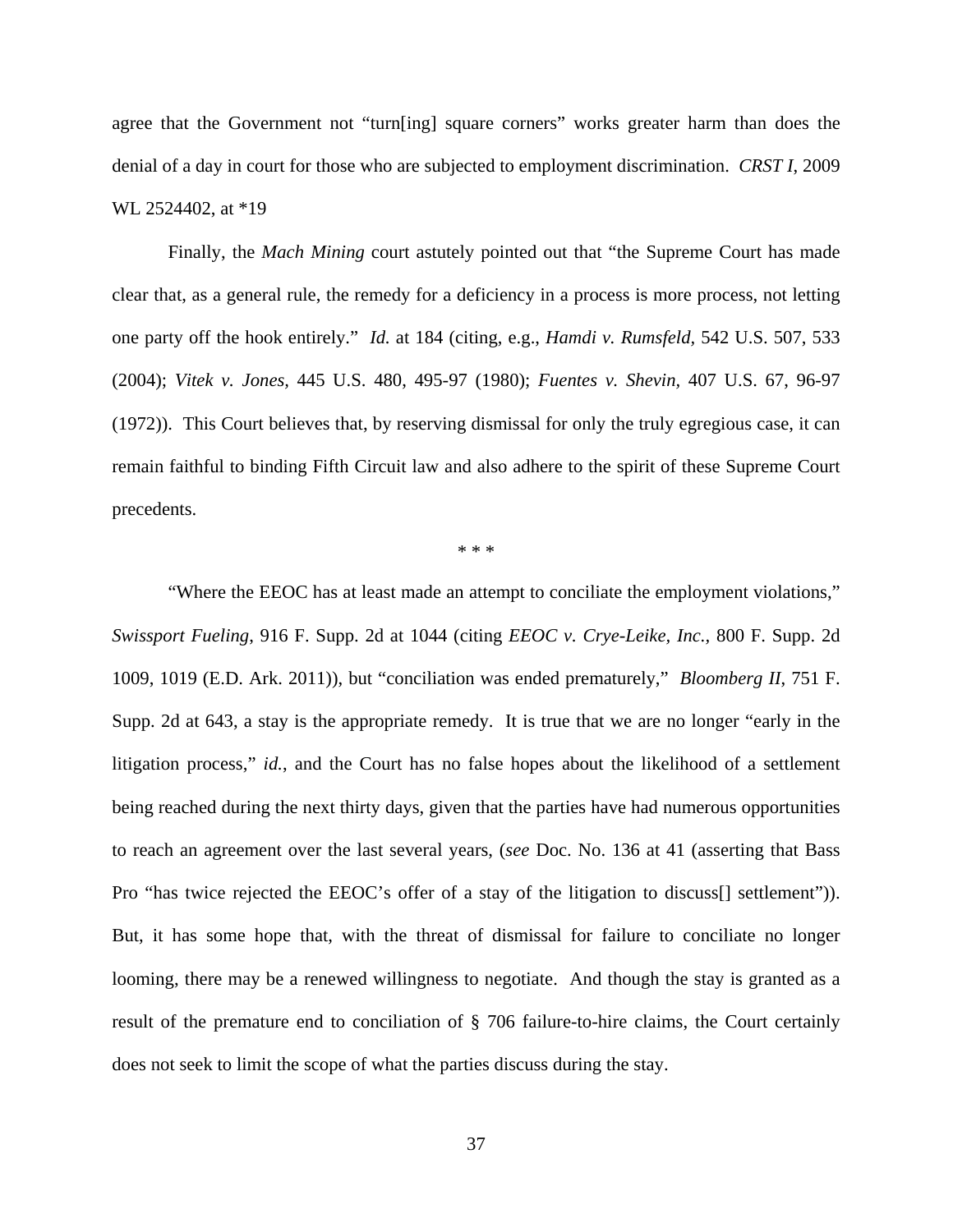#### *3. § 706 Failure-to-Hire Claimants Discovered After Determination*

Less controversial is the proposition that "the EEOC can bring an enforcement action only with regard to unlawful conduct that was discovered and disclosed in the pre-litigation process." *Original Honeybaked Ham*, 918 F. Supp. 2d at 1179; *see also Swissport Fueling*, 916 F. Supp. 2d at 1036 ("It may only bring suit 'to remedy allegations of discrimination it investigates, finds reasonable cause to believe are true, and attempts in good-faith to conciliate.'" (quoting *EEOC v. Carolls Corp.,* No. 5:98–CV–1772 FJS/GHL, 2011 WL 817516 at \*3 (N.D.N.Y. Mar. 2, 2011)); *EEOC v. Am. Samoa Gov't*, No. CIV. 11-00525 JMS, 2012 WL 4758115, at \*9 (D. Haw. Oct. 5, 2012) ("The EEOC may not attempt to expand its claims through discovery — its investigation was limited to age discrimination claims within the DHR, and it may not use this lawsuit 'as a fishing expedition to uncover more violations'"); *CRST I*, 2009 WL 2524402, at \*16 ("[A]t the time the EEOC issued the Letter of Determination on July 12, 2007, 27 of the remaining 67 allegedly aggrieved persons *had not yet been sexually harassed.*"). "To conclude to the contrary would defeat the purpose of the pre-litigation notice and conciliation requirements" and sanction the use of "pre-trial discovery" as "a substitute for pre-litigation investigation, notice, and conciliation." *Original Honeybaked Ham*, 918 F. Supp. 2d at 1179. And it would do violence to the Supreme Court's, and Congress's, insistence that Title VII's "overall enforcement structure" should be "a sequential series of steps beginning with the filing of a charge with the EEOC." *Occidental Life*, 432 U.S. at 372.

Thus, the Court feels compelled to grant Defendant's motion with respect to individuals who applied to work at Bass Pro after April 26, 2010, when the Letter of Determination was issued (*see* Doc. No. 119-1 at 21 & n.78) because the Commission could not possibly have learned about these individuals during its investigation and could not possibly have conciliated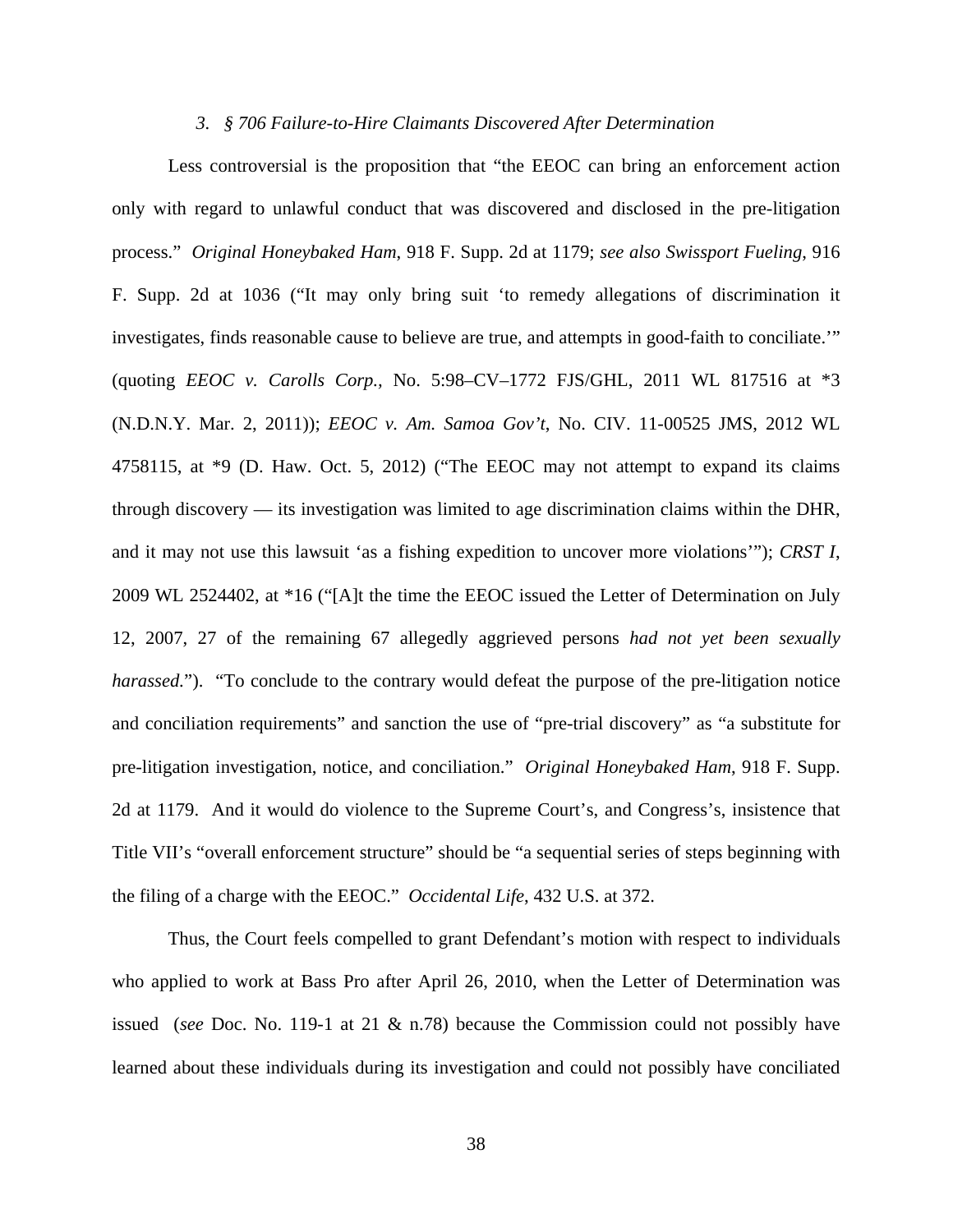their claims.17 This decision may seem a bit formalistic; practically speaking, these individuals whose claims are now dismissed are barely distinguishable from others whose names the Commission did not share, or have to share, with Bass Pro. But, in fact, dismissal of these individuals is consistent with the Court's broader holding: the Commission should have shared some information that would have helped Bass Pro to identify § 706 classmembers, and there is no piece of information it could have shared that would have alerted Defendant to the existence of classmembers who had not even yet applied for employment.

## *4. § 706 Retaliation Claims*

 Though the parties spend only small sections of their briefs addressing § 706 retaliation claims, the Court finds this to be a rather tricky issue. On one hand, the Court believes that the above logic also compels dismissal of the § 706 retaliation claims that are still pending and on which the EEOC has not even issued a determination, let alone attempted to conciliate. (Doc. No. 119-1 at 22.) On the other hand, this case began with a Commissioner's Charge, the amended version of which mentions retaliation (Doc. No. 119-5 at 2), as did the Letter of Determination (Doc. No. 119-11 at 4). Thus, if the members of the individuals on whose behalf the EEOC has brought § 706 retaliation claims did not need to file a Charge in the first place, what difference should it make that the Charges they did file are still pending? Because the Court believes the parties could be of additional assistance in deciding this issue, it will hold a brief hearing to address it following the conclusion of the thirty-day stay.

<sup>&</sup>lt;sup>17</sup> One possible gray area is claimants who applied *during conciliation* (between May and November 2010). It is possible, at least in theory, that the EEOC investigated those claims and was aware of them by the time it ended conciliation. If it believes this to have been the case with respect to any of the twenty claimants herein dismissed, it should file a motion explaining (and documenting) as much.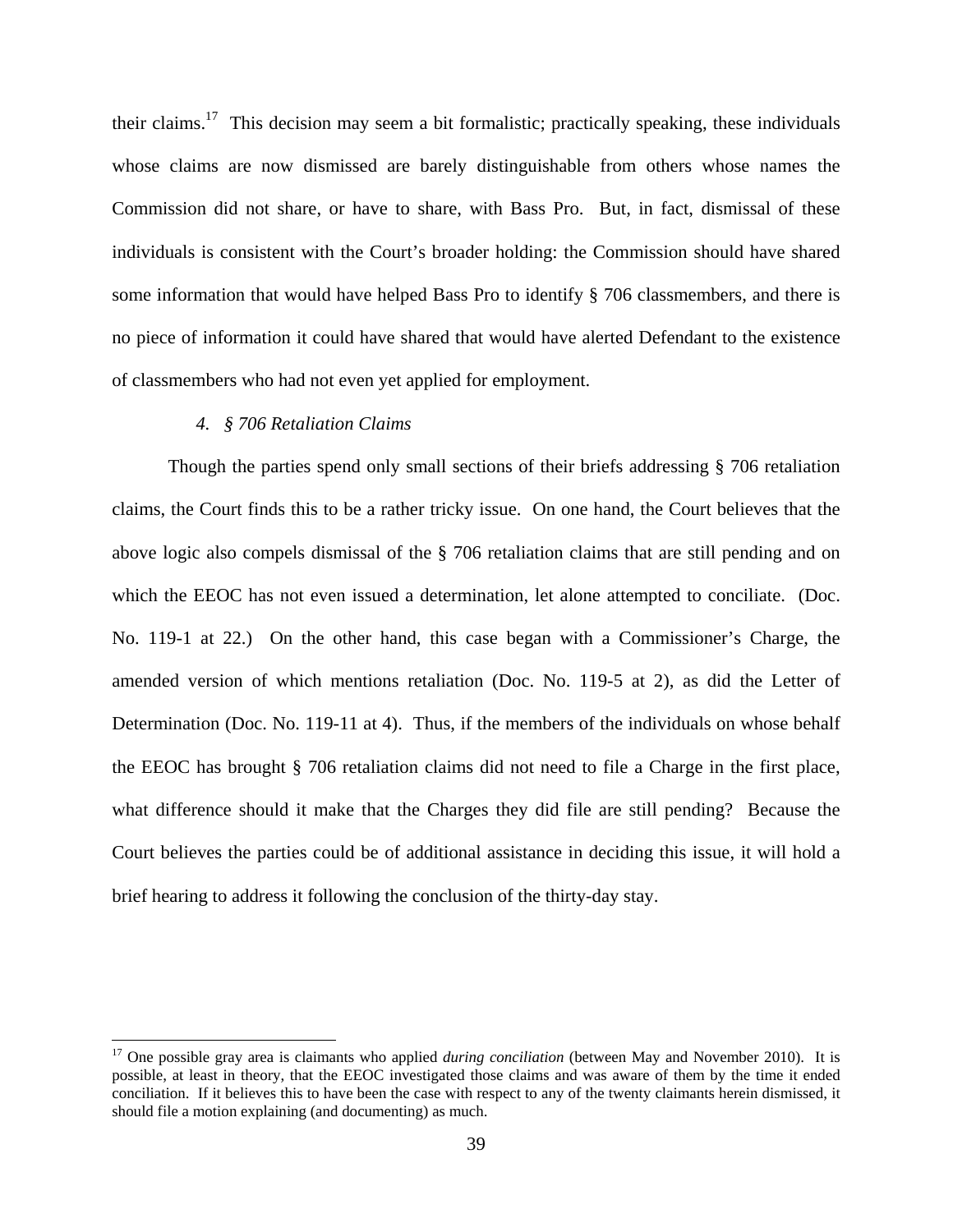#### **IV. MOTION TO AMEND**

The Commission has moved to substitute Tracker Marine Retail, LLC for Tracker Marine, LLC. (Doc. No. 135.) The EEOC explains that "[n]aming Tracker Marine, LLC was justified because Defendants listed that entity, and not Tracker Marine Retail, LLC, in its Certificate of Interested Parties." (*Id.* at 2.) The EEOC further explains that "[t]here is no doubt that the company that employs the individuals who work in the 'Tracker Marine' boating centers and showrooms in Bass Pro's retail stores was a Respondent in the EEOC Amended Commissioner's Charge, was involved in the EEOC's administrative investigation and conciliation, and was on notice of this lawsuit. The only issue here is that the EEOC incorrectly named the company as Tracker Marine, LLC rather than Tracker Marine Retail, LLC." (*Id*. at 3- 4.)

Bass Pro indicated at this Court's hearing that it does not object to adding the correct Tracker Marine Retail, LLC, but that it would rather Tracker Marine, LLC, be dismissed *with prejudice*. The Court sees no reason to do so, given that, as the Commission has argued, it could in theory be revealed during discovery that the two Tracker Marines never should have been swapped in the first place. To the extent that Bass Pro is worried that dismissal without prejudice will allow the Commission freely to add defendants and claims down the road, it can rest assured that the Court would look skeptically upon any such motion.

The Court thus **GRANTS** the Commission's Motion to Amend and dismiss Tracker Marine, LLC **WITHOUT PREJUDICE**. Following the conclusion of the thirty-day stay, the Commission should file a Fourth Amended Complaint.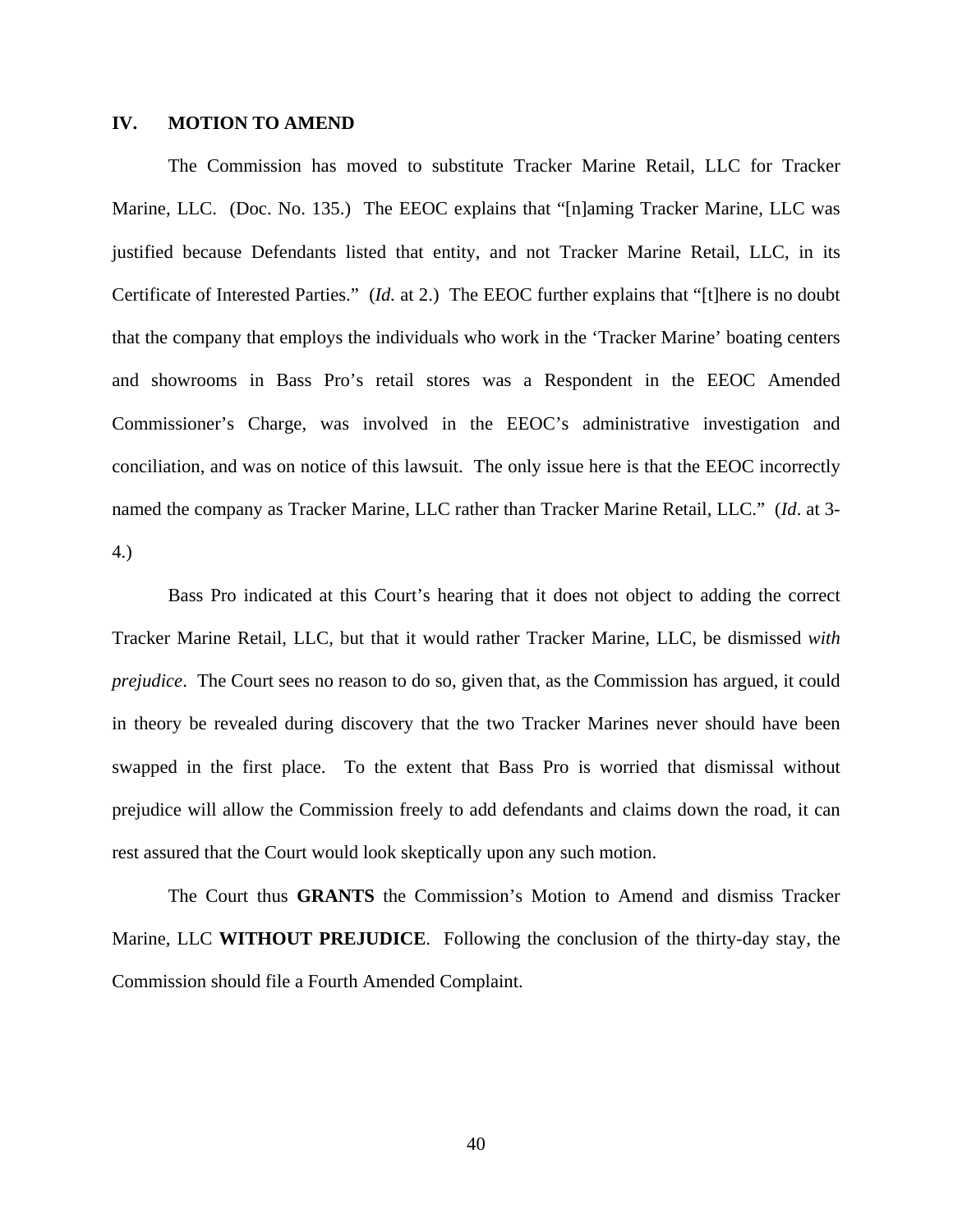# **V. CONCLUSION**

The Court has reviewed an extensive amount of correspondence exchanged by these parties, dating back to the investigation and early days of conciliation. It seems from the tone of that correspondence that conciliation in this case was perhaps always a long-shot. The Court cannot say why this was or where things went wrong; perhaps the EEOC was never as open with Defendants as it should have been. Maybe Defendants were always intent on trying to win this case through a conciliation-related dismissal. But in any event, there is no mistaking the marked acrimony between these parties that predated the start of conciliation. And once conciliation began, it now seems clear that both sides could have engaged more skillfully and respectfully.

 But Defendants seek dismissal, and so the question is whether the EEOC acted "grossly arbitrary and unreasonabl[y]." The Court does not believe that it did. With respect to the § 707 claim, the Court believes that, by November 2010, the Commission was justified in declaring conciliation of that claim a failure. And with respect to the § 706 failure-to-hire claim, the Court believes the Commission should have continued to engage Defendant, but that its decision to do the opposite was not made in bad faith.

 To review, the Motion for Summary Judgment is **GRANTED IN PART AND DENIED IN PART**. The § 707 claim can move forward. The Court orders a 30-day stay for further conciliation on the § 706 failure-to-hire claim, but dismisses those individuals who had not yet applied to work for Bass Pro when the Commission issued its Letter of Determination. Following the stay, The Court will hold a brief hearing to determine the proper outcome with regard to the § 706 retaliation claims. And the Motion to Amend is granted, with Tracker Marine, LLC dismissed without prejudice.